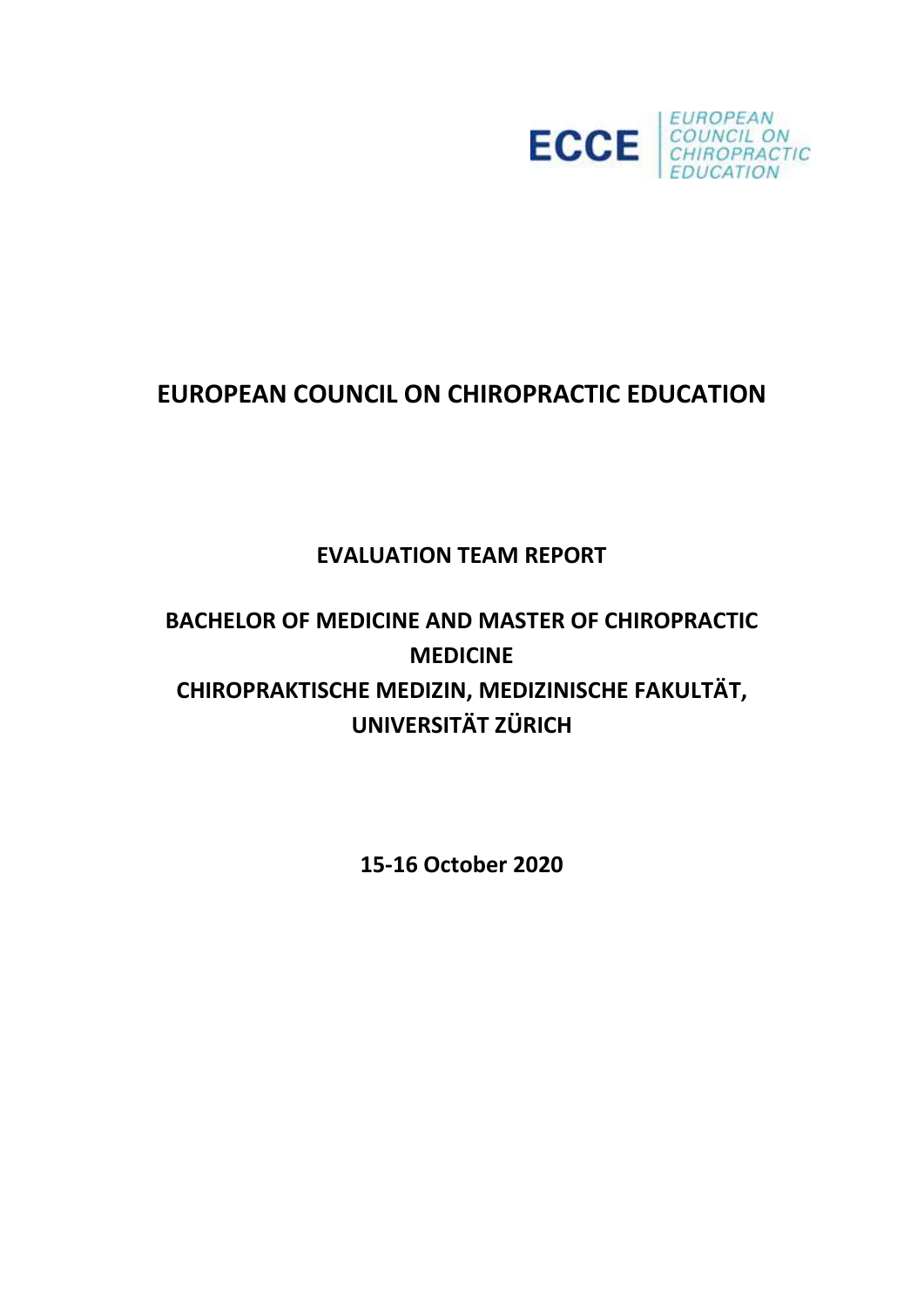# **TABLE OF CONTENTS**

| <b>4.1 AIMS and OBJECTIVES</b>    | Statement of Aims and Objectives 8                 |
|-----------------------------------|----------------------------------------------------|
|                                   | Participation in formulation of aims and           |
|                                   |                                                    |
|                                   |                                                    |
|                                   |                                                    |
| <b>4.2 EDUCATIONAL PROGRAMME</b>  | Curriculum model and educational methods 11        |
|                                   |                                                    |
|                                   |                                                    |
|                                   | <b>Behavioural and Social Sciences, Ethics and</b> |
|                                   |                                                    |
|                                   |                                                    |
|                                   |                                                    |
|                                   |                                                    |
|                                   | Curriculum structure, composition and              |
|                                   |                                                    |
|                                   |                                                    |
|                                   | Linkage with subsequent stages of education        |
|                                   | And training, chiropractic and the health care     |
|                                   |                                                    |
| <b>4.3 ASSESSMENT OF STUDENTS</b> |                                                    |
|                                   | Relation between assessment and learning 22        |
| <b>4.4 STUDENTS</b>               | Admission policies and selection 24                |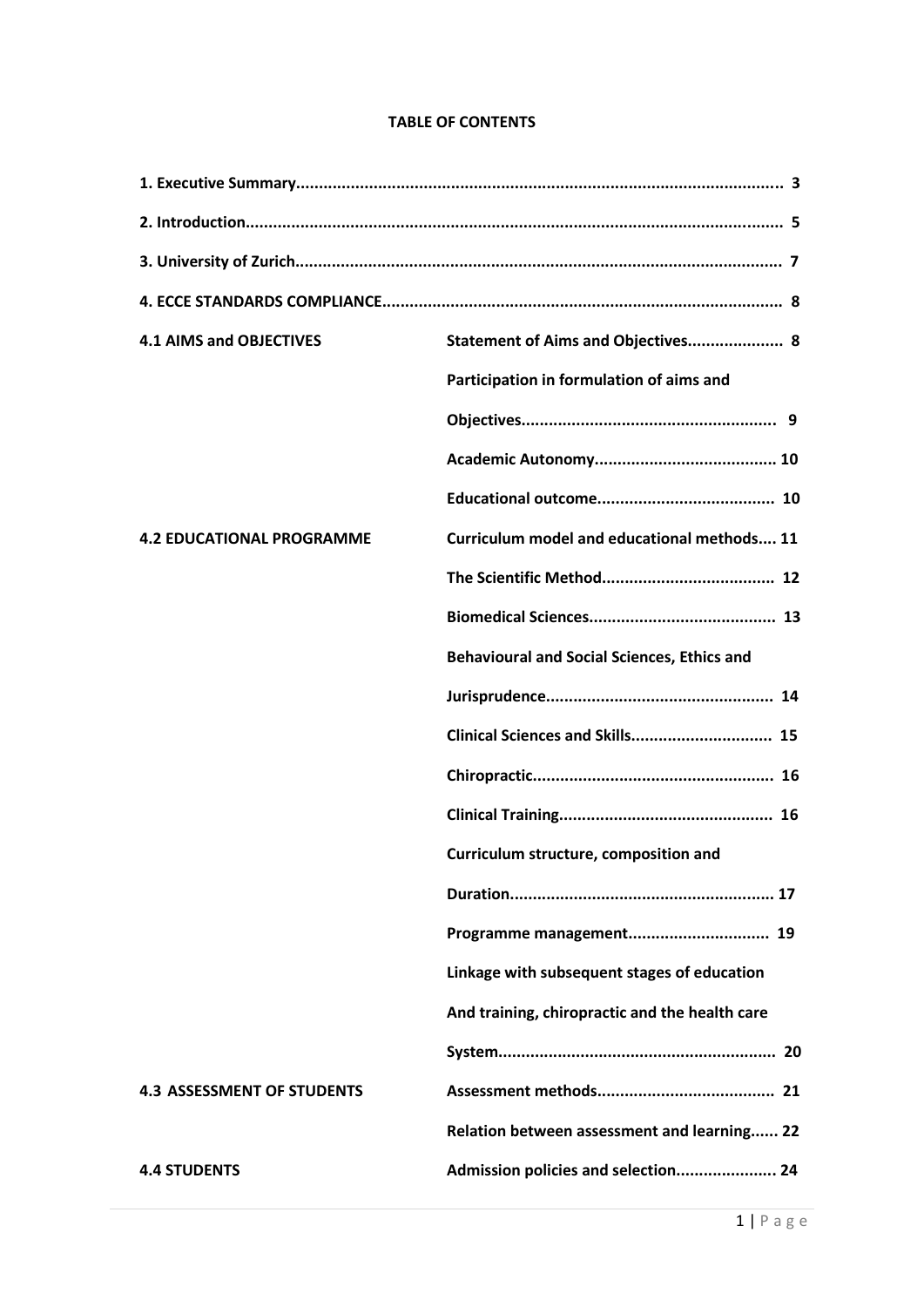|                                          | Student support and counselling 26                   |
|------------------------------------------|------------------------------------------------------|
|                                          |                                                      |
| <b>4.5 ADADEMIC AND CLINICAL FACULTY</b> |                                                      |
|                                          | Faculty promotion and development 28                 |
| <b>4.6 EDUCATIONAL RESOURCES</b>         |                                                      |
|                                          |                                                      |
|                                          |                                                      |
|                                          |                                                      |
|                                          | Administrative and Technical Staff 33                |
|                                          |                                                      |
| <b>4.8 PROGRAMME EVALUATION</b>          | Mechanisms for programme evaluation 36               |
|                                          | Faculty and student feedback 37                      |
|                                          | Student cohort performance 38                        |
|                                          | Involvement of stakeholders 39                       |
| <b>4.9 GOVERNANCE and ADMINISTRATION</b> |                                                      |
|                                          |                                                      |
|                                          | <b>Educational budget and resource allocation 41</b> |
|                                          | Interaction with professional sector 42              |
|                                          |                                                      |
| 5. CONCLUSIONS                           |                                                      |
|                                          |                                                      |
|                                          |                                                      |
|                                          |                                                      |
|                                          |                                                      |
|                                          |                                                      |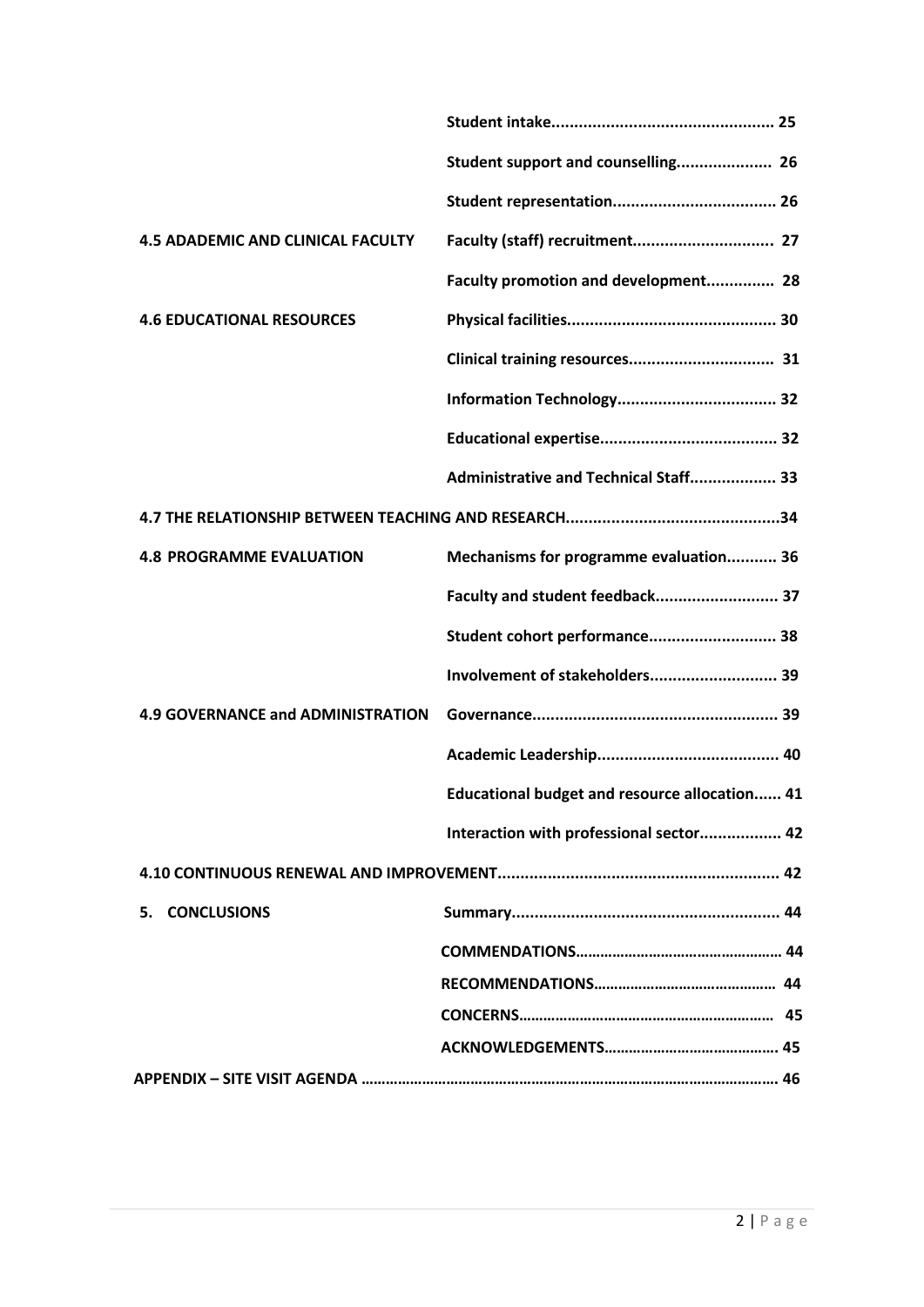# **1. EXECUTIVE SUMMARY**

- 1.1 The Chiropractic Medicine Faculty of the University of Zurich, located at the Balgrist University Hospital, is a chiropractic education and training institution which admitted students for the first time in September 2008.
- 1.2 The Faculty of Medicine numbers some 3,600 students. The target intake for chiropractic medicine is 24 per year.
- 1.3 The Chiropractic programme is a Bologna model 2 cycle programme with an initial 3-year B Med followed by a 3 year M Chiro Med. The B Med is fully integrated with the Human Medicine program.
- 1.4 The Chiropractic Medicine programme was accredited by AAQ, the accrediting agency for higher education mandated by the Swiss government, in 2014 under the same rules and regulations as Human Medicine, and by ECCE in 2016. It graduated its first cohort of students in 2014.
- 1.5 UZH submitted its Self-Study Report for reaccreditation with ECCE on 29/04/2020. The QAAC reviewed the document and decided that an evaluation visit could and should proceed. This decision was made on 13 August 2020.
- 1.6 This document is the Evaluation Report (henceforth referred to as the Report) compiled by the Evaluation Team based on the evidence provided beforehand and during the virtual visit at UZH between 15 to 16 October 2020.
- 1.7 Members of the Evaluation Team extend their thanks to UZH executive, teaching and professional support staff and UZH students for the courtesy extended to them during the virtual Evaluation Visit, and for conducting the Visit in a very open and transparent manner.
- 1.8 The Chair invited UZH representatives to the QAAC meeting on 10 February 2021 where the Report will be discussed and a decision made on the reaccreditation of UZH.
- 1.9 This Report addresses the compliance of UZH with each of the ECCE Standards in the provision of chiropractic education and training. At the virtual evaluation visit of UZH 2020, the ECCE evaluation team identified 8 **Commendations**, 6 **Recommendations**, and no **Concerns** as follows:

### **Commendations:**

- The enthusiasm and dedication of students.
- The quality, background and willingness to engage in education by all staff.
- The unique curriculum allowing complete integration of education between chiropractic and medicine.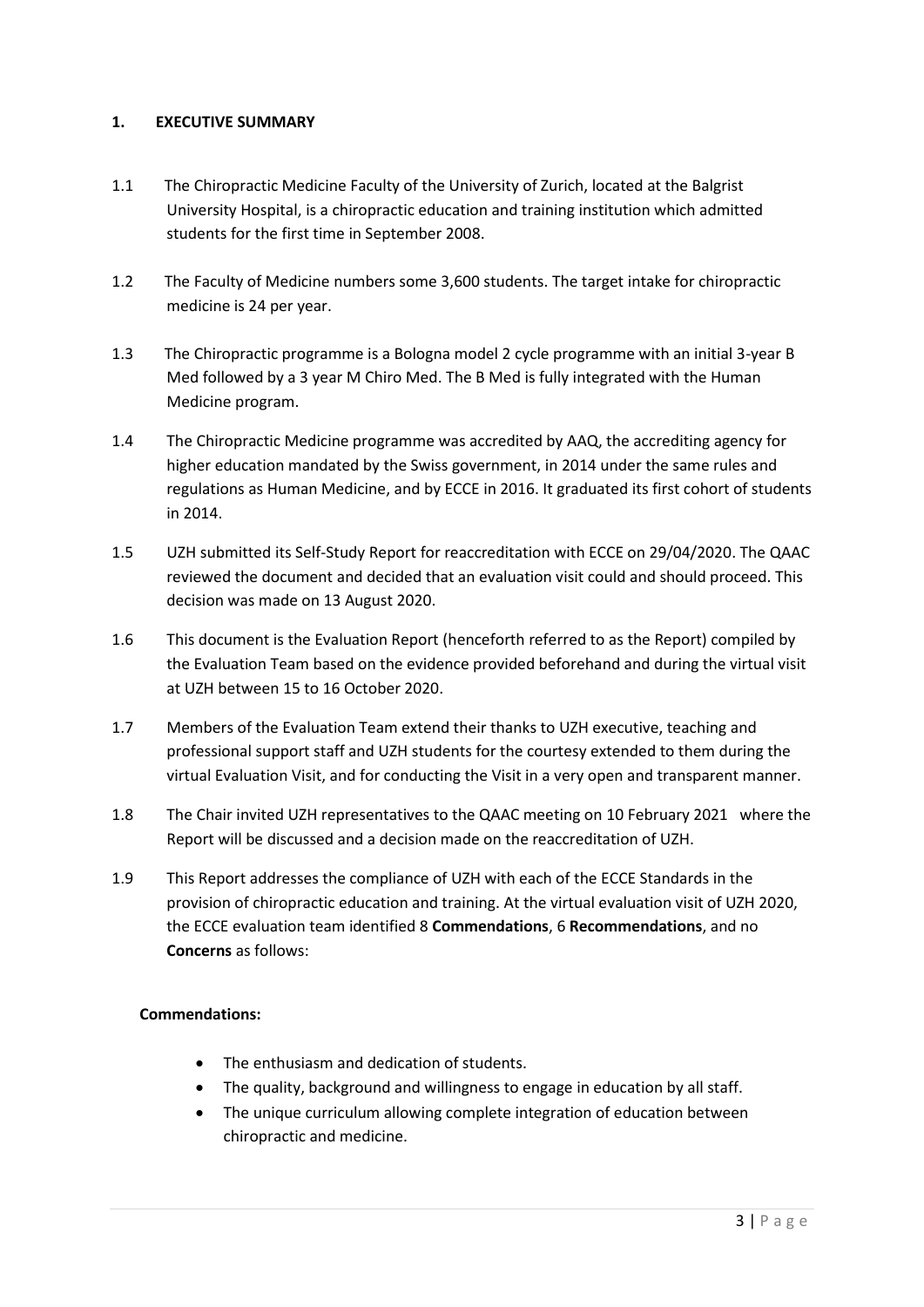- The clinical experience of students allowing exposure to a variety of conditions and a complex patient population in the Balgrist University hospital.
- The establishment of a dedicated research department
- The opportunities for collaborative research with well-established teams at the University of Zurich.
- The engagement and support of the chiropractic profession in Switzerland.
- The planned introduction of PROFILES to replace LOCES

# **Recommendations:**

- Fill the vacant post of the Chair of Chiropractic Medicine
- Outline a succession plan for the position of the Head of Study Program and Policlinic for Chiropractic Medicine (due to imminent retirement)
- Review the duties and responsibilities of the Head of Study Program and Policlinic for Chiropractic Medicine to ensure an appropriate work load.
- Ensure participation on the teaching commission and monthly meetings of the study deans
- Clearly document the plans for physical and staffing resources for larger cohorts of students
- Review the workload of chiropractic students in years two to four to allow more time for self-directed learning.

# **Concerns:**

• None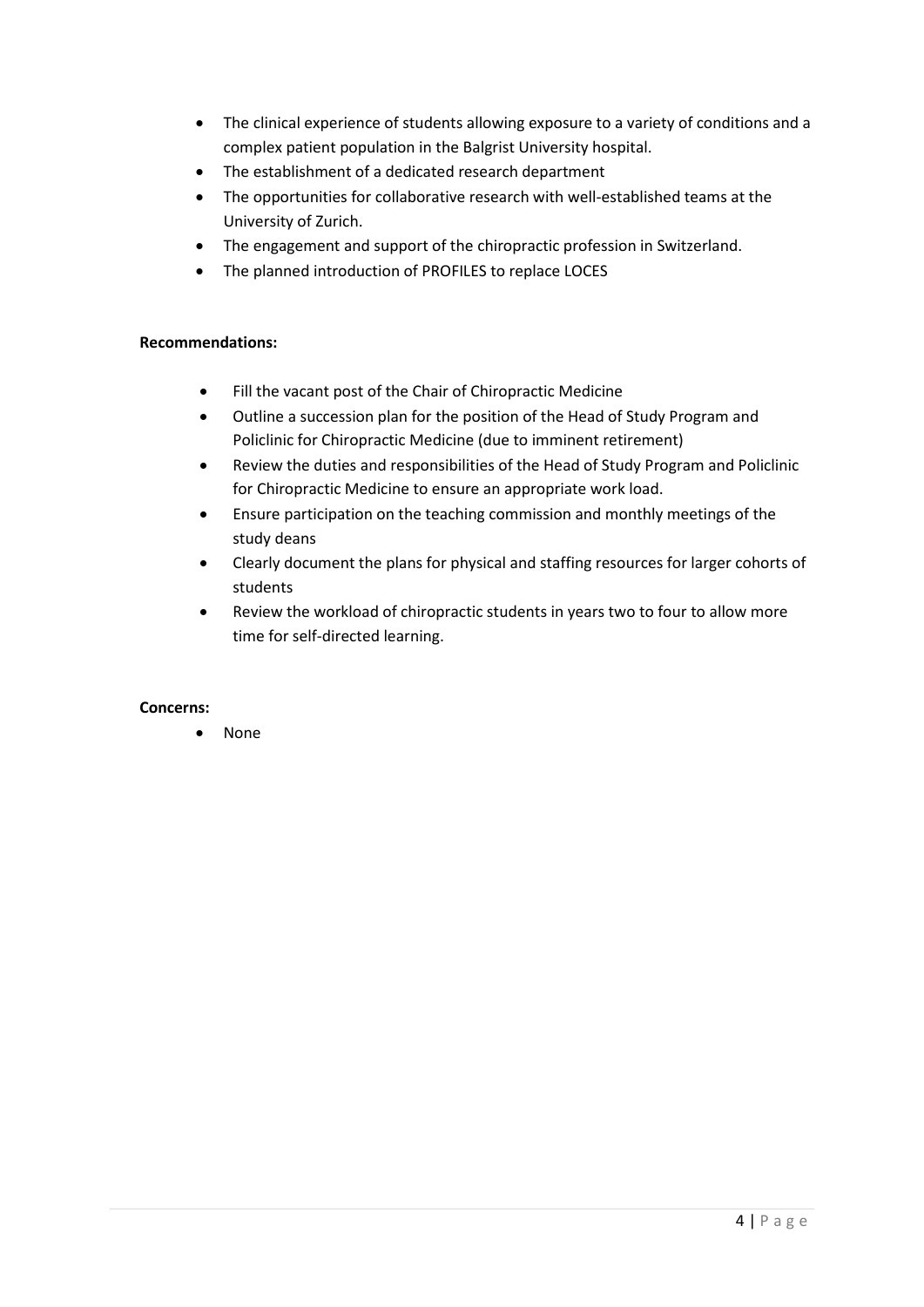# **2. INTRODUCTION**

- 2.1 UZH has been accredited by the ECCE since 2016.
- 2.2 At the evaluation visit of UZH in March 2016, the ECCE evaluation team identified 6 **Commendations**, 6 **Recommendations**, and there were no **Concerns.**

### **Commendations:**

- The enthusiasm, academic quality and openness of students.
- The quality, background and willingness to engage in education by all staff.
- The unique curriculum allowing complete integration of education between chiropractic and medicine.
- The clinical experience of students allowing exposure to a variety and complex patient population in the Balgrist University hospital.
- The opportunities for collaborative research with well-established teams at the University of Zurich.
- The engagement and support of the Chiropractic profession in Switzerland.

### **Recommendations:**

- The facilities for the teaching of the chiropractic specific part of the programme should be improved and integrated with other relevant healthcare professions.
- The duties and responsibilities of the new HOD should be reviewed to ensure an appropriate work load.
- The structure and ratio of full-time and part-time staff should ensure enough qualified staff to be appointed to teach larger cohorts of students.
- Staff development and appraisal should be part of a yearly routine.
- The workload should be reviewed of chiropractic students in years one to three to allow for improved self-directed learning.
- Review the time allocation for the writing of the Masters thesis (Masterarbeit) and the appropriateness of students being encouraged to produce a publishable article at this stage of their studies.

### **Concerns:**

- There were no concerns
- 2.3 QAAC received the initial request for a joint reaccreditation with AAQ on 31/08/2019. On 02/09/2019 QAAC agreed to the joint evaluation and that a joint Evaluation Team be sent to UZH to verify the submitted SSR and report back.
- 2.4 Members of the joint Evaluation Team were nominated by AAQ and ECCE Executive and each member received the SSR and written comments from QAAC related to the document prior to the visit. The members of the joint Evaluation Team were as follows: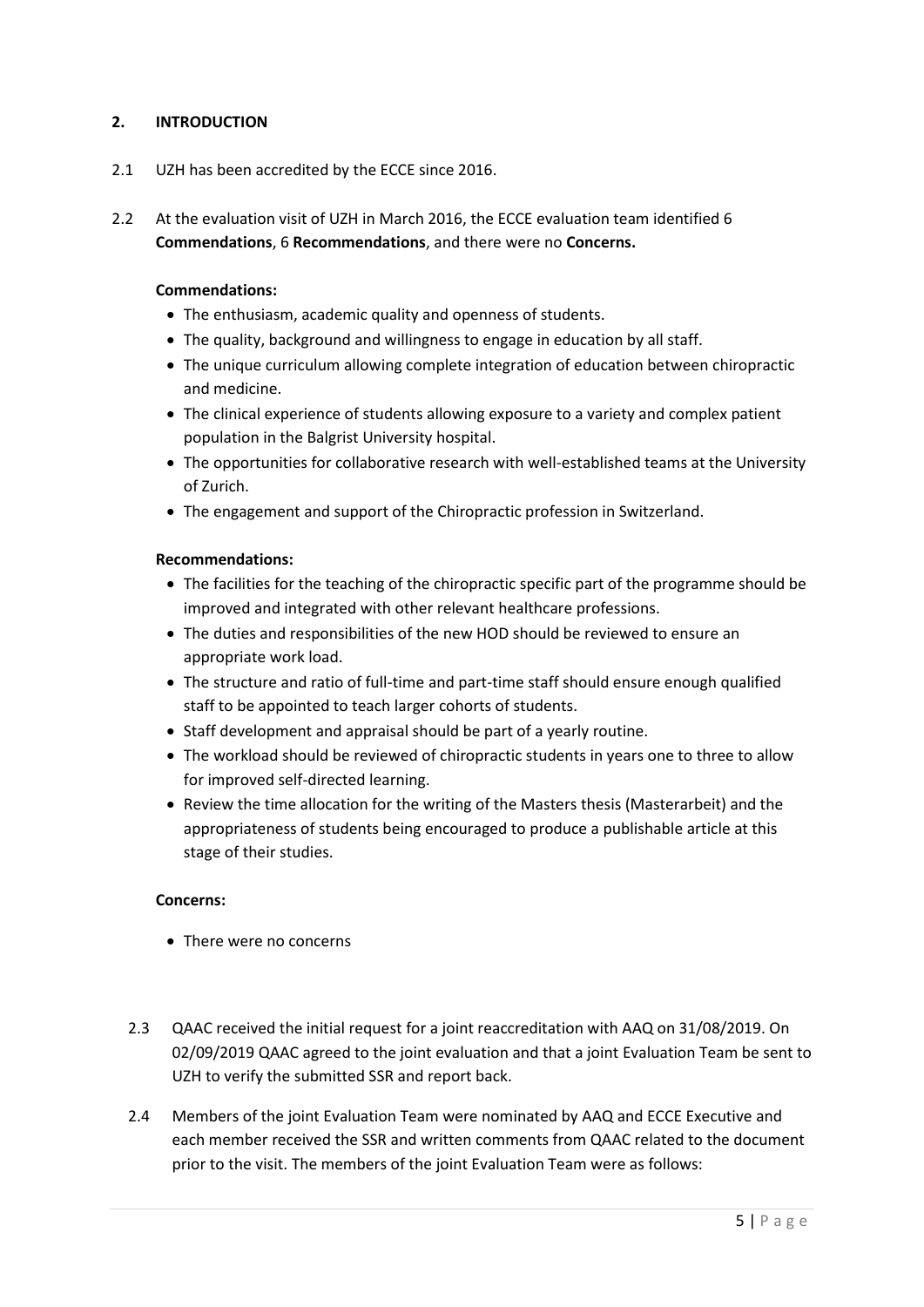| Chair AAQ – Prof Henrik Hein Lauridsen         | Head of Studies, Clinical Biomechanics,<br>University of Southern Denmark, Odense,<br>Denmark |
|------------------------------------------------|-----------------------------------------------------------------------------------------------|
| <b>Expert AAQ-Prof. Dr. med Martin Fischer</b> | LMU, Munich, Germany                                                                          |
| <b>Chair ECCE-Maria Browning</b>               | Deputy Director of Clinic, AECC UC,<br>Bournemouth, UK                                        |
| Team member ECCE – Alina Mertens               | AECC UC student in third year of MChiro,<br>Bournemouth, UK                                   |

- 2.5 All members of the team were disclosed to the Institution prior to the visit and no objection to any member was received. All members of the Team signed confidentiality and conflict of interest statements before the virtual visit. No conflicts of interest by any of the members were declared. The members of the team received the SSR six months prior to the visit and were allocated specific sections of the report as their areas of responsibilities.
- 2.6 The virtual visit was scheduled between 15 and 16 October 2020 and a draft timetable was compiled by AAQ and sent to team members on 10/08/2020 and agreed with UZH. A copy of the schedule is appended to this Report (Appendix 1).
- 2.7 The purpose of the Evaluation Visit was to assess the compliance of the Institution with the ECCE Standards in Chiropractic Education and Training (hereafter referred to as the ECCE Standards, or Standards) alongside the AAQ standards. An examination was made of the SSR and its supporting documents, interviews, oral evidence and other documentary evidence consulted during the virtual visit.
- 2.8 Meetings were held with the Institution over two days and time was allocated for the Team to hold private meetings as the visit proceeded. The Report was compiled on an on-going basis during the visit and time was set aside on the final day (16/10/2020) to complete the draft report and feedback orally to the Institution.
- 2.9 The draft Report was finalised by the Chair of the ECCE Evaluation Team and sent to the ECCE team member for comments. Based on these, the final draft Report was sent to UZH for factual verification on 13 November 2020. The response was received from UZH on 07 December 2020. The ECCE Chair finalised the Report and this was submitted to the vice Chair of QAAC on 08 December 2020. The Chair of the ECCE Evaluation Team presented the Report to QAAC members on 10 February 2021.
- 2.10 The Report includes an Executive Summary, a description of UZH and the findings of the Team regarding compliance of UZH with the ECCE Standards. The Report ends with the conclusions of the Team and any Commendations, Recommendations and/or Concerns the Team wishes to draw to the attention of the QAAC. The Evaluation Report was based on the ENQA Guidelines for external reviews of quality assurance agencies in the European Higher Education Area (www.enqa.eu).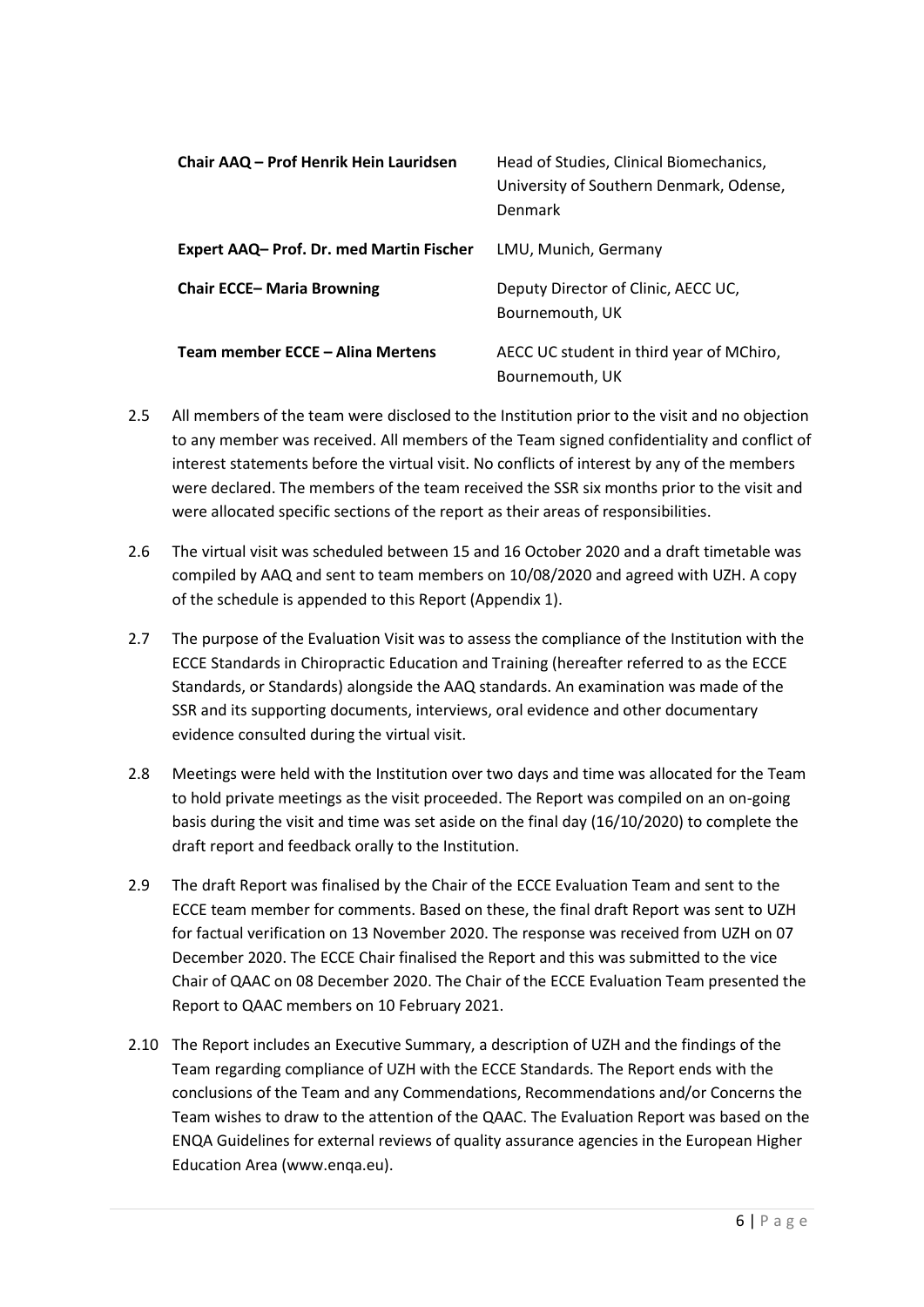2.11 Members of the Team were very well hosted by UZH and AAQ, afforded every courtesy and had full access to documentation and to staff and students. Members of the Evaluation Team and the ECCE extend their thanks and appreciation to UZH and AAQ.

# **3. The University of Zürich**

- 3.1 Chiropractic is located within the Universtätsklinik at the University Hospital Balgrist and intermittently mentioned on the English version of the hospital web site. However, chiropractors are named on the contact list of doctors at the hospital. The University Hospital Balgrist claims to be "one of the world's leading, highly-specialised centres for excellence in the diagnostic workup, treatment and follow-up care of all injuries to the locomotor system. Thanks to the research and education it provides, the hospital makes a substantial contribution to the determination of worldwide standards of care. Under one roof, a finetuned interdisciplinary network unites the specialist areas of orthopaedics, paraplegiology, rheumatology and physical medicine, chiropractic, radiology and anaesthesiology."
- 3.1 The following section details the findings of the Evaluation Team with regard to the compliance of UZH with ECCE Standards in the provision of chiropractic education and training through the award of Bachelor of Medicine and Master of Chiropractic
- 3.2 The colour coded system outlined below was used by the Evaluation Team to indicate the level of compliance with each standard:



 Dark Green = Fully compliant/no risk. (This is on track).

Light Green = Substantially compliant/low risk. (Broadly on track with some areas which could be addressed).

|  |  | - 1 |  |
|--|--|-----|--|
|  |  |     |  |

Yellow = Partially compliant/medium risk. (Some significant areas which could be detrimental if not addressed).



Red = does not comply/high risk. (Serious concerns threaten this area; high risk in overall performance).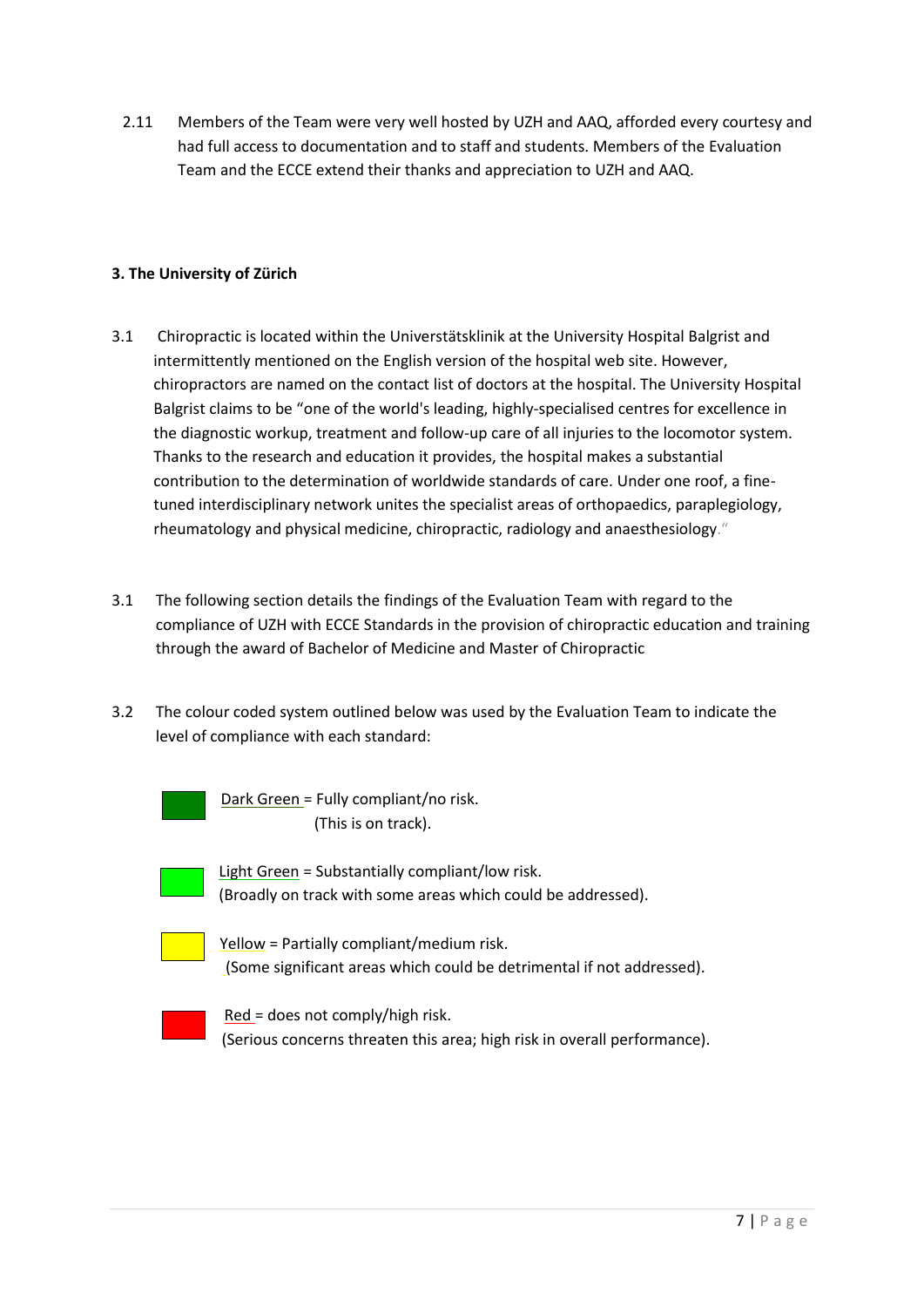### **4. ECCE STANDARDS COMPLIANCE**

# **4.1 AIMS AND OBJECTIVES**

## **4.1.1 Statement of Aims and Objectives**

**The institution/programme must define the overall aims and objectives of the first qualification chiropractic programme and make them known to its stakeholders. The statements must describe the aims and objectives resulting in a chiropractor that is competent and safe to enter practice as a primary contact practitioner in the current healthcare environment, with the appropriate foundation for postgraduate education and training, and a commitment to, and capacity for, lifelong learning.**

## *4.1.1a Description*

The mission of the Chiropractic Medicine program is to provide the highest quality education, clinical training and research in order to prepare students to diagnose, treat and manage patients primarily presenting with conditions directly or indirectly affecting the neuro-musculoskeletal system at a level to enter the postgraduate chiropractic program, and to prepare them to function in an integrated manner with all other specialties of medicine.

For the student cohorts that started their Bachelor's or Master's studies in HS 2018/19 and all subsequent cohorts, the final competence is defined in the new learning objectives catalogue "*Principal Relevant Objectives and Framework for Integrated Learning and Education in Switzerland" (*PROFILES), the implementation of which is planned for 2021.

### The learning objectives of the clinical study year are:

1. The competent assessment of patients with diseases of the musculoskeletal system that cover the spectrum from frequent to severe neuro-musculoskeletal diseases. In this way, the normal can be distinguished from the abnormal and a meaningful differential diagnosis can be made.

2. To collect a targeted medical history and to carry out a focused physical examination, if necessary to arrange further suitable examinations and to use "problem solving skills" to interpret normal and abnormal findings, with the aim of making a diagnosis or to be able to provide meaningful differential diagnosis.

3. To develop holistic, patient-oriented and evidence-based patient management based on knowledge and understanding of the basic principles of treatment for a wide range of neuromusculoskeletal diseases. This takes into account all aspects that could influence the treatment.

4. Develop an awareness of your own limits and cultivate good interprofessional communication and collaboration in order to enable optimal patient care.

5. The selection and application of targeted treatment methods, especially safe manipulation and mobilization techniques, taking into account the individual indications and contraindications.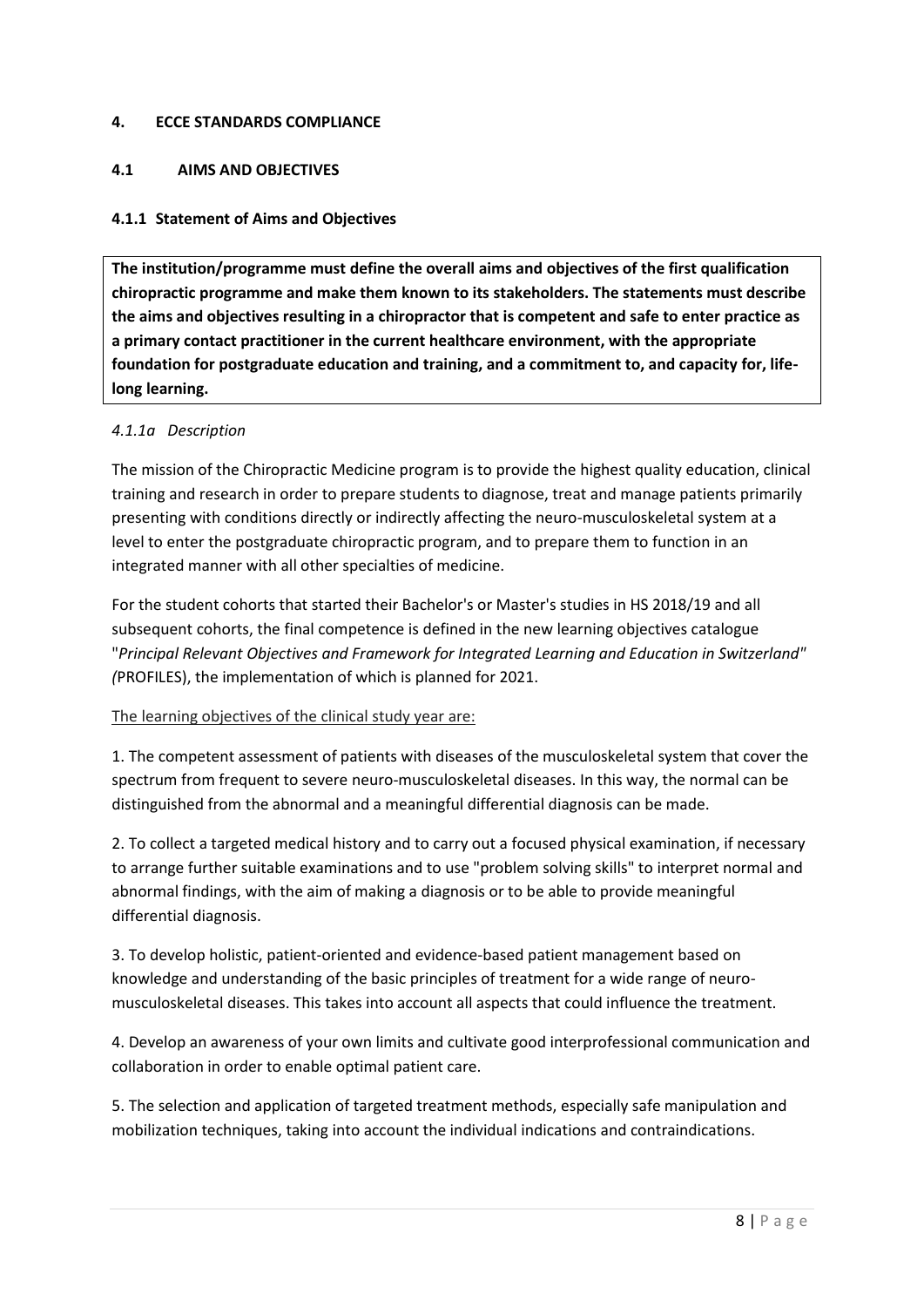6. Behavior in the event of an emergency in practice, first aid and, if necessary, referral to the hospital.

7. Professional communication with other medical professions and players.

## *4.1.1b Analysis*

The mission and objectives of the program are communicated transparently to students, teachers and stakeholders, and can be found on the UZH website, in the Master Chiropractic Medical Program Document and the clinic manual. The teaching and learning formats used in the 5th and 6th years of study are particularly aimed at developing a capacity for lifelong learning.

### *4.1.1c Conclusion*

UZH fully complies with Standard 1.1.

## **4.1.2 Participation in the formulation of aims and objectives**

**The overall aims and objectives of the chiropractic programme must be defined by its principal stakeholders.**

### *4.1.2a Description*

The mission statement and goals were defined by members of the accreditation steering committee and consensus was agreed. They were then sent to the Chiropractic Medicine faculty members, M Chiro Med students, executive members of the Swiss Association of Chiropractic (ChiroSuisse) and the Pro-Chiropractic Association (which includes patients and members of the public) for comment and input. Finally the agreed mission statement and goals were sent to the Dean and Dean's Office of the Faculty of Medicine. As the current alumni were involved with the formation of the goals (objectives) as students, and have now only recently graduated, it was not possible to include an alumni group in the peer review process.

Feedback from the post-graduate program faculty and principals, ChiroSuisse executive and board, as well as from members of the Federal Examination team on the performance of the University of Zurich graduates helped inform whether or not the stated aims and objectives were sufficient, appropriate and in line with graduates from other programs.

### *4.1.2b Analysis*

All stakeholders were involved and consulted during the process of developing the mission statement and overall aims and objectives of the programme and their feedback was implemented where appropriate.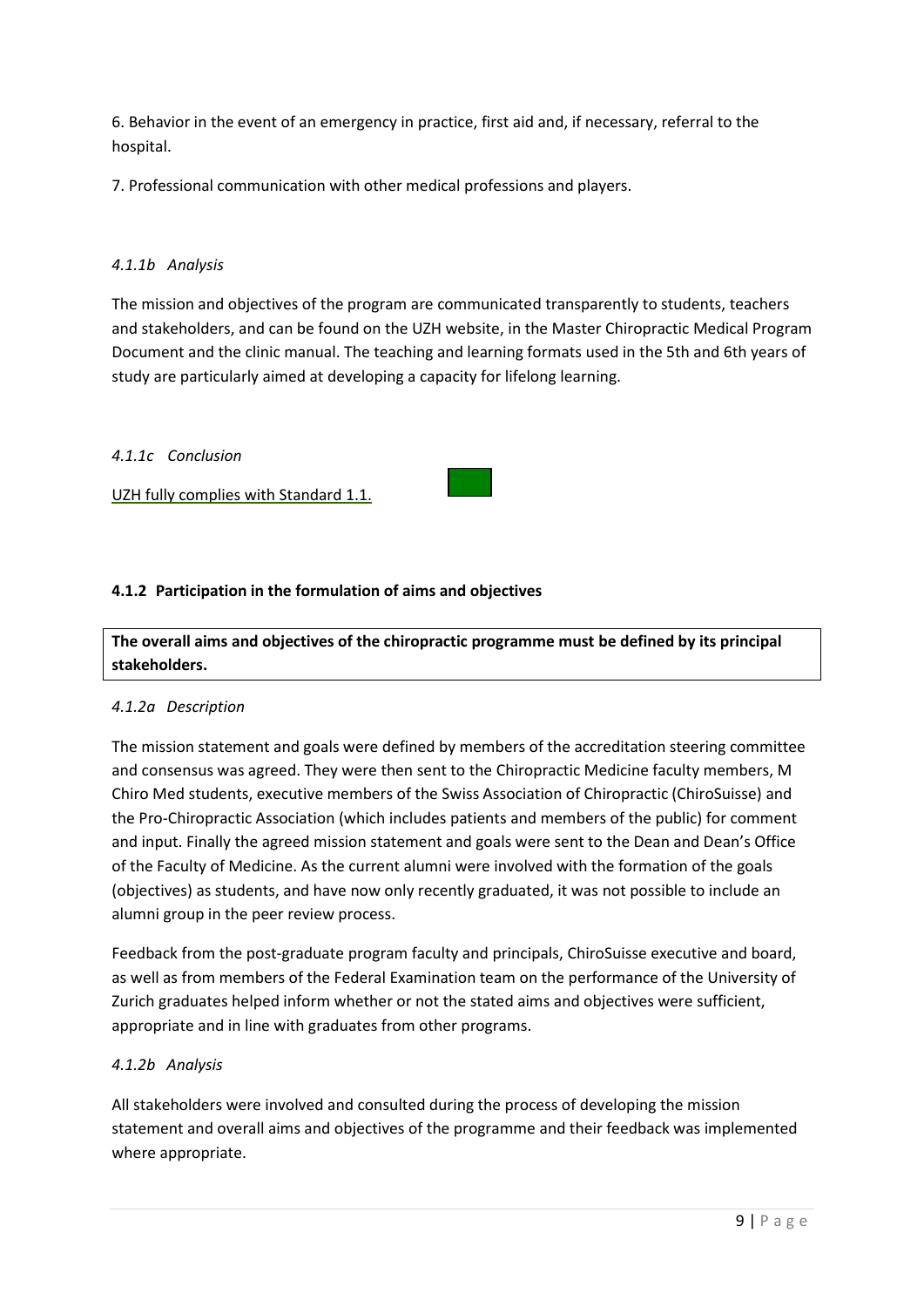UZH fully complies with Standard 1.2



## **4.1.3 Academic autonomy**

### **The institution/programme must have sufficient autonomy to design and develop the curriculum.**

### *4.1.3a Description*

Up to and including the 4th year of study, the core course of study in Chiropractic Medicine is identical to that in Human Medicine, but the mantle course modules are designed specifically for Chiropractic Medicine in all three years of the Bachelor's program and the  $1<sup>st</sup>$  year of the Master's program. In the 5<sup>th</sup> and 6<sup>th</sup> years of study, the Chiropractic Medicine curriculum runs independently as a specialized master's course.

The Head of Chiropractic Medicine has autonomy and the necessary resources for programme design and course content regarding the chiropractic-specific subjects. However, input into the core medical courses is limited. The management of the Chiropractic Medicine programme is satisfied with the level and content of the medical part of the programme.

### *4.1.3b Analysis*

The programme in Chiropractic Medicine is a well-managed and has access to the necessary resources to run the programme. It is evident that input into the medical programme is limited with little to no representation on relevant committees from the Chiropractic Medicine programme. However, the Head of the programme has full autonomy to develop the chiropractic-specific subjects at both the bachelor and masters levels. The chiropractic part of the education is designed using modern pedagogical principles.

*4.1.3c Conclusion*

UZH substantially complies with Standard 1.3.

### **4.1.4 Educational outcome (CRITICAL STANDARD)**

**The institution/programme must define the competencies (exit outcomes) that students will exhibit on graduation in relation to their subsequent training and future roles in the profession and the wider healthcare system.**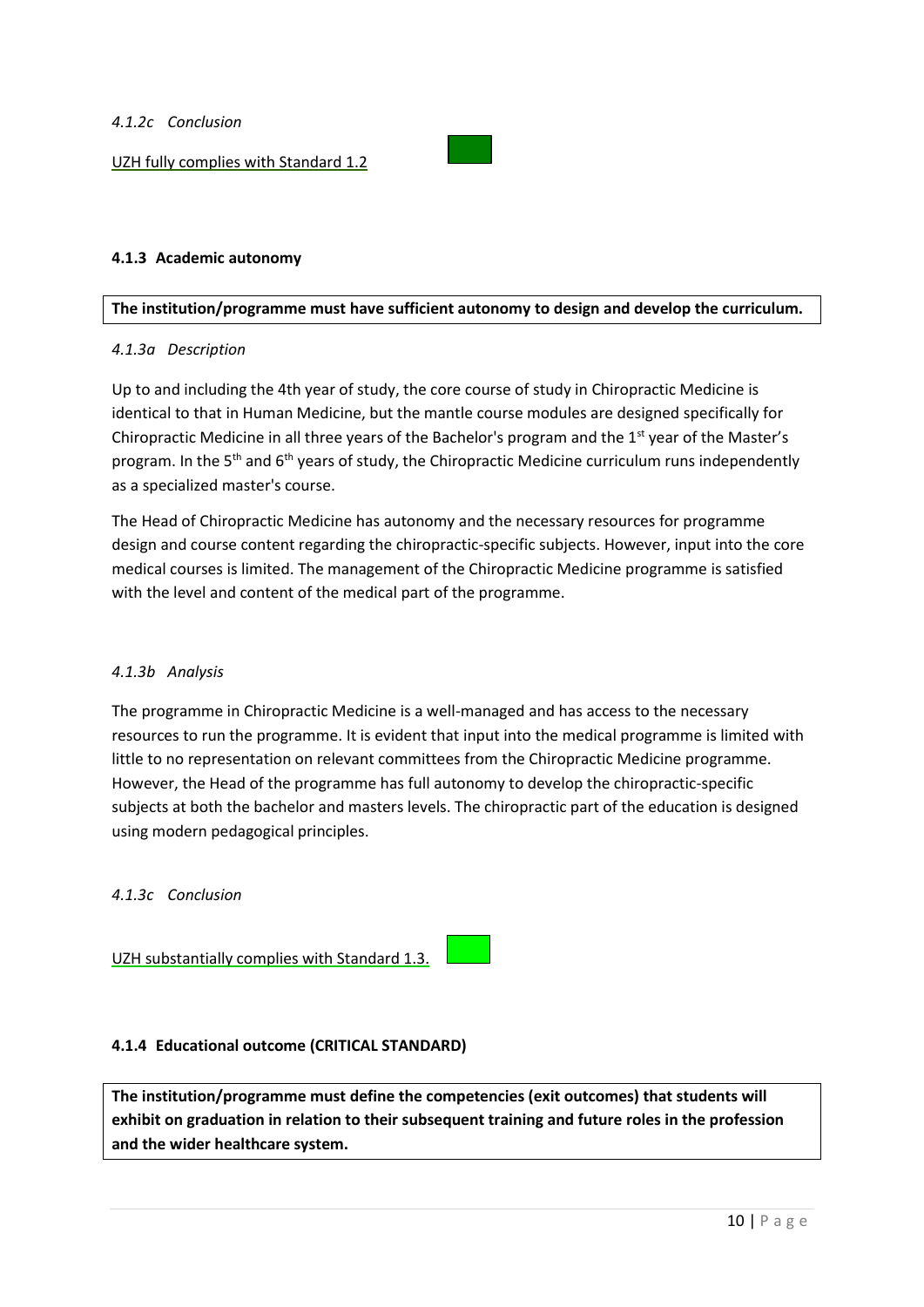# *4.1.4a Description*

The *LOCES* (Learning Objectives for Chiropractic Education in Switzerland) currently defines the final competencies of the program (exit outcomes). For the student cohorts that started their Bachelor's or Master's studies in HS 2018/19 and all subsequent cohorts, the final competence is defined in the new learning objectives catalogue "*Principal Relevant Objectives and Framework for Integrated Learning and Education in Switzerland" (*PROFILES). The learning objectives listed there are fully binding for the Medical Faculty of Zurich. This is documented in appendix Richtlinien zum Wahlstudienjahr 2019.2020 of the SSR.

## *4.1.4b Analysis*

The programme in Chiropractic Medicine provides ample evidence of competency-based descriptions of the curriculum which enables students to progress into the compulsory postgraduate education in Switzerland.

## *4.1.4c Conclusion*

UZH fully complies with Standard 1.4

# **4.2 EDUCATIONAL PROGRAMME**

### **4.2.1 Curriculum model and educational methods**

**The institution/programme must define a curriculum model and educational (teaching and learning) methods consistent with the objectives of the curriculum. The curriculum model should be 'student centred' taking into account the health-care needs of their future patients.**

**The curriculum and educational methods must ensure the students have responsibility for their learning, and prepare them for lifelong, self-directed learning throughout professional life as well as preparing them for interdisciplinary practice.**

### *4.2.1a Description*

The curriculum model is based on the Bologna Model and is delivered in two cycles, a Bachelor of medicine (B Med) and a Masters in Chiropractic Medicine (M Chiro Med). Based on the LOCES (Learning Objectives for Chiropractic Education in Switzerland), the department of Chiropractic Medicine has set educational goals for each academic year. In addition to substance catalogues, learning objectives are listed for modules and topic blocks. These learning objectives are formulated within each topic block and partly categorized according to knowledge, skills and abilities. They are distributed to all students by email and published on the virtual training platform (VAM). Specific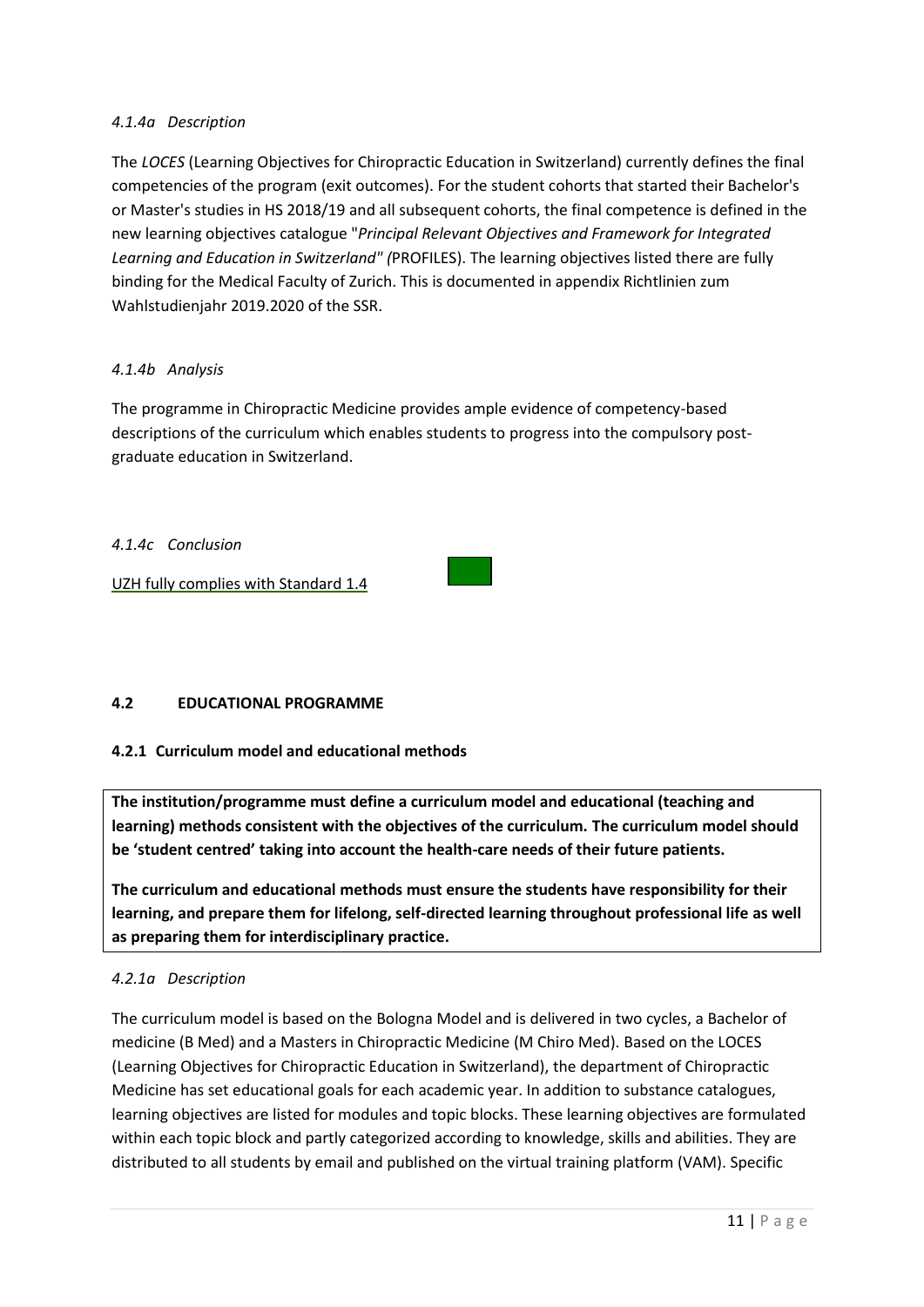learning objectives for most clinical courses in the 3 $^{\text{rd}}$  and 4<sup>th</sup> year exist within the respective institutions. Learning objectives for the 6<sup>th</sup> year of study are communicated individually to the students in the form of a handbook and logbook.

The students primarily study medicine during the first four years, together with a chiropractic elective. From year 4 onwards the chiropractic element increases.

Much of the teaching in the medical part of the programme is traditional lecture style with a high number of contact hours. The chiropractic specific subjects are taught using modern pedagogical principles.

# *4.2.1b Analysis*

Because of the initial entrance aptitude test, a high percentage of students are familiar with this traditional style of learning and are able to pass the first years of medical education. There is little evidence of, or time for, self-directed learning on the medical programme. The chiropractic department has little influence over the medical programme.

*4.2.1c Conclusion*

UZH fully complies with Standard 2.1.

# **4.2.2 The Scientific Method (CRITICAL STANDARD)**

**The institution/programme must teach the scientific method, other forms of research inquiry and evidence-based practice, including analytical and critical thinking.**

**The curriculum must include elements for training students in scientific thinking and research methods.**

# *4.2.2a Description*

Principles and methods of scientific research are taught within the human medicine component of the programme. Courses with an explicit reference to research are: the practical course "Biostatistics and Knowledge Transfer", "Methodology Medical Research" and various mantle study modules ("Evidence Based Medicine", "Writing a Scientific Thesis", "Research in Medicine" and "Medicine and Technology").

Students can begin their Master's thesis in the third year of study. In the fifth year, students attend a weekly course on current topics during which they discuss evidence-based research on relevant clinical topics. In the sixth year, a monthly journal club is held where relevant articles are presented and discussed alternately by the research or clinical team (including underassistants). Additionally, a monthly research colloquium takes place, where underassistants present their completed master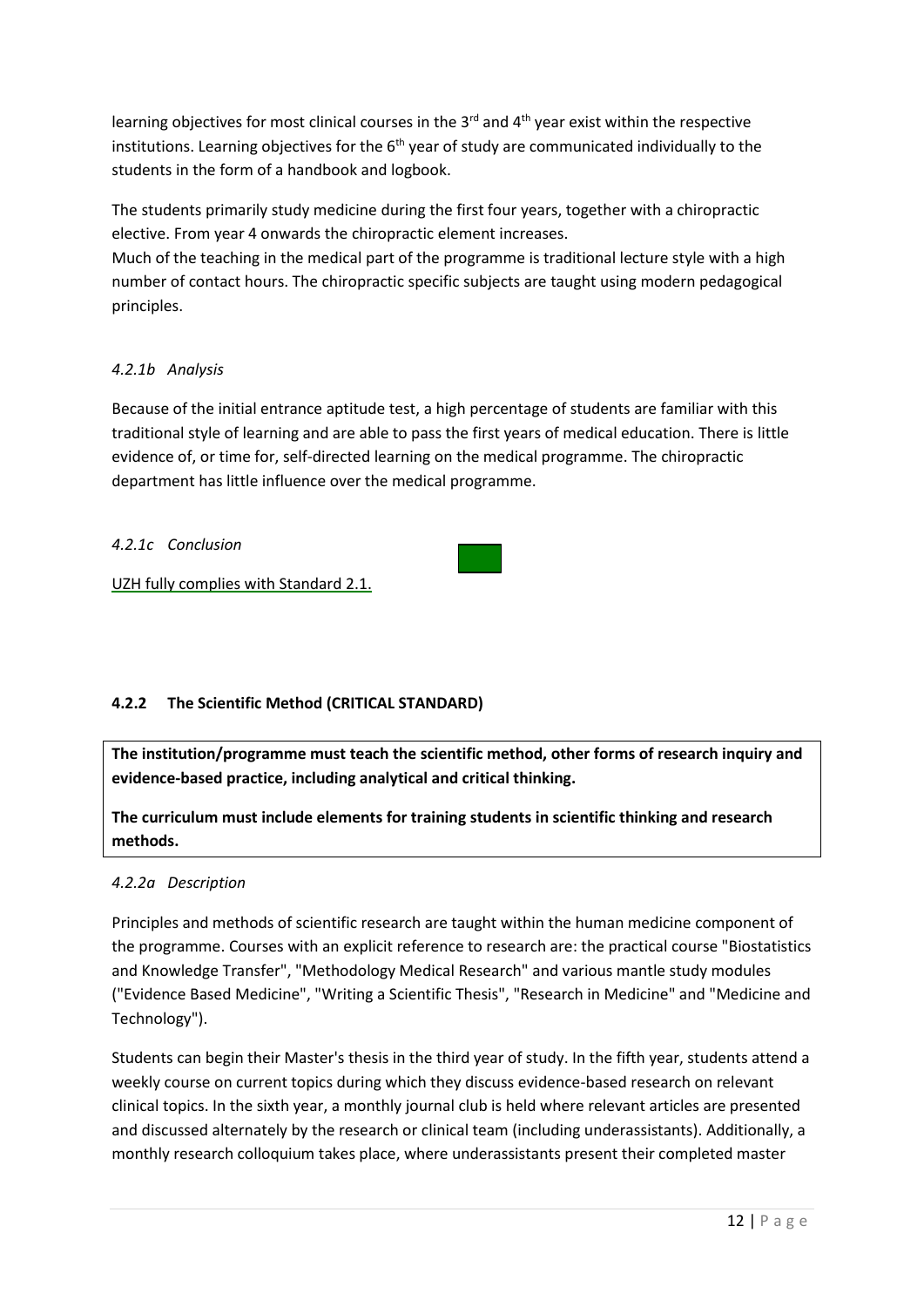theses. Several students are contributing to chiropractic research through their Master's or Doctoral theses.

# *4.2.2b Analysis*

The extensive teaching of principles and methods of research, as well as the high standards the completed Master's theses must meet, ensure a thorough understanding of the subject. Of all published Master's thesis, approx. 30% have the Master's student as co- or first author. The format "Master thesis" is continuously evaluated and further developed according to feedback.In addition, the students are exposed to clinical outcome measures and current research papers in the clinical part of their training.

### *4.2.2c Conclusion*

UZH fully complies with Standard 2.2

### **4.2.3 Biomedical Sciences**

**The institution/programme must identify and include in the curriculum those contributions of the basic biomedical sciences that enable a knowledge and understanding of the basic sciences applicable to the practice of chiropractic.**

### *4.2.3a Description*

The biomedical sciences are taught as part of the medical curriculum in years 1-3. The elective chiropractic science courses, available solely to chiropractic students, are well-integrated in diverse clinical situations with the biomedical sciences.

### *4.2.3b Analysis*

Students are very satisfied with the integration of biomedical sciences and chiropractic studies. In practical classes, especially anatomy, they are often asked to demonstrate examination techniques to the medical students.

*4.2.3c Conclusion* UZH fully complies with Standard 2.3.

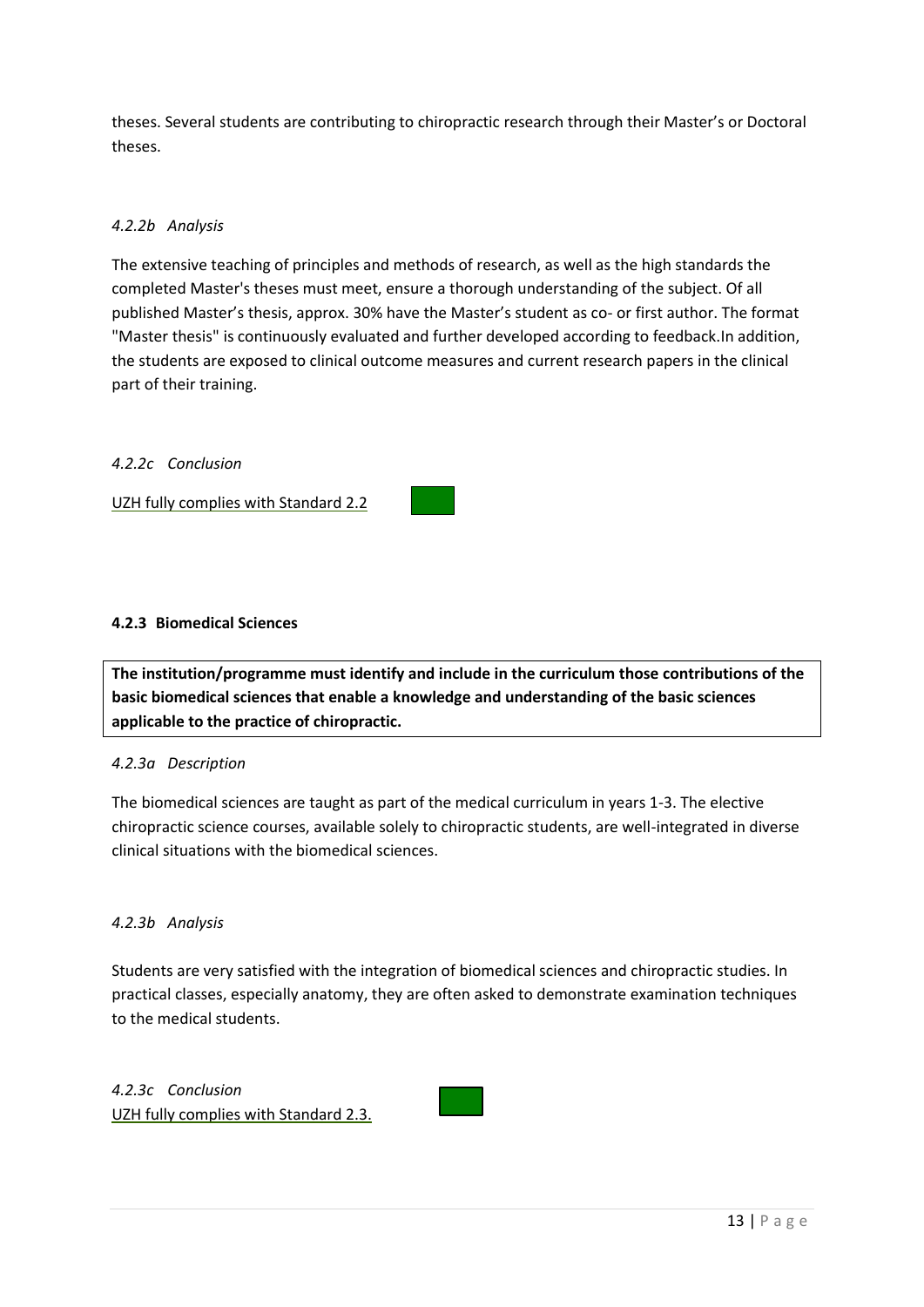# **4.2.4 Behavioural and Social Sciences, Ethics and Jurisprudence (CRITICAL STANDARD)**

**The institution/programme must identify and include in the curriculum those contributions from the behavioural sciences, social sciences, ethics, scope of practice and legal requirements that enable effective communication, clinical decision-making, ethical practice and ethical business standards.**

### *4.2.4a Description*

The biopsychosocial model with medical ethics, behavioural and social sciences is delivered throughout years 1 to 4 as part of the Human Medicine curriculum. Students follow lectures as well as practical courses. Year 4 addresses psycho-social and ethical issues in regard to specific health problems covered within the different lecture blocks. In addition to the courses with specific content (scientific principles of medical decision making, evidence-based medicine or ethical case seminars), the courses in the 5th year in particular combine scientific principles, ethics and cost-effectiveness. In the 6th year of study, the emergence and avoidance of cognitive errors in diagnosis are also discussed using real-life examples experienced during the clinical year. Informed consent is introduced and used during clinical training.

### *4.2.4b Analysis*

The curriculum addresses the relevant topics in the areas of ethics, behavioural sciences, social sciences, scope of practice and legal requirements and integrates these with the clinical experiences in the  $6<sup>th</sup>$  year of study

### *4.2.4c Conclusion*

UZH fully complies with Standard 2.4

### **4.2.5 Clinical Sciences and Skills (CRITICAL STANDARD)**

**The institution/programme must identify and include in the curriculum those contributions of the clinical sciences that ensure students have acquired sufficient clinical knowledge and skills to apply to chiropractic practice in a primary contact setting.**

### *4.2.5a Description*

The clinical skills modules are taught through an evidence-based, biopsychosocial model during the clinical courses in medicine in years 3 and 4. Year 4 (Year 1 M Chiro Med) integrates Clinical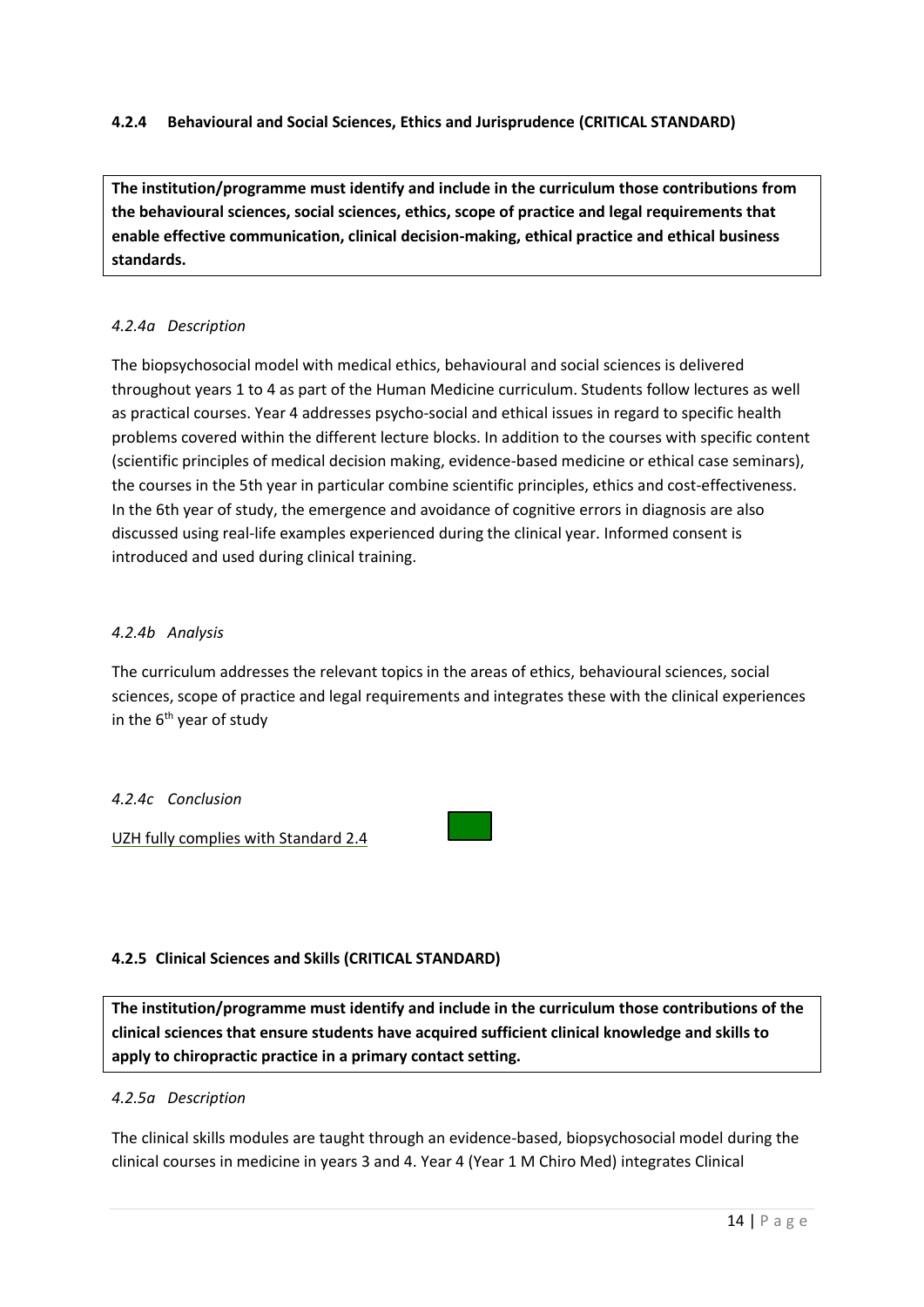Medicine II with the fundamental knowledge and skills necessary for the competent diagnosis and treatment of patients in chiropractic practice. These include clinical examination, differential diagnosis, diagnostic imaging and manual treatments.

Year 5 (Year 2 M Chiro Med) focuses on the management of Chiropractic patients in terms of safe, competent, evidence-informed best practice. The diagnostic (including diagnostic imaging) and therapeutic knowledge and skills developed in Year 1 M Chiro Med are further developed and integrated into an overall management strategy appropriate for the most common types of patients that present to chiropractors.

Year 6 (Year 3 M Chiro Med) is made up of two main components. One semester is spent in the Chiropractic Teaching Clinic (Policlinic of Chiropractic Medicine) at Balgrist University Hospital with a focus on applying the diagnostic, therapeutic and management knowledge and skills learned in the previous years on patients. Students diagnose, treat and manage patients under the supervision of qualified chiropractors. The other semester is spent in the Medical Underassistantship with clinical rotations in various departments such as Orthopaedics, Rheumatology, Neurology, Internal Medicine and Radiology.

## *4.2.5b Analysis*

This early and relevant clinical exposure to patients at the hospital helps the students learn at a deeper level, understand common and less common conditions as well as support their history taking and examination skills on a wide variety of patients. The integration with other healthcare professionals allows exposure to high quality training in terms of clinical skills and experience. *S*mall class sizes allow students to receive individual attention and feedback.

### *4.2.5c Conclusion*

UZH fully complies with Standard 2.5

### **4.2.6 Chiropractic**

**The institution/programme must foster the ability to participate in the scientific development of chiropractic.**

### *4.2.6a Description*

Chiropractic history and philosophy of chiropractic are taught at two points in the curriculum and students are exposed to external chiropractic speakers with specialist population interests (sports, paediatrics and geriatrics). The student association also debates aspects of chiropractic philosophy.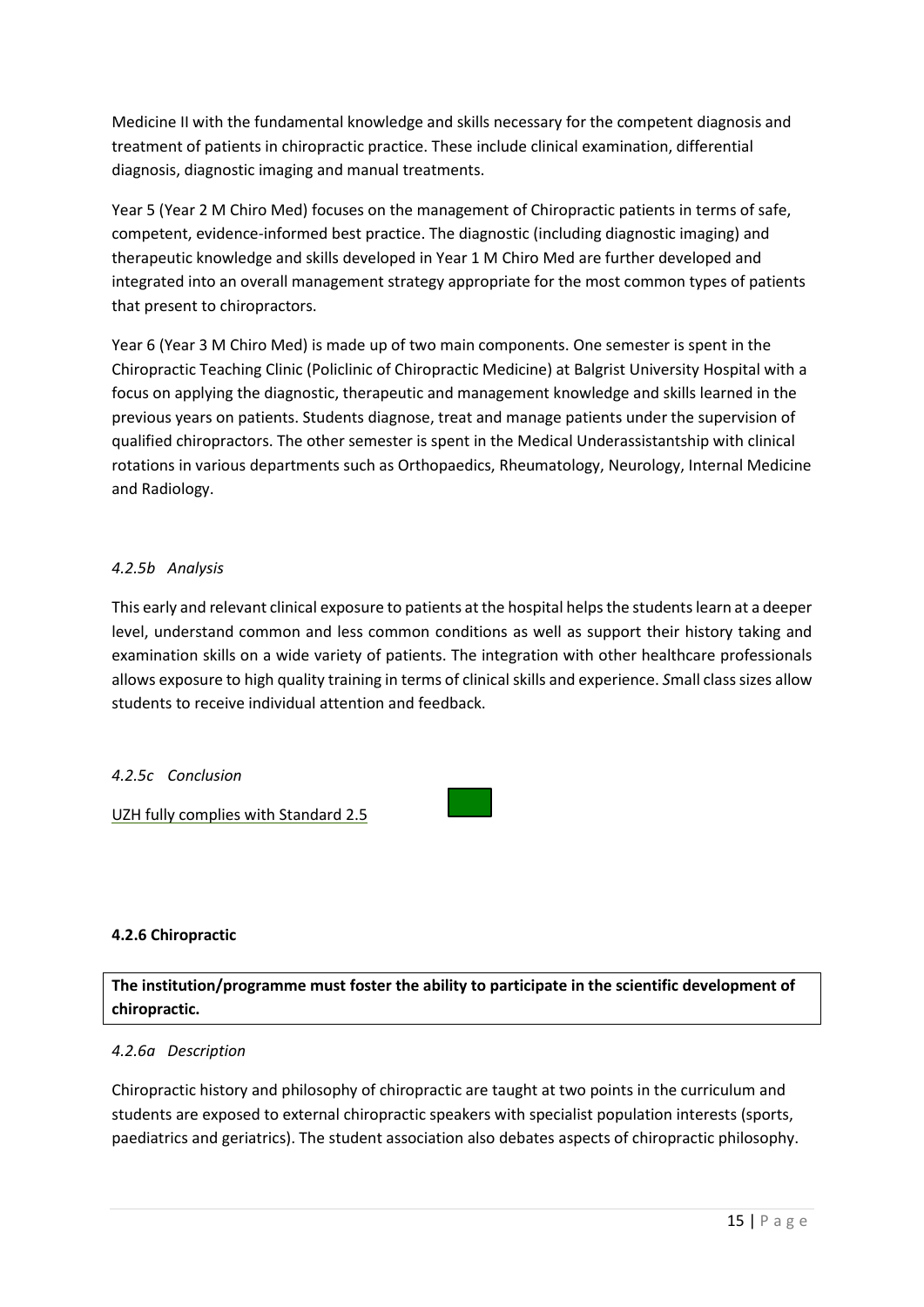The scientific theoretical foundations of evidence-based medicine and chiropractic medicine are introduced at an early stage. The research-active teaching staff incorporate current research results into teaching and thus to adopt a science-based perspective in teaching. All research journals are available to the students through the university. During the 3-year M Chiro Med, students must also complete a research project. Students are supplied with the relevant research evidence, particularly in the latter two years of the course.

# *4.2.6b Analysis*

Students are exposed to relevant chiropractic history and philosophy with early observation opportunities in private chiropractic clinics from year one onwards. However, there is little time for these in years 1-2 due to the high workload and contact hours of the Human Medicine programme. Students make an independent scientific contribution to the research base as part of their Masterarbeit (Master's thesis).

*4.2.6c Conclusion*

UZH fully complies with Standard 2.6

# **4.2.7 Clinical training (CRITICAL STANDARD)**

**The institution/programme must identify and include a period of supervised clinical training to ensure the clinical knowledge and skills, communication skills and ethical appreciation accrued by the student can be applied in practice, and so enable the student to assume appropriate clinical responsibility upon graduation.** 

# **Every student must have early patient contact leading to participation in patient care.**

# *4.2.7a Description*

Clinical training starts in year 3 of the Master chiropractic medicine programme and takes place at the Policlinic for Chiropractic Medicine (PCM) at the Orthopaedic University Hospital Balgrist. Half of the year is spent in the Polyclinic for Chiropractic Medicine (PCM) performing the entire clinical work-up and treatment of patients presenting for chiropractic diagnosis and treatment under direct supervision. Clinical work includes the case history, physical examination including palpation and biomechanical evaluations, referral for additional diagnostic procedures such as imaging or laboratory evaluations if indicated, arriving at a diagnosis or differential diagnosis and creating a plan of management.

All students (chiropractic medicine underassistants) must keep a clinical log book which records the number of new patients and patient treatments and provides important information on the case mix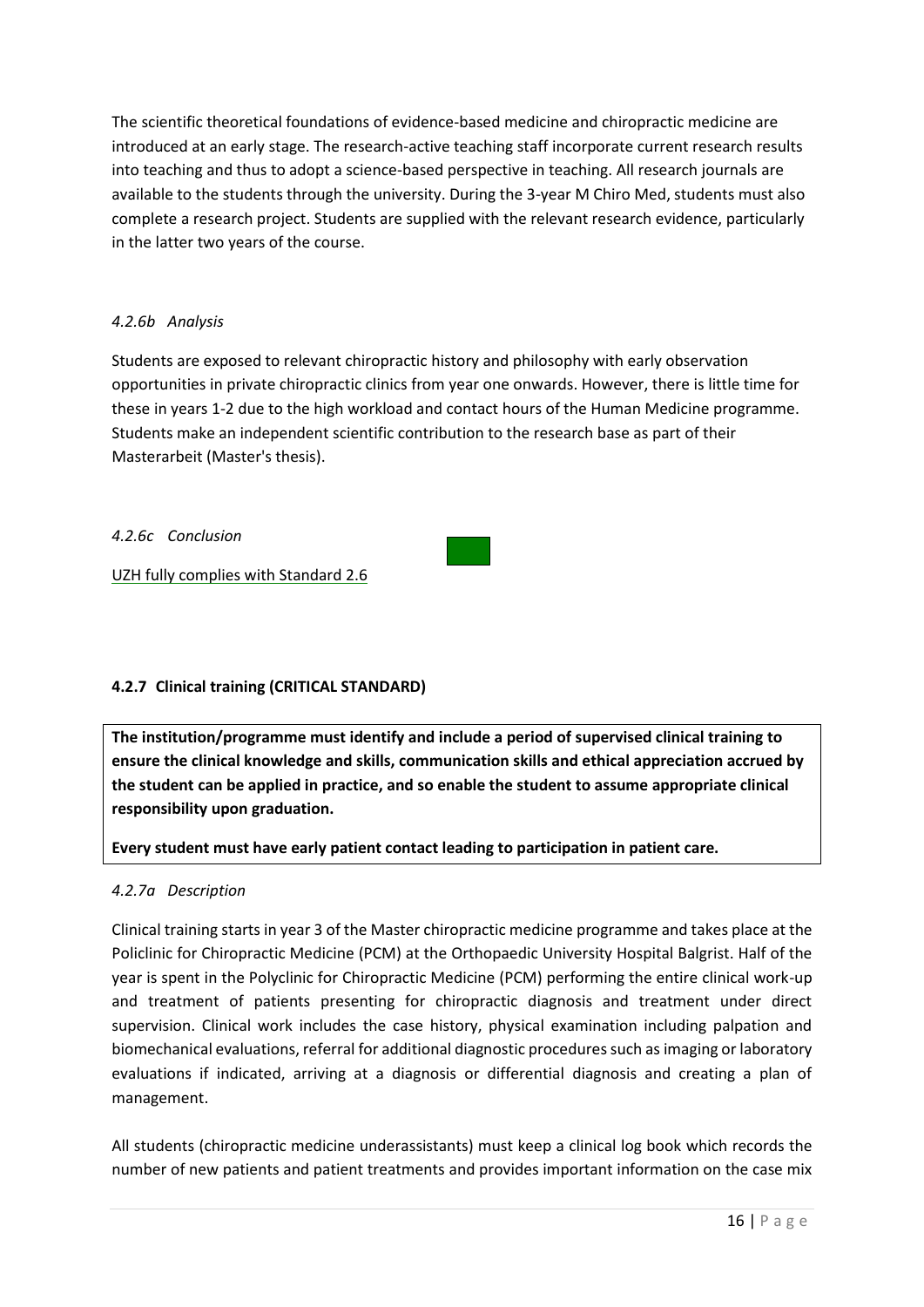of patients evaluated as well as the various specific learning requirements to be completed. Included in this log book record are assessments designed to stimulate reflection in practice such as the writing of 'critical learning reports' on key events that had an important impact on the student's learning, and giving oral presentations to faculty and colleagues on difficult patients that they have evaluated. Additionally, students are required to apply and develop their communication skills with patients and other healthcare professionals.

The underassistants are assessed, and written feedback given, at least twice a month by a clinic supervisor on their clinical encounter with an existing patient and with a new patient, including the history and physical examination. The vast majority of new patients are direct referrals from other departments in Balgrist Hospital, particularly orthopaedics. Underassistants work a standard working week in Switzerland of 50 hours in the outpatient clinic. Approximately 40% of this time is made available for the writing of reports, research on particular patients, specific educational workshops particularly in diagnostic imaging at the hospital's radiology department and rounds with a neurologist from the University Hospital, as well as clinic meetings with supervisors. Each student sees approximately 80 new patients and over 700 patient visits in the half year that they are in the clinic with a wide case mix. The requirement is 60 new patients.

The other half of the clinical year (year 6) consists of rotations through the departments of orthopaedics, paraplegiology, neurology, rheumatology, radiology, sports medicine and internal medicine at the University Hospital Balgrist.

# *4.2.7b Analysis*

The number of new patients, patient visits and case mix ensures that students obtain a wide variety of clinical experience and timely feedback. There is strong evidence that the programme ensures an excellent clinical training programme.

# *4.2.7c Conclusion*

*UZH fully complies with Standard 2.7* 



# **4.2.8 Curriculum Structure, Composition and Duration (CRITICAL STANDARD)**

**The institution/programme must describe the content, duration and sequencing of courses that guide both staff and students on the learning outcomes expected at each stage of the programme, and the level of integration between the basic sciences and clinical sciences.**

# *4.2.8a Description*

The Chiropractic Medicine program is a 6-year full time program in which the students are medical students, having passed the medical entry examination with the same requirements as students in Human Medicine. The Chiropractic Medicine students take 4 full years of medicine with their Human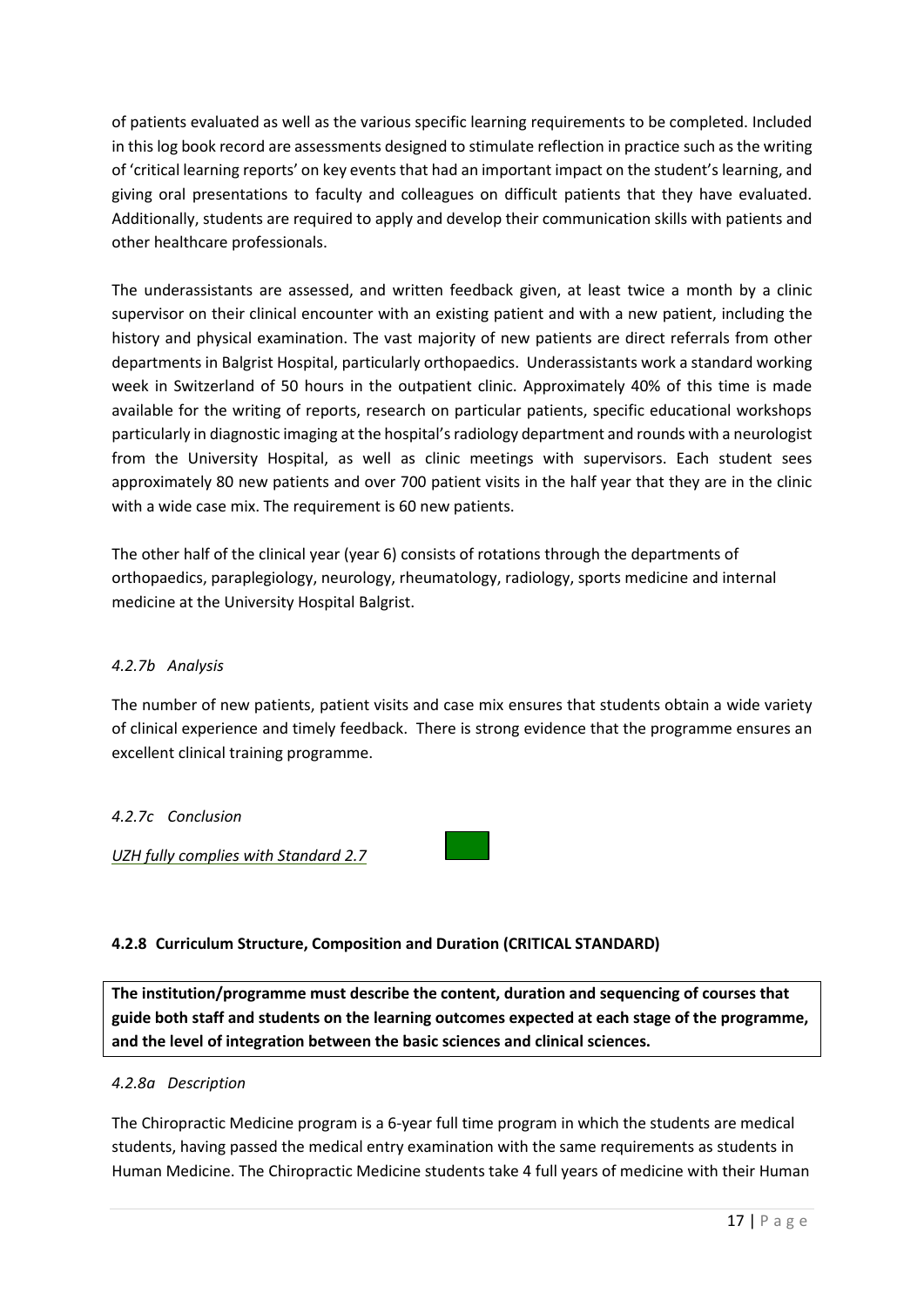Medicine colleagues, including all of the basic sciences and clinical courses as well as optional courses, achieving the B Med degree at the end of year 3. Though year 4 of the program is the first year leading to the M Chiro Med degree, the Chiropractic Medicine students must continue taking all of the medical courses and pass the written and practical exams in order to complete the important clinical topics and to be allowed to practice as "Underassistants" (student doctor) in the hospital. During the first four years of the program, the Chiropractic Medicine students are required to take the chiropractic 'elective' courses (mantle studies). In years 4 and 5, the examinations focus on short answer, problem solving types of written assessments in addition to the hands-on practical assessments. At the end of year 5, the clinic entrance examination consists of a 10 station OSCE and a written radiology examination.

Graduates of the M Chiro Med program are expected to have acquired the knowledge, skills and attitudes necessary to pass the Federal Exam and for entry into the Postgraduate Program and they are expected to be able to engage in safe, competent and effective practice under the supervision of an accredited chiropractor. They are also prepared to undertake the research project necessary to obtain the 'Doctor of Chiropractic Medicine' (Dr. med. chiro.) title. The assessment methods and competencies at graduation for further postgraduate training capability are directly linked to the new format of learning outcomes created for this program, based on the revised national learning objectives catalogue PROFILES, and fulfils the requirements of the Medical Profession Act (MedBG). This will be implemented in 2021 and is much easier to assess compared to the LOCES I model currently in use.

Both Swiss and non-Swiss citizens have to fulfil certain admission criteria to be admitted to study Chiropractic Medicine. In addition, a place can generally only be allocated if the country-specific admission requirements for studies at Bachelor level are met. Therefore, non-Swiss citizens can only be allocated a place if they have a residence status defined by the University of Zurich.

# *4.2.8b Analysis*

The six year programme is an intensive training programme which leads the student having the skills and competencies to practice as a primary care practitioner and to follow subsequent training during their post graduate education. There is evidence of a very good integration between basic sciences and clinical sciences. Explicit learning outcomes and programme goals are clearly covered by the curriculum structure. The Masters of Chiropractic Medicine includes both horizontal (concurrent) and vertical (sequential) integration of curricular components, as reflected in the course outlines.

Facilitation of international student mobility for non-Swiss citizens is limited by national admission requirements and limited places on the programme.

### *4.2.8c Conclusion*

UZH substantially complies with Standard 2.8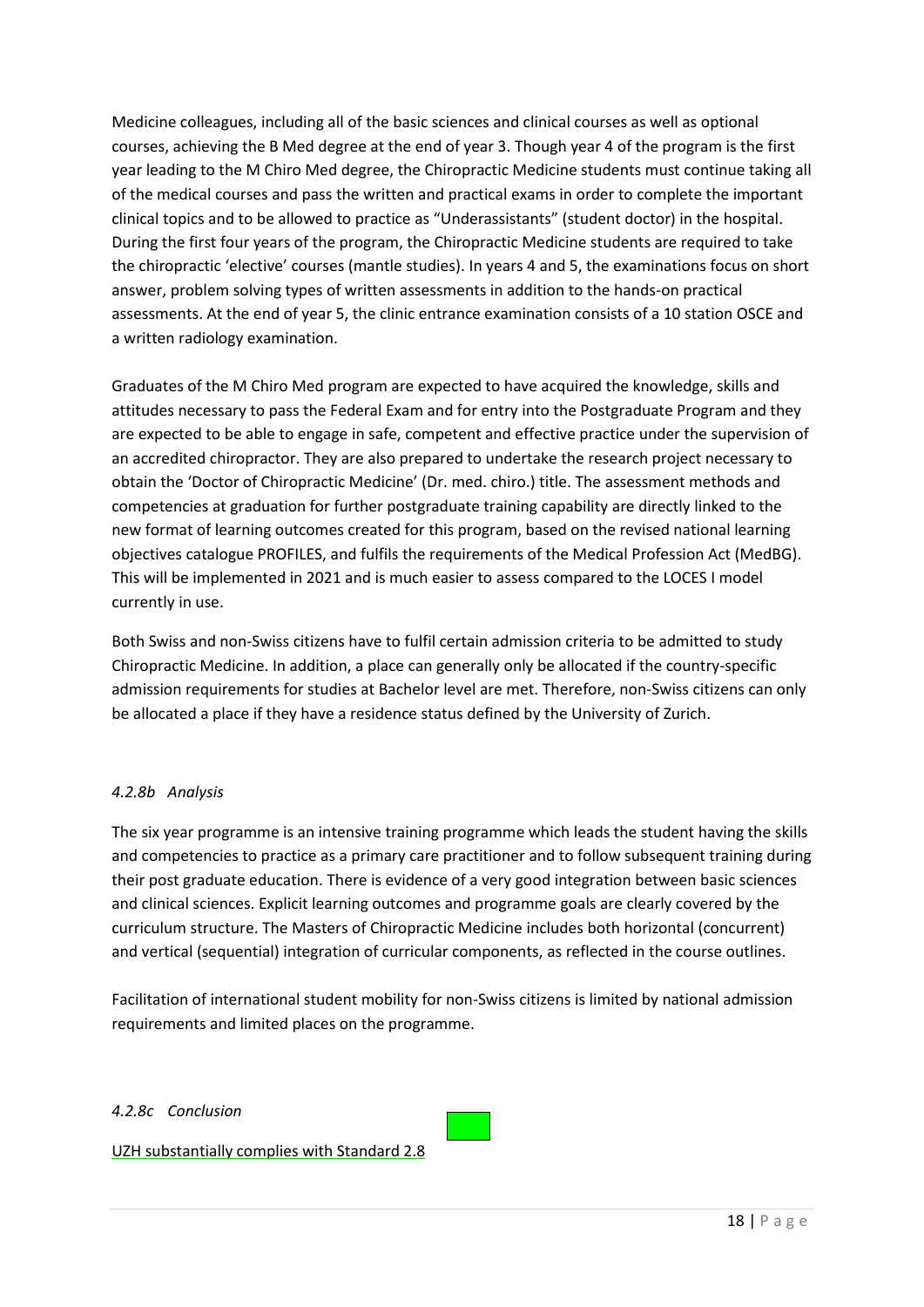### **4.2.9 Programme management**

**A curriculum committee (or equivalent(s)) must be given the resources, responsibility, authority and capacity to plan, implement and review the curriculum to achieve the aims and objectives of the chiropractic programme.** 

## *4.2.9a Description*

The first four years of this programme are predominantly Human Medicine, and this part of the curriculum is planned by the Medical Faculty curriculum committee, of which the Head of Chiropractic Medicine is a member. The chiropractic specific courses are scheduled around the required medical courses during years 1 through 4. Their content and sequencing in the last two years of the M Chiro Med part of the curriculum and the mantle studies in year 4 (year 1 M Chiro Med) are the sole responsibility of the Chiropractic Medicine department, and are planned and designed with input from the Director of Clinical Education (M Chiro Med ), Chirosuisse executive members and chiropractic faculty members.

All faculty members serve on the departmental curriculum committee, bringing together individuals with a wide range of experience and expertise.

Student input, feedback and discussion are channelled through student representatives who attend faculty meetings. Additional special meetings are held during the academic year as needed.

### *4.2.9b Analysis*

The curriculum committee, under the chairmanship of the Head of Chiropractic Medicine, has the authority to shape and review the curriculum specific for the chiropractic part of the programme. There is evidence of student and staff input, including changes made to the programme after student feedback, but there was no evidence of student representation on the Curriculum Committee. Because the Chiropractic Medicine students are a very small cohort compared to the Human Medicine students, the Chiropractic department has little if any influence on the medical course content, learning outcomes, sequencing, scheduling and assessment methods.

### *4.2.9c Conclusion*

UZH substantially complies with Standard 2.9

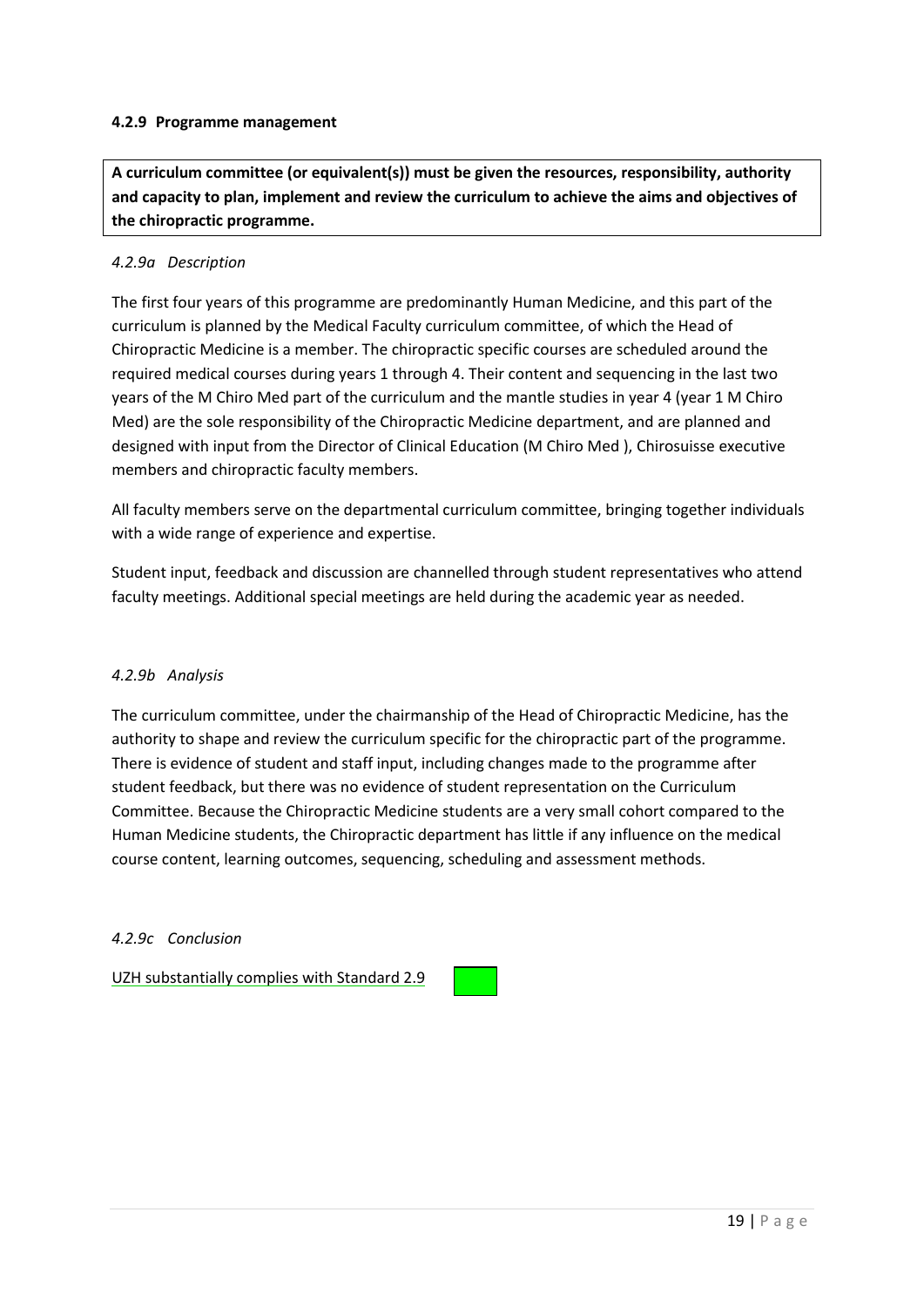# **4.2.10 Linkage with subsequent stages of education and training, chiropractic practice and the health care system**

**Operational linkage must be assured between the first qualification programme and the subsequent stage of training or practice that the student will enter after graduation.**

**The curriculum must reflect the environment in which graduates will be expected to work and be responsive to feedback from graduates, the profession and the community.**

# *4.2.10a Description*

All chiropractic students in years 1,3,4 and 5 are required to spend one half day (at least 2 hours) to one day observing in the outpatient clinic at the Orthopaedic University Hospital Balgrist. In addition to this, all 3<sup>rd</sup> and 4<sup>th</sup> year students have to spend one half day in a specifically selected chiropractic practice. These observations are structured with feedback sheets and signed observation forms submitted at the end of each semester. Faculty have recognized the need for these chiropractic rotations as the first years of this program are mainly medical courses, including clinical experiences in hospitals, and several students commented on the fact that they get very little chiropractic practice exposure and thus are tempted to switch to medicine. The members of the Swiss Chiropractic Association (Chirosuisse) have been proactive in organizing their members to serve as mentors to the chiropractic students and this has been quite successful. Several Chiropractic Medicine students also conducted their masters' thesis at various chiropractic offices on chiropractic patients. Additionally, the M Chiro Med students spend time in the radiology department at the Orthopaedic University Hospital Balgrist observing imaging and interventional treatment procedures as well as imaging read-outs.

The Chiropractic profession in Switzerland has been active and in developing this programme as has the Foundation for the Education of Chiropractors in Switzerland and the Pro- Chiropractic Patient's Association. The European Chiropractor's Union has also given financial support.

### *4.2.10b Analysis*

There is excellent linkage between the programme and the profession. The graduates also have to complete a two and a half-year assistanceship in designated chiropractic clinics or hospitals before being able to enter independent practice in Switzerland.

# *4.2.10c Conclusion*

UZH fully complies with Standard 2.10.

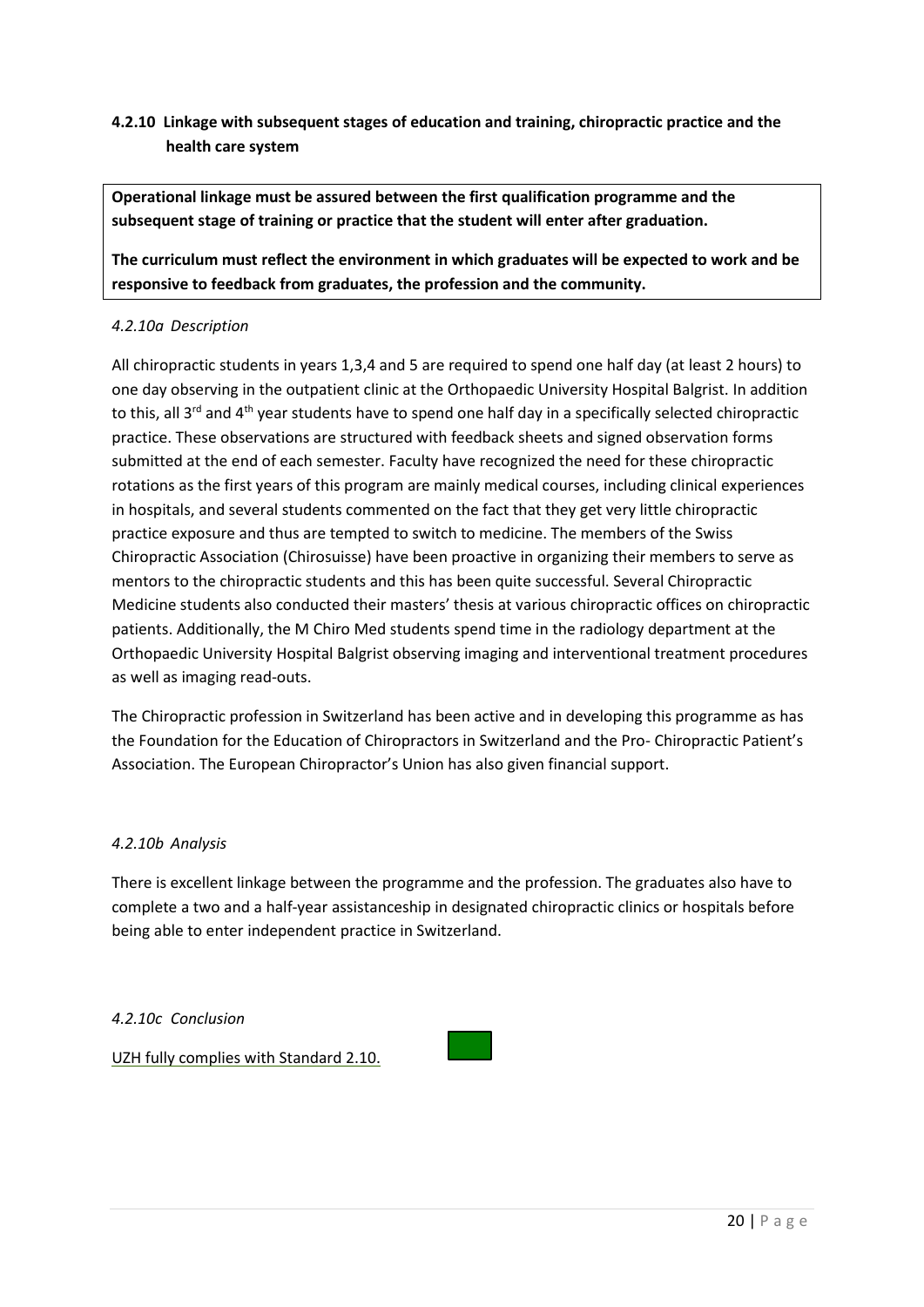## **4.3 ASSESSMENT OF STUDENTS**

# **4.3.1 Assessment methods (CRITICAL STANDARD)**

**The chiropractic institution/programme must define and document the methods used for assessment, including the criteria for progression and appeals procedures. Assessment methods must be regularly evaluated, and new assessment methods developed as appropriate.**

### *4.3.1a Description*

Students in the M Chiro Med program are assessed alongside the medical students in the medical part of the course. They are exposed to a variety of summative assessment methods given at the end of each semester. The assessments are mainly multiple choice and short answer-tests with a relatively high failure rate. This style of questioning is not used in the chiropractic years 5 and 6. The students are able to retake a failed examination once. The appeals procedure for failed examinations falls under the regulations for the University of Zurich. To date there have been no appeals for failure of any of the Chiropractic Medicine examinations.

Other summative assessments include case-based, integrated, problem-solving written examinations and an OSLER on real patients. The examination of practical skills and abilities takes place after the 2<sup>nd</sup> year (oral-practical examination), the 4<sup>th</sup> and 5<sup>th</sup> years (in the format of a 10 station OSCE) and during the 5<sup>th</sup> practical year (as Mini-CEX and Self-Assessment). All students must pass the OSCE examination and their medical examinations in order to progress into year 5. The focus in the clinical year is on workplace-based assessment and in a logbook at least one workplace-based assessment (e.g. Mini-CEX) per internship is documented in addition to self-assessments of clinicalpractical skills, medical roles, their case mix and clinical progression. This is not formally assessed although it contains reflective assessments.

Presentation skills are tested within the framework of various mantle study modules and scientific competences within the framework of the Master's thesis in the  $4^{th}$ ,  $5^{th}$ , and  $6^{th}$  years of study.

There is no clinic exit examination because all graduates must pass the Federal Examination for chiropractic just as their medical colleagues must pass the Federal Examination for medicine. The federal examination has two parts: a short-answer written section and a practical 10 station OSCE section using simulated patients.

A qualified team of chiropractors and medical doctors develop the exam questions and clinical skills stations. The Assessment and Evaluation Unit of the Institute for Medical Education in Berne supports those responsible for the exams in the development, implementation and evaluation of structured exams, and is committed to a high and reproducible measurement of quality and fairness in evaluations. The assessment methods chosen by the faculty members for Chiropractic Medicine are directly linked to the new format of learning outcomes (PROFILES) created for this program.

The only external examiners used for this program are for the Clinic Entrance Examination. Two chiropractors with MME degrees peer review the cases, attend the examination to observe the different stations, and provide oral feedback following the exam as well as a formal written report.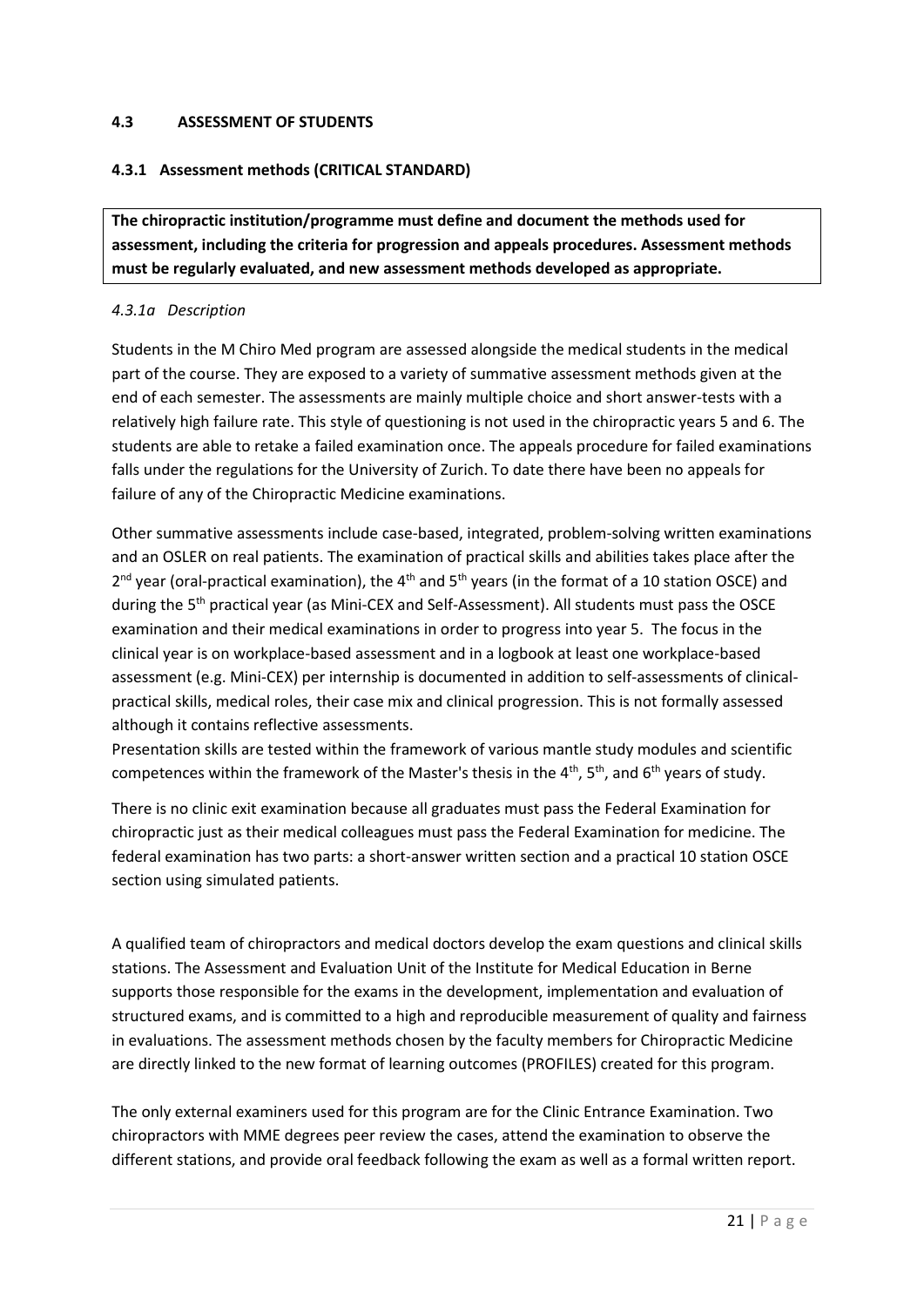External examiners are not routinely used in Switzerland and thus the Chiropractic Medicine program is unique in this respect.

# *4.3.1b Analysis*

The M Chiro Med makes use of regular formative assessments and a wide variety of summative assessments. The assessment of clinical-practical competences in the formative OSCE at the end of the 4th year and the Clinic Entrance Exam at the end of the  $5<sup>th</sup>$  year are very discerning, with structured feedback given at the end of each station. However, there is limited use of external examiners. The various Mini-CEX and the logbook for the clinical year includes self-reflection sections after each rotation and time spent in the outpatient clinic.

Only failed components are subject to second marking and it would be advisable to second mark all summative assessments. The assessment load is high. There seems to be no input into the medical programme of assessments and the lack of feedback for students failing the medical oral assessments is an issue.

### *4.3.1c Conclusion*

UZH substantially complies with Standard 3.1.

# **4.3.2 Relation between assessment and learning (CRITICAL STANDARD)**

**The assessment principles, methods and practices must be appropriate to the learning outcomes and the educational aims and objectives, and promote appropriate learning practices.**

### *4.3.2a Description*

The *LOCES* currently defines the final competencies of the program ("outcomes"). For the student cohorts that started their Bachelor's or Master's studies in 2018/19 and all subsequent cohorts, the final competence is defined in the new learning objectives catalogue PROFILES.The implementation of PROFILES into the study programme of chiropractic medicine is not very advanced. Initial meetings with the Faculty of Medicine, which provides support to the Department of Chiropractic Medicine in this matter, are scheduled for winter 2020.

Currently based on the LOCES, the department of Chiropractic Medicine has set educational goals for each academic year. In addition to substance catalogues, learning objectives are listed for modules and topic blocks. These learning objectives are formulated within each topic block and partly categorised according to knowledge, skills and abilities. They are distributed to all students by email and published on the virtual learning platform (VAM) and in the information brochures which are prepared for each academic year and continuously updated. Learning objectives for the  $6<sup>th</sup>$  year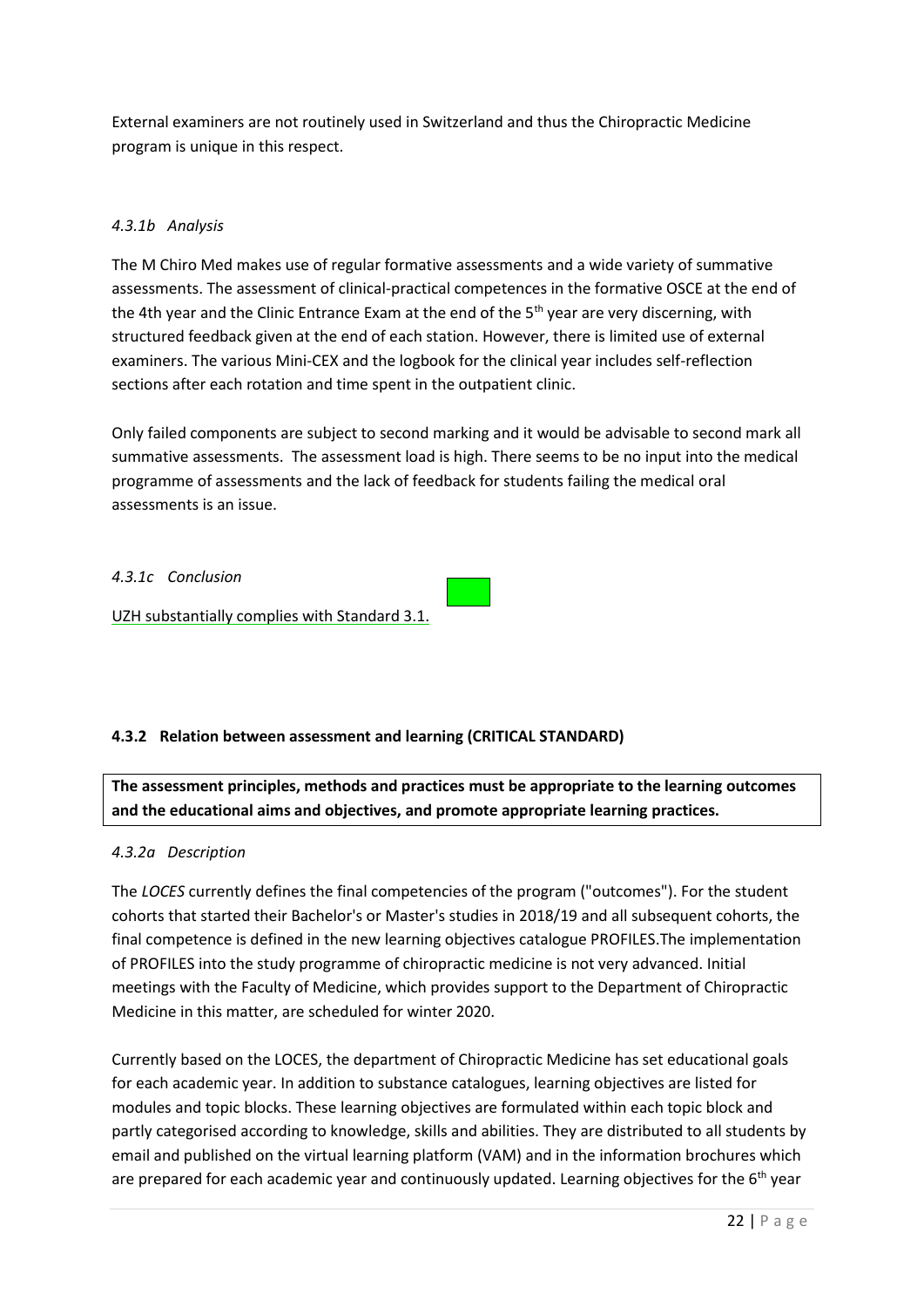of chiropractic study are communicated individually to the students in the form of a hand- and logbook.

Feedback is almost immediate. The chiropractic exams integrate skills and knowledge from several subjects and enable an integrated approach to learning. Assessments enable students to return to knowledge gained in the earlier years of the programme and demonstrate a progression of difficulty as the programme progresses. All students are aware of the progression rules and appeal process.

# *4.3.2b Analysis*

The assessment load is heavy as a consequence of curricular overload, which may compromise the relationship between assessment and learning. Students adapt their learning to achieve successful examination grades, resulting in an excessive amount of learning of detailed information detrimental to the education of a reflective practitioner and the encouragement of life-long learning skills. To try and reduce the examination stress for the chiropractic students, all chiropractic examinations and assessments occur several weeks before the official medical exams.

The appeals process is governed by the rules of the university and although students are aware of the rules, they are strictly enforced and seem to rarely take account of exceptional circumstances.

The Vice Dean is approachable for and amenable to curriculum revision and student input. However, there needs to be improved collaboration between departments for the full adaptation of PROFILES in the chiropractic program. In view of the fact that from 2022, the final Federal Examination will be based on PROFILES, implementation should be a priority, in close collaboration with the Faculty of Medicine.

# *4.3.2c Conclusion*

UZH substantially complies with Standard 3.2.

### **4.4 STUDENTS**

# **4.4.1 Admission policies and selection (CRITICAL STANDARD)**

**The institution/programme must have a clearly defined admission policy that is consistently applied, and that includes a clear statement on the rationale and process of selection of students.**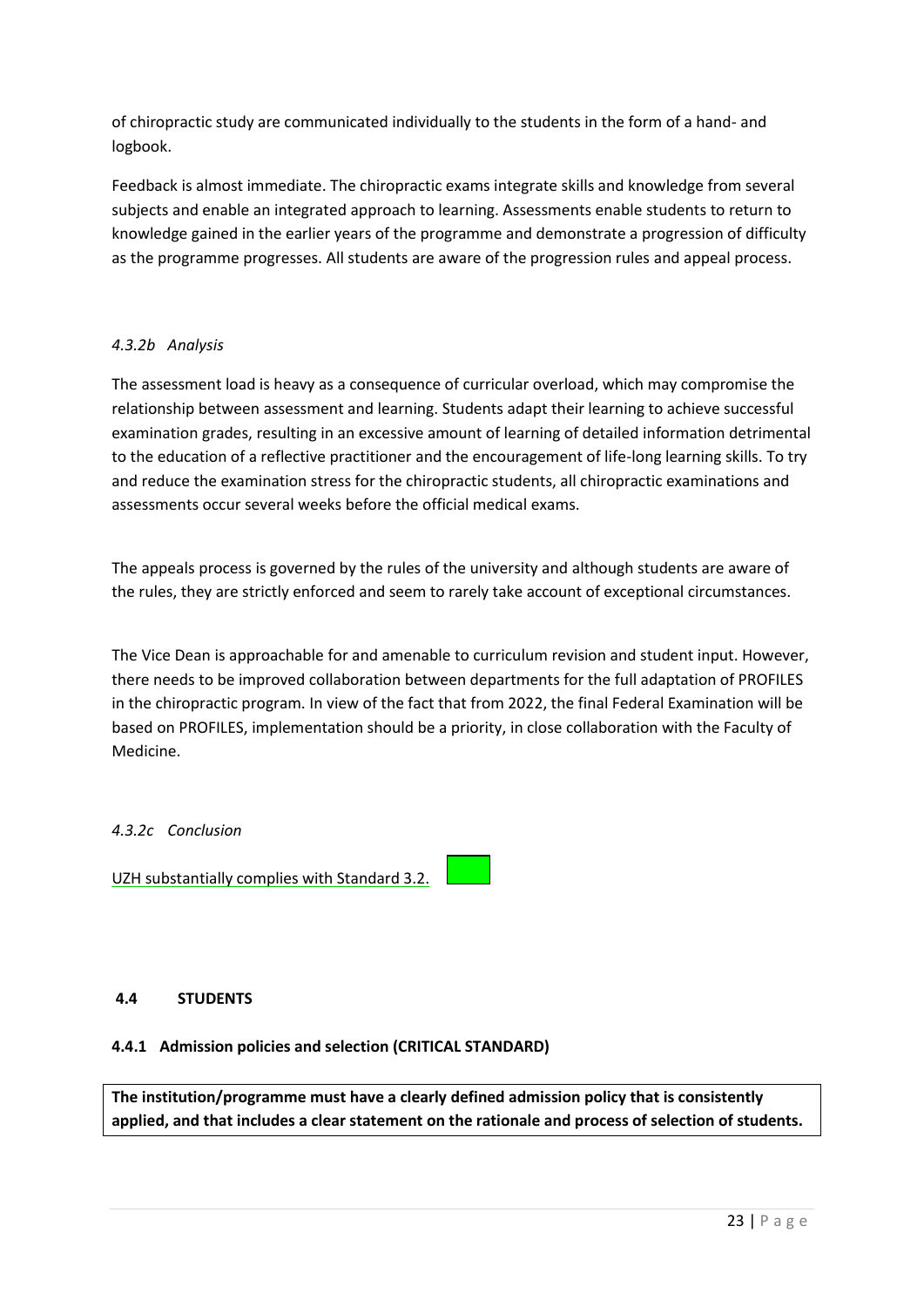### *4.4.1a Description*

For all courses of study offered by the medical faculty, including Chiropractic Medicine, the admission requirements and the admission restrictions are regulated and published on the website of the University of Zurich. Every year, at the request of the Education Directorate, the Government Council determines the number of study places for medical studies. The admission restrictions apply to both Bachelor's and Master's levels and are regulated in the Ordinance on Admission Restrictions to Medical Courses at the University of Zurich.

Beyond the admission restriction, a place can generally only be allocated if the admission requirements in accordance with the Ordinance on Admission to Studies and, in particular, the country-specific admission requirements for studies at Bachelor level are met. Due to the admission restrictions, non-Swiss prospective students can only be allocated a place if they have a residence status defined by the University of Zurich

Students are admitted into the Chiropractic Medicine program under exactly the same rules and regulations that apply to Human Medicine. Gender equality is guaranteed and the current student population in the Chiropractic Medicine department has a strong female majority.

Applications of non-Swiss students for Chiropractic Medicine at the University of Zurich are very restricted and chiropractic students from other chiropractic institutions cannot transfer to this program. Only Swiss or resident foreign students who pass the medical entry examination are admitted into the program. Some Swiss students choose to study abroad and in order to be eligible to take the federal exam, they must acquire 60 ECTS credits from a course of study leading to one of the 5 medical professions. These 60 ECTS credits can be acquired by taking the final year of the Chiropractic Medicine program. However, these students must first pass the Clinic Entrance Examination. To date, sixteen Swiss students that studied abroad have applied to obtain their 60 ECTS credits by taking year 6 of the program. Twelve failed the clinic entrance examination and either had to retake the exam one year later, some taking year 5 of the program without obtaining credits to better prepare for the clinic entrance exam. Regarding non-Swiss students, there have so far been four in total with only one of them passing the clinical entrance exam. By attending the clinical year, the 60 ECTS credits are only granted to students having studied abroad, not the M Chiro Med degree.

Several students have transferred from medicine to chiropractic over the past 7 years. Depending upon how far the student has already progressed in their medical courses, they may transfer directly into the Chiropractic Medicine program without losing a year of study, or they may have to take a year in order to make up all of the required chiropractic 'electives' offered in the first 3 to 4 years. Most have needed to take 1 year to make up these chiropractic courses but they can also start on their masters' thesis during that time.

Also, several Medical Doctors are currently enrolled or have gone through the program. One graduated in 2018, the other six students are still enrolled in the program. For Medical Doctors, year 1 is done as self-study followed by an oral examination and years 2 and 3 are done together in one year. In the first year of the Masters program, only chiropractic specific courses are required, amounting to eight ECTS. For years 5 and 6, the full course load plus a Master's Thesis are required.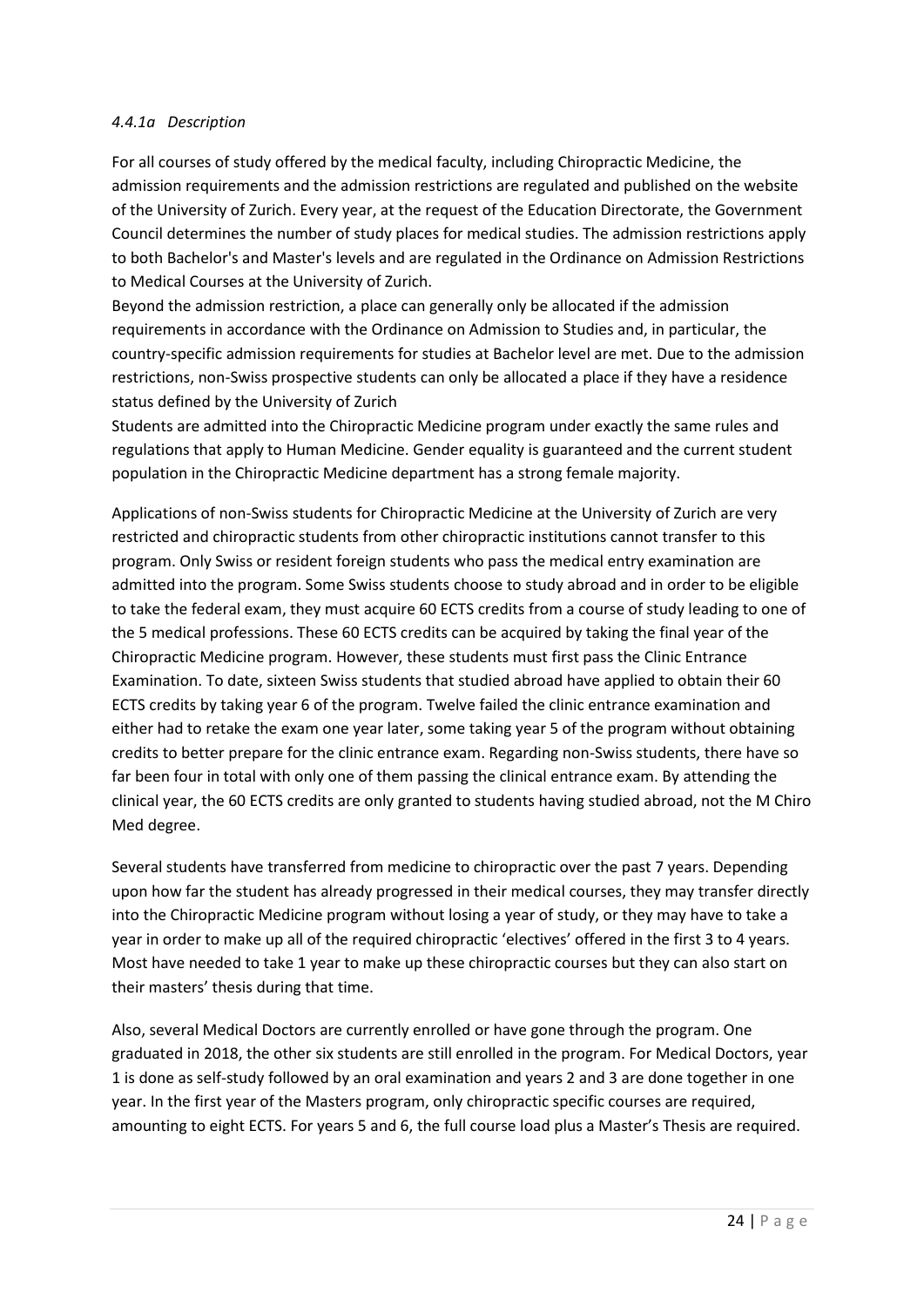# *4.4.1b Analysis*

The policy is clearly defined with a recruitment target of 24 students per year for chiropractic. The aptitude test can be sat in German, French or Italian. Only Swiss nationals or those who have residency status may apply to the programme.

*4.4.1c Conclusion*

UZH fully complies with Standard 4.1



### **4.4.2 Student intake**

**The size of student intake must be defined and related to the capacity of the chiropractic institution/programme to provide adequate resources at all stages of the education.**

### *4.4.2a Description*

For Chiropractic Medicine, the maximum number of students admitted to the program is currently 24 per year, as determined by the Faculty of Medicine University Council. This number has increased from 22 in 2018. In 2020, only 15 candidates qualified for a place of study in the first year.

### *4.4.2b Analysis*

Although there are 80 applicants for the chiropractic programme, the number of enrolled students is still under capacity, possibly due to the demanding aptitude test, which is mandatory for all students entering both the Human Medicine and the Chiropractic Medicine programmes.

As the number of enrolled chiropractic students is currently low, the provided resources are adequate. There are seven treatment rooms and one supervisor room in the Policlinic and therefore the clinic capacity, especially for  $6<sup>th</sup>$  year students, may be problematic at a later stage, if the cohort sizes rise to 24.

*4.4.2c Conclusion*

UZH fully complies with Standard 4.2

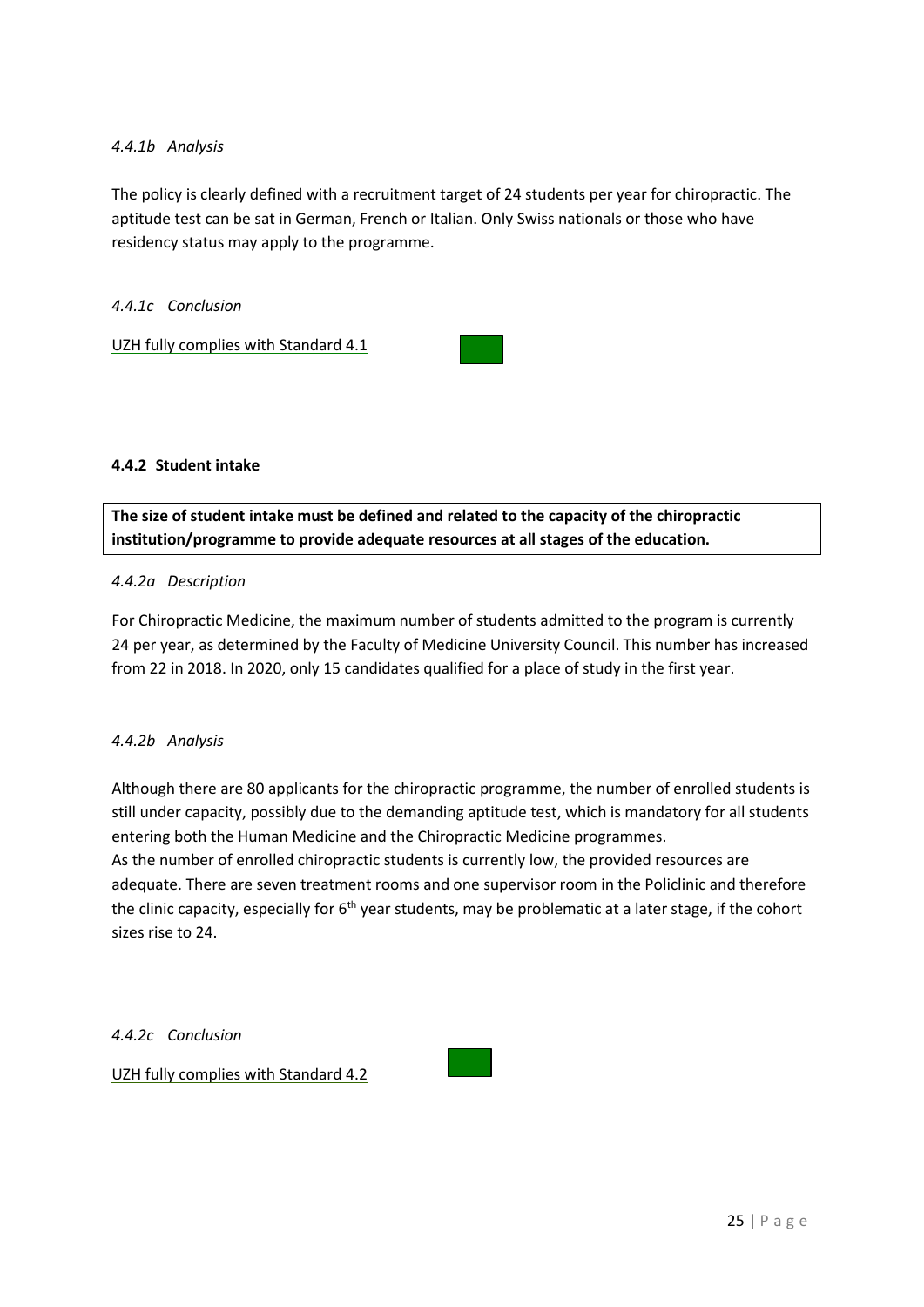# **4.4.3 Student support and counselling**

**The institution/programme must offer appropriate student support, including induction of new students, counselling in terms of student progress and other academic matters, and personal and social needs of students.**

### *4.4.3a Description*

Staff provide student support (including language support) and identify academic and personal issues. Other counselling options are available through the University. Every 1<sup>st</sup> year student has a 2<sup>nd</sup> year student mentor. Extra-curricular activities are available. Students from other than the German Swiss part are made aware of the possibility of language support. During the induction, Italian Swiss students are offered language support from other students.

## *4.4.3b Analysis*

At the moment the small student number makes it very easy for staff to identify issues and provide support quickly. Student assistants (Unterassistenten) meet every 2<sup>nd</sup> week with staff to discuss any issues and upcoming changes. Due to the workload there is little time for extra-curricular activities even though there are a variety of university clubs. Students from all years felt that support was readily available should they need it.

### *4.4.3c Conclusion*

UZH fully complies with Standard 4.3

# **4.4.4 Student representation (CRITICAL STANDARD)**

**The institution/programme must support student representation and appropriate participation in the design, management and evaluation of the curriculum, and in other matters relevant to students.**

### *4.4.4a Description*

Through the various university committees, student representatives have the opportunity to present their interests effectively. Each of the first three study years has a chiropractic and a medical representative and issues raised will go through them to management committees. In later years, student assistants sit in meetings with the Head of Department every two weeks.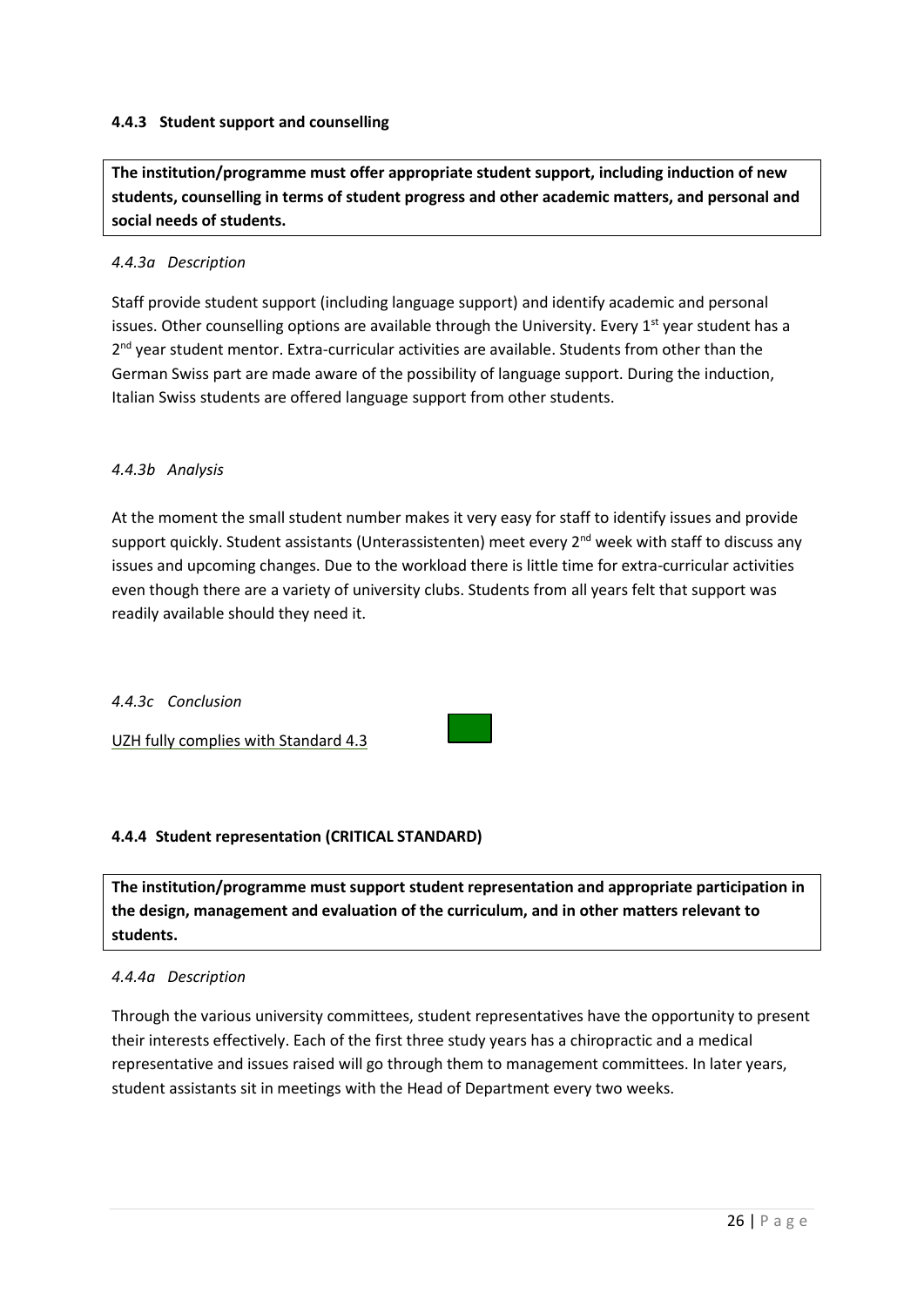## *4.4.4b Analysis*

Chiropractic students are formally represented on academic committees and other relevant bodies in the institution and feel their input is important*.* There is a tendency for chiropractic students to rely on their medical student peers in years 1-3 to represent them on the various committees but this is by choice. They are proactive in conducting surveys to underline issues with teaching or the course outline and have successfully recommended changes.

*4.4.4c Conclusion*

UZH fully complies with Standard 4.4

# **4.5 ACADEMIC and CLINICAL FACULTY (STAFF)**

# **4.5.1 Faculty (Staff) recruitment (CRITICAL STANDARD)**

**The institution/programme must have a faculty recruitment policy which outlines the type, responsibilities and balance of faculty required to deliver the curriculum adequately, including the balance between chiropractic and non-chiropractic faculty, and between full-time and part-time faculty.**

### *4.5.1a Description*

Staff recruitment is the responsibility of the Faculty of Medicine. The Chiropractic Medicine program currently has no full-time employees, all faculty and staff are employed part time. The position of Chair of Chiropractic Medicine has been an interim position following the retirement of the previous Chair in 2017. The administration of the program and the policlinic consists of the Head of Department with a 25% employment, the curriculum director with 20% employment and the two directors of the Policlinic with 15% employment. In addition, the department employs one assistant to the department with 80% employment. The Policlinic faculty consist of 2 Clinic Directors who share the overall running of the clinic, the educational responsibilities and patient care along with 6 additional Clinic Supervisors, each working half a day per week. The Underassistants and Supervisors practice along with the Head of Department and three clinical fellows working part-time. There are also 7 chiropractors available and trained who serve as replacement clinicians for holidays and sick leave. There is a good gender mix of supervisors and all have extensive clinical experience and completed the 3-year post-graduate program.

Two full-time Policlinic secretaries and one part-time relief Policlinic secretary are responsible for the administration of the Policlinic. These employees have a variety of medical, business and financial expertise, experience and skills.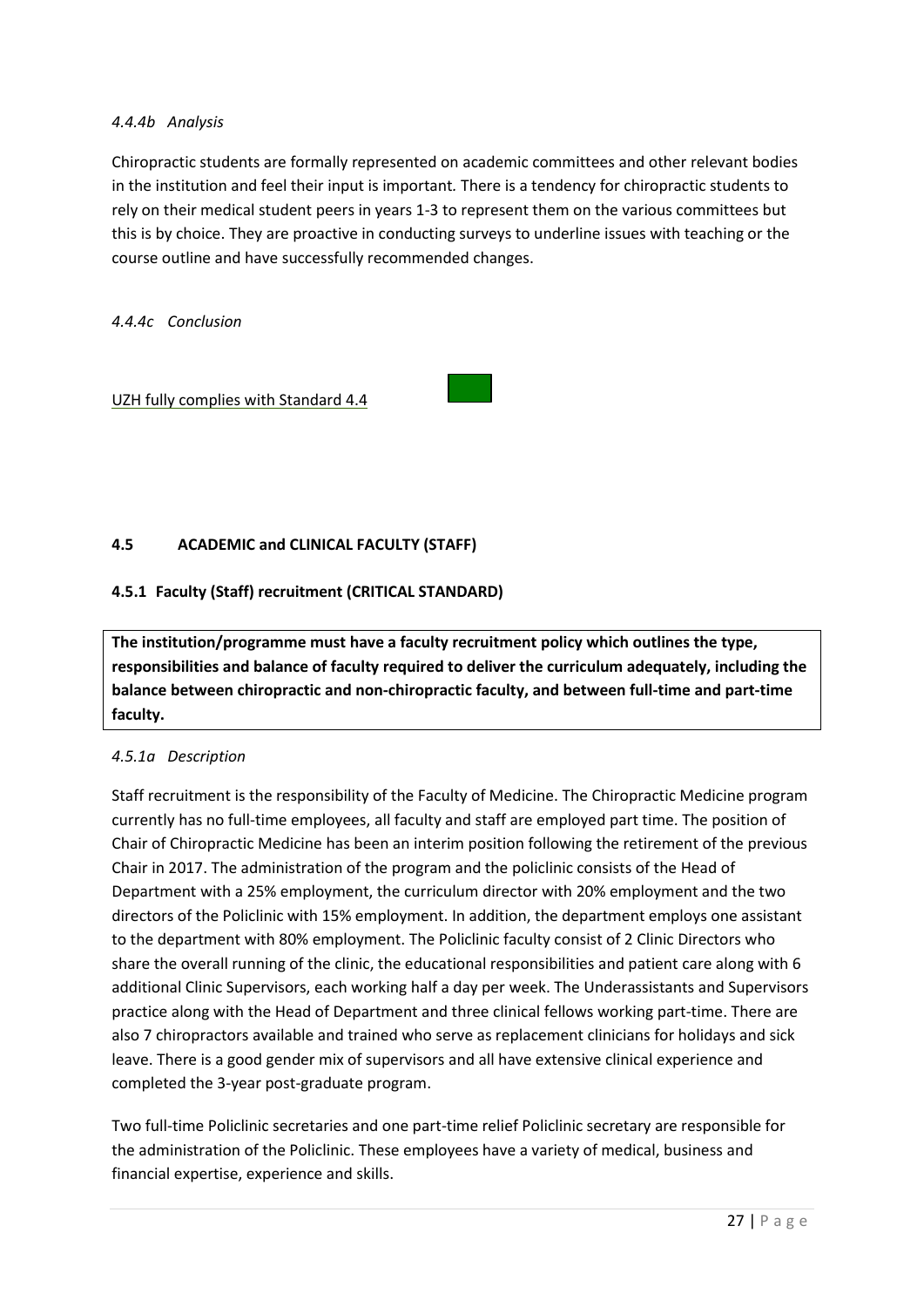The student-supervisor-rate for the clinical year ranges from one supervisor for three to a maximum of six underassistants (UA).

There is a far larger group of full and part-time staff who deliver the Human Medicine programme and a small number of Research Assistants provide support. With the impending retirement of the current Head of Department, the University has commenced the recruitment process, although no firm decisions have been made regarding the replacement.

The University Hospital Balgrist provides an induction programme for all staff.

# *4.5.1b Analysis*

The small cohort of students results in a favourable staff student ratio on the Chiropractic Medicine programme. However, without increasing the number of well-qualified teaching and research staff it will be difficult for the programme to produce both the research output and graduating chiropractors that are needed within the University and society respectively. At present, the balance between full- and part-time academic staff fulfils the needs of the programme but may be insufficient should the cohorts reach the target of 24 students or more per year. The programme must begin robustly recruiting to the positions of Chair of Chiropractic Medicine and Head of Department. The current status, employability and earnings of chiropractors in Switzerland does, however, make it difficult to recruit full-time teaching and research staff.

### *4.5.1c Conclusion*

UZH partially complies with Standard 5.1.

### **4.5.2 Faculty Promotion and Development**

**The institution must have a faculty policy that addresses processes for development and appraisal of academic staff, and ensures recognition of meritorious academic activities with appropriate emphasis on teaching and research**.

### 4.5.2a Description

The personnel policy and regulations for staff and faculty development governing the Faculty of Medicine also apply to the Chiropractic Medicine faculty, and staff promotion to the equivalent of a university teacher (Privatdozent or PD) is strictly by the number and quality of research publications, not including review articles (16 or more whereof six as first or last author) and the impact factor of the journals. A specific career path for special commitment in the field of clinical teaching is the academic qualification as "Clinical Lecturer" or "Clinical Docent" (KD). This requires proven didactic distinction and 2 publications as first or last author. However, this will change in the near future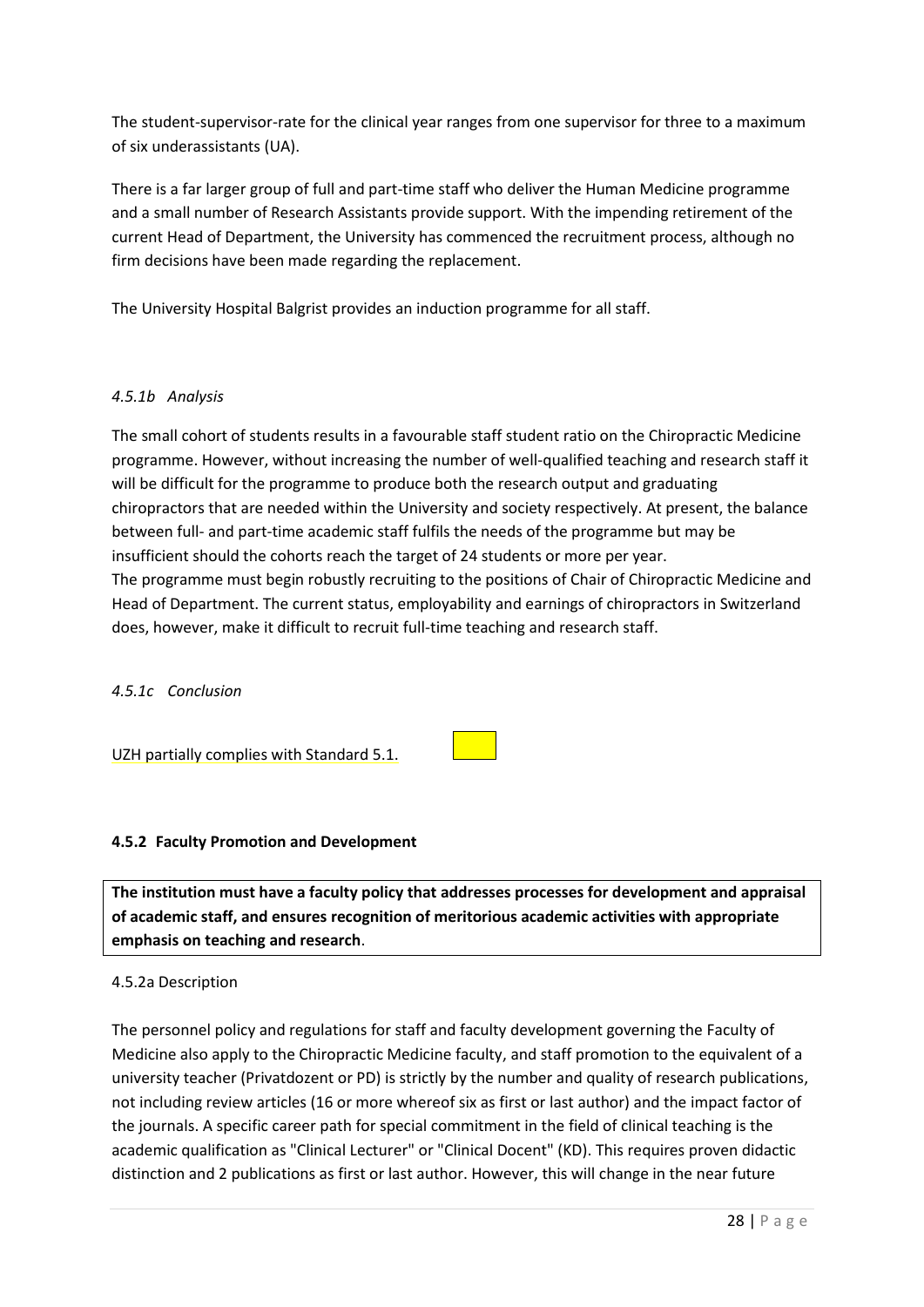where the number of required publications may increase to 5. KD are very involved in some areas such as problem-oriented learning (POL) and training of clinical competencies and are always actively involved in the process of curricular development.

Researchers of the Chiropractic Medicine program regularly attend the convention of the European Chiropractors' Union. However, there is a relative lack of personal research and publication experience, as most of the chiropractic faculty are primarily clinicians. The department recognises that this is an area that needs to be remedied by getting the faculty involved in ongoing studies and by mentorship with more experienced faculty. Nevertheless, almost all of the current chiropractic faculty have previous teaching experience in the post-graduate chiropractic program in Switzerland, post-graduate seminars throughout Europe or internationally.

The Chiropractic Medicine staff members are invited to attend and participate in the various free courses provided by the University of Zurich. Furthermore, ChiroSuisse requires 80 hours per year of continuing education (CE) credits and this is monitored through the Swiss Academy for Chiropractic located in Bern. A committee consisting of 3 chiropractors/chiropractic educators determine which courses are worthy of post-graduate CE credits.

Chiropractic Medicine faculty are evaluated by students at the end of each academic year by the department as well as by UZH. In the future, UZH will evaluate all lecturers on a regular basis, making the evaluation by the department obsolete.

No recognition of meritorious performance of the Faculty and staff of the Chiropractic Medicine department by Zurich University has occurred to date. This may be due to the fact that in the eyes of the Medical Faculty, the qualification as a Chiropractor with a professional doctorate from an US or Canadian educational institution does not constitute an equivalent to a UZH master's degree and therefore Chiropractors educated abroad (as are all chiropractors graduated up until 2014) are virtually excluded from acquiring academic qualifications.

Staff promotion and development is managed by the Medical faculty. The rules for promotion are defined and all staff understand that promotion is dependent on the number and quality of publications produced.

Yearly appraisal of staff is standard and routine at Balgrist University Hospital. However, due to the workload of the former HOD, this was not a priority until fall of 2016. Now the Head of Department is appraised on an annual basis and the staff appraisal process involves about 90% of the staff.

# *4.5.2b Analysis*

The dominance of part-time staff does by its very nature make it difficult for the current academic staff to gain promotion. Also the qualifications of the current complement of chiropractors in Switzerland will make it challenging to find staff who fulfil the criteria for promotion after joining the university. At present there is no published strategic plan that outlines future staff development and research support requirements for the programme.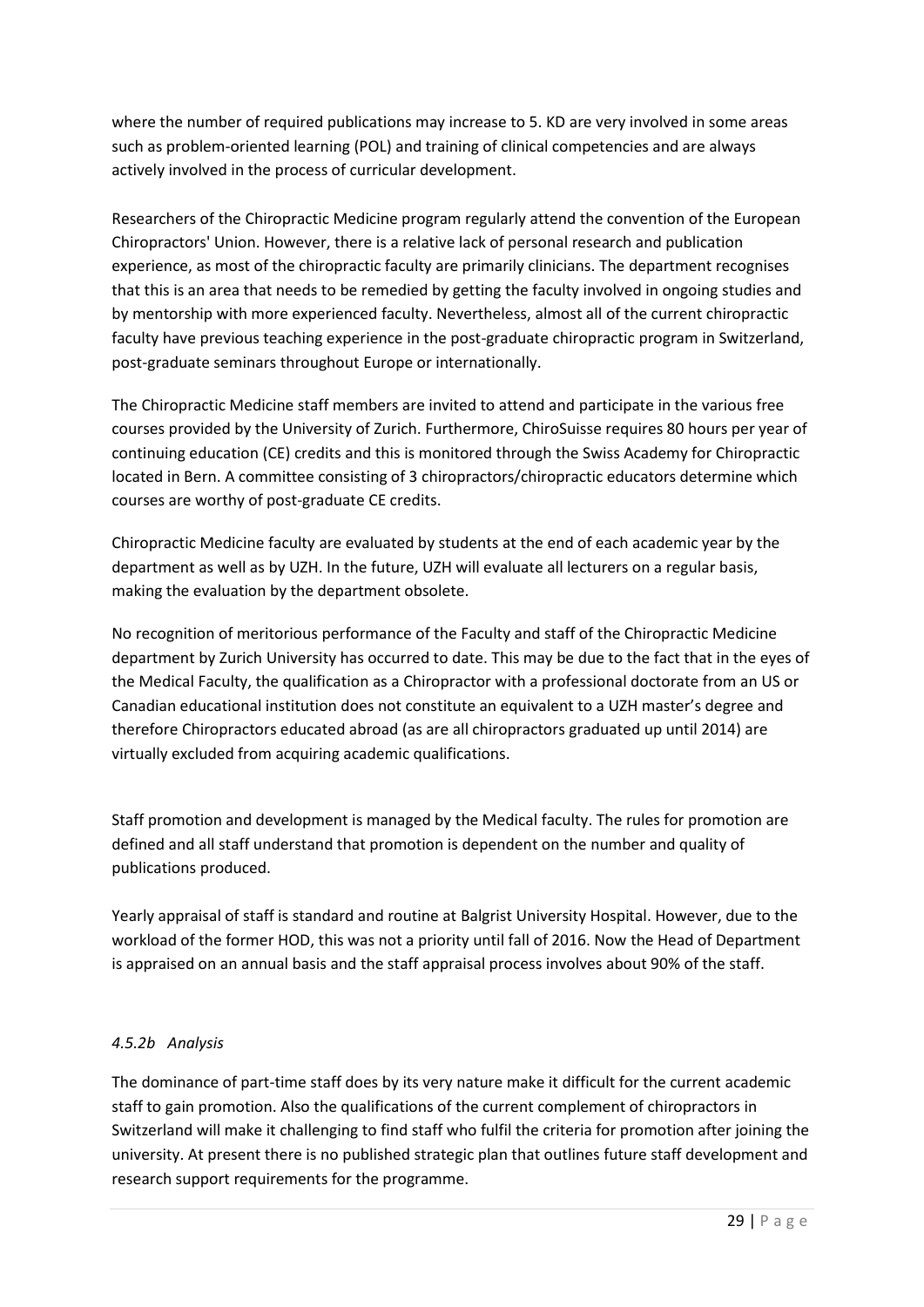The pressures to publish in order to become a Klinischer Dozent or a Privatdozent are such that it will take time for part-time staff to meet the criteria while maintaining their responsibilities outside of the university. Meritorious academic activities in teaching and research are being developed but the outcomes will take time to emerge. The faculty must examine its staffing strategy to enable meritorious activity in chiropractic to be the product of a greater spread of full and part time staff.

*4.5.2c Conclusion*

UZH partially complies with Standard 5.2.

### **4.6 EDUCATIONAL RESOURCES**

### **4.6.1 Physical facilities (CRITICAL STANDARD)**

**The institution/programme must have sufficient physical facilities for the faculty, staff and the student population to ensure that the curriculum can be delivered adequately, and library facilities available to faculty, staff and students that include access to computer-based reference systems, support staff and a reference collection adequate to meet teaching and research needs.** 

### *4.6.1a Description*

The chiropractic facilities buildings are divided into the clinic, with 7 fully equipped treatment rooms and one supervisor room, and two teaching rooms. Students have access to all medical facilities including x-ray laboratories at the University Hospital Balgrist, as well as the University's library and the new research centre. A large variety of electronic journals and reference collections are provided. All facilities conform to health and safety regulations.

### *4.6.1b Analysis*

The teaching and clinic facilities are adequate for the current number of students.

*4.6.1c Conclusion*

UZH fully complies with Standard 6.1.

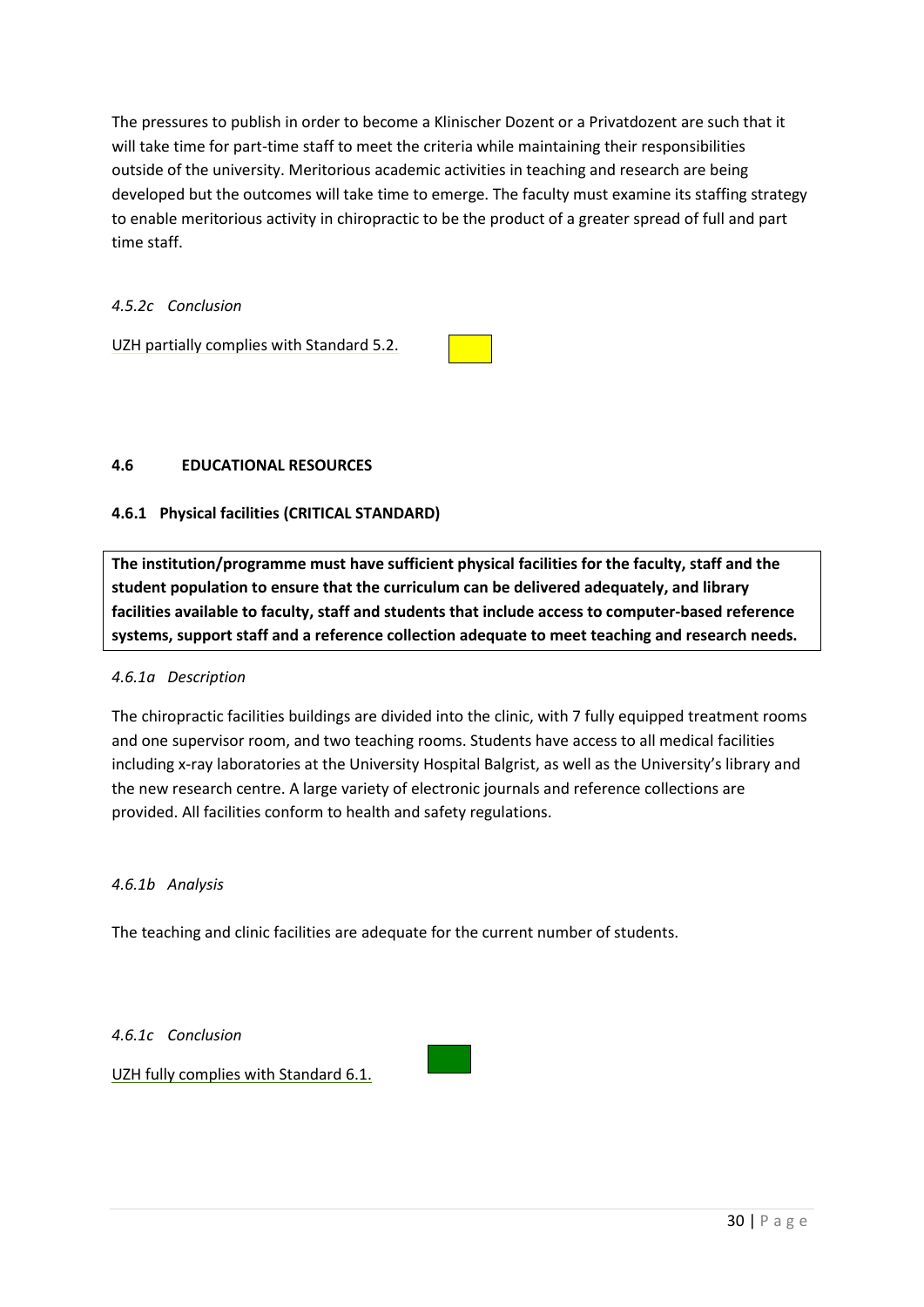# **4.6.2 Clinical training resources (CRITICAL STANDARD)**

**The institution/programme must ensure adequate clinical experience and the necessary resources, including sufficient patients with an appropriate case-mix, and sufficient clinical training facilities including sufficient equipment and treatment rooms.**

### *4.6.2a Description*

Student assistants work a 50-hour week (standard for Switzerland) assessing an average of 80 new patients with 720 follow up visits in a six month period. The requirement is 60 new patients with an appropriate number of treatments. An appropriate case-mix is recorded weekly in the log book. Facilities, including 7 treatment rooms and equipment, are provided. Students also have to observe three different chiropractors in their private clinics for exposure to a variety of chiropractic techniques. The importance of systematically assessing psycho-social factors in clinical practice and current best practice on how to manage these patients is discussed but not necessarily implemented. Currently, the clinic is piloting a more comprehensive patient assessment, including a more extensive psychosocial profile, in recognition of the importance of this topic. Student assistants participate in the clinical rotations at Balgrist University hospital for the remaining part of the year in various departments such as orthopaedics, rheumatology, neurology, internal medicine and radiology.

### *4.6.2b Analysis*

Student assistants treat a large number of chiropractic patients over a six month period with an appropriate case-mix. Resources are adequate for the current size of the cohort. They also observe various approved chiropractors in the field. However, it is unclear how regularly this is evaluated for meeting appropriate standards regarding chiropractic training.

The facilities in the Balgrist University hospital are excellent for exposure to a range of clinics. More focus on biopsychosocial issues in patient management would be of benefit.

### *4.6.2c Conclusion*

UZH fully complies with Standard 6.2.

### **4.6.3 Information Technology**

**The institution/programme must have sufficient IT facilities for faculty, staff and students to ensure the curriculum can be delivered adequately, and that IT is effectively used in the curriculum.** 

**Students must be able to use IT for self-learning, accessing information and managing patients.**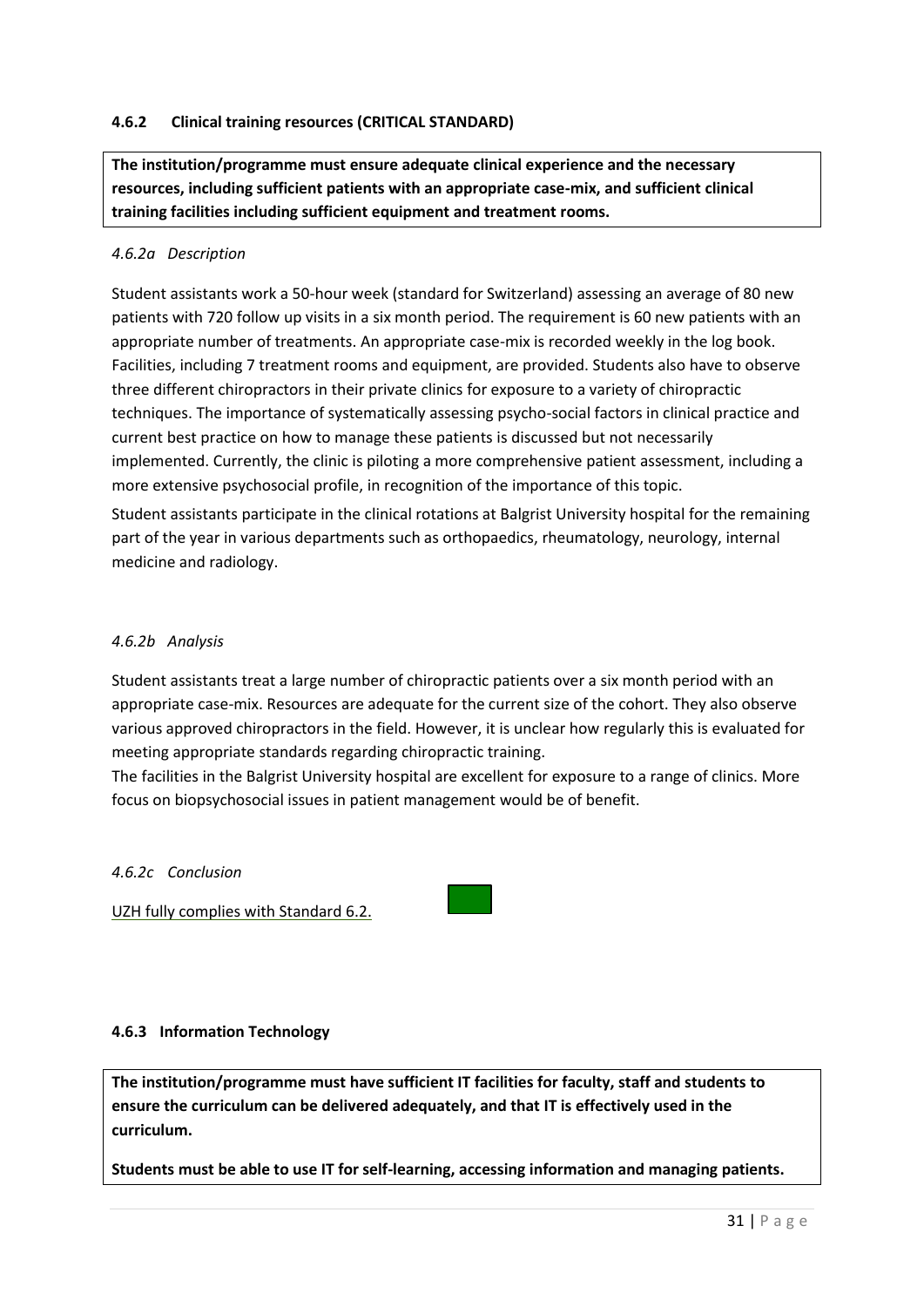### *4.6.3a Description*

PowerPoint presentations and other documents are available through the University of Zurich on VAM (virtual learning platform) to download. Videoclips of all techniques taught in year 3 are now available for viewing and reviewing to all students on a designated website. This platform also features a critical appraisal of the examination techniques in respect to their sensitivity and specificity. A similar project is currently underway for the technique classes of the  $4<sup>th</sup>$  year of study. Students receive a USB stick with a large diagnostic imaging library for self-studies. They have access to a large number of electronic journals and the use of electronic patient files.

### 4.6.3b Analysis

The self-study report contains *no* evidence of adequate IT training. *However,* Inclusion of new teaching/learning and examination methods is in the action plan.

Students have the opportunity to use a large variety of electronic journals and databases. Some staff are using appropriate technologies in lectures and laboratories. The compilation of various information on examination and treatment techniques on the 3rd year video platform is extremely helpful for the students. Underassistants appreciate the use of electronic patient files.

### *4.6.3c Conclusion*

UZH fully complies with Standard 6.3



**The institution must ensure the appropriate use of educational expertise in the design and development of the chiropractic curriculum and instructional (teaching and learning) and assessment methods.**

### *4.6.4a Description*

The Faculty of Medicine offers a specific medical didactics program together with the UZH's Continuing Education and University Didactics departments. It includes lecturer training ("Début", "Orientation Afternoon for New Lecturers at the Faculty of Medicine", "Basic Didactics Course for Habilitation Students") and examiner training for OSCE and the practical part of the federal examination. The University Didactics Department of the UZH also conducts individual teaching hospitations with 1:1 feedback on request. Further, extensive offers are made by the UZH's specialist departments for university didactics and continuing education for all UZH teachers ("Didaktika" program, "Teaching Skills", CAS "University Didactics"). A specific career path for special commitment in the field of clinical teaching is the academic qualification as "Clinical Lecturer" or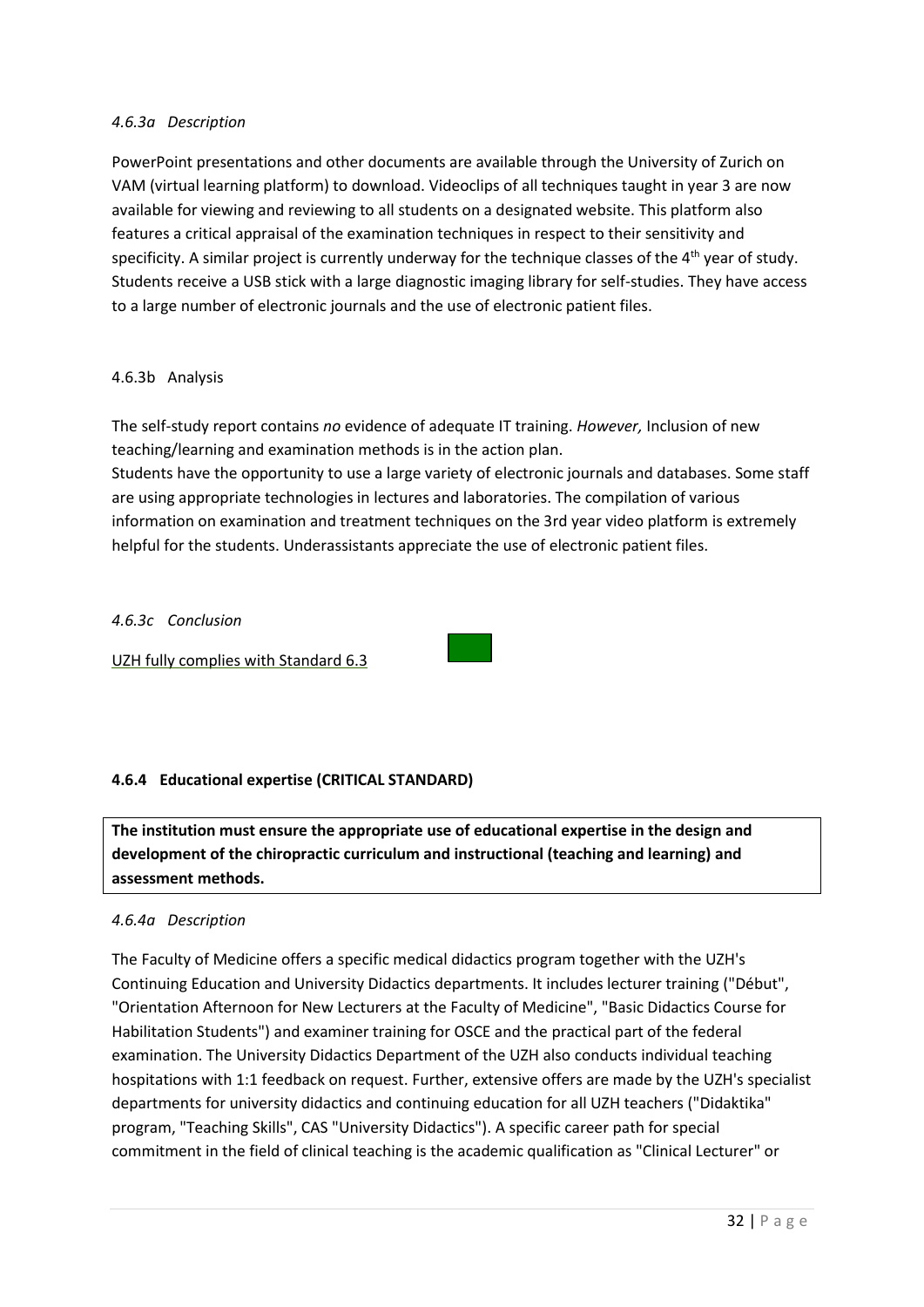"Clinical Docent" (KD). All these offers are open to lecturers of the Faculty of Medicine free of charge.

Currently there are 13 professionals teaching specifically on the B Med/ M Chiro Med course in addition to the much larger group of faculty members that teach the various courses in Human Medicine. The M Chiro Med faculty (not including the clinic supervisors) is made up of 8 chiropractors, 3 medical doctors, 2 physiotherapists with advanced degrees and 2 experienced radiographers. Other than the radiographers, all but 4 faculty members hold a dual qualification including 1 DC/MD, 1 DC/Masters in Medical Education, 1 PT/Masters in Manipulative Physiotherapy, 1 PT/PhD and 2 DC/PT qualifications.

# *4.6.4b Analysis*

All staff are offered free courses in medical education at the university. However, the large number of part time teaching staff on the chiropractic program allows for limited opportunity to take advantage of this. Research opportunities are also limited for the same reason and research appears to be focussed on medicine rather than education.

## *4.6.4c Conclusion*

UZH substantially complies with Standard 6.4.

# **4.6.5 Administrative and technical staff and management**

**The administrative and technical staff of the institution/programme must be appropriate to support the implementation of the institution's undergraduate programme and other activities, and to ensure good management and deployment of its resources.** 

**The management must include a programme of quality assurance, and the management itself should submit itself to regular review to ensure best employment of its resources.**

# *4.6.5a Description*

The Chiropractic Medicine programme has access to administrative and technical staff of both the university and university hospital. In addition, the chiropractic programme has one assistant (80% FTE) responsible for all organisational matters. There are also two full-time and one part-time clinic secretaries responsible for clinical administration.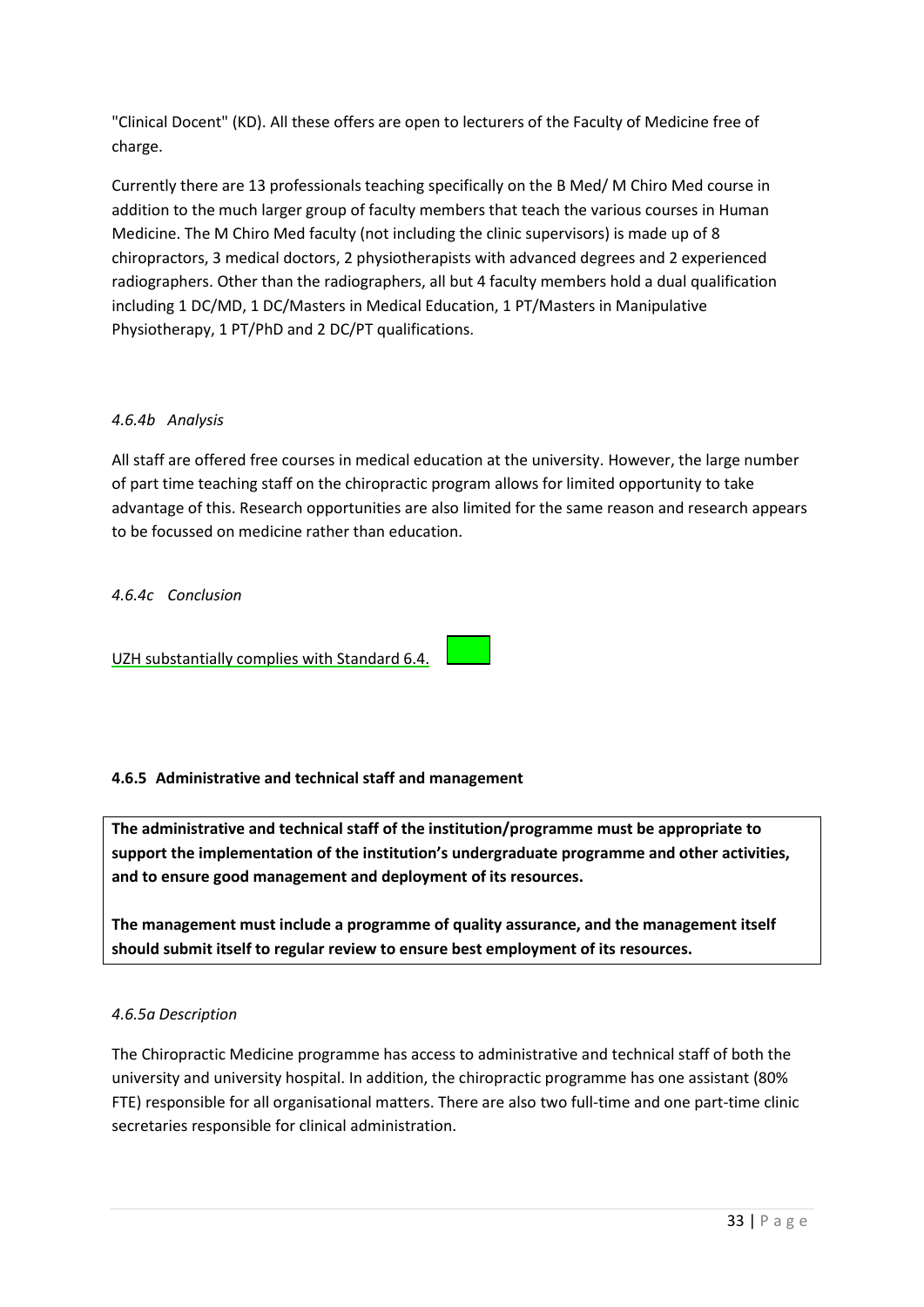### *4.6.5b Analysis*

The administrative and technical support for the programme seems appropriate with very friendly and supportive staff. There was clear integration between the departments.

### *4.6.5c Conclusion*

UZH fully complies with Standard 6.5



# **4.7 RELATIONSHIP BETWEEN TEACHING AND RESEARCH (CRITICAL STANDARD)**

**The chiropractic institution/programme must facilitate the relationship between teaching and research, and must describe the research facilities to support this relationship as well as the research priorities at the institution/programme.**

## *4.7a Description*

In lectures, internships and clinical courses, students are taught from the very beginning the connection between basic research and clinical research for patient care, particularly in the last 3 years of the programme where they are supplied with current and relevant research evidence in several courses. Teaching is research-based at all levels. The Chiropractic Medicine course has clear objectives and specific characteristics such as the focus on clinical education and practice and the focus on research-based education.

Students can begin their Master's thesis in the third year of study. In the fifth year, students attend a weekly course on current topics during which they discuss evidence-based research on relevant clinical topics. In the sixth year, a monthly journal club is held where relevant articles are presented and discussed alternately by the research or clinical team (including underassistants). Additionally, a monthly research colloquium takes place, where underassistants present their completed master theses. The masters' thesis (Masterarbeit) undertaken during the M Chiro Med portion of the program is subject to the same rules and regulations that apply to Human Medicine students. It is a piece of work that leads to a publishable article rather than a traditional Master's thesis. The Chiropractic Medicine students are encouraged to write this study in English to facilitate publication and to develop their English language scientific writing skills, but this is not a requirement. Several of the Master's theses have been published or are currently submitted for publication and support is available from staff.

The Balgrist Campus has a dedicated research facility and the new research discoveries are shared with the students in an on-going basis. Several research foci of the research team are particularly relevant for advancing the pathophysiological knowledge of back pain of which the chiropractic students directly benefit**.** These studies are done in collaboration with other departments of the Faculty of Medicine and other groups at the University of Zurich and the ETH Zurich as well as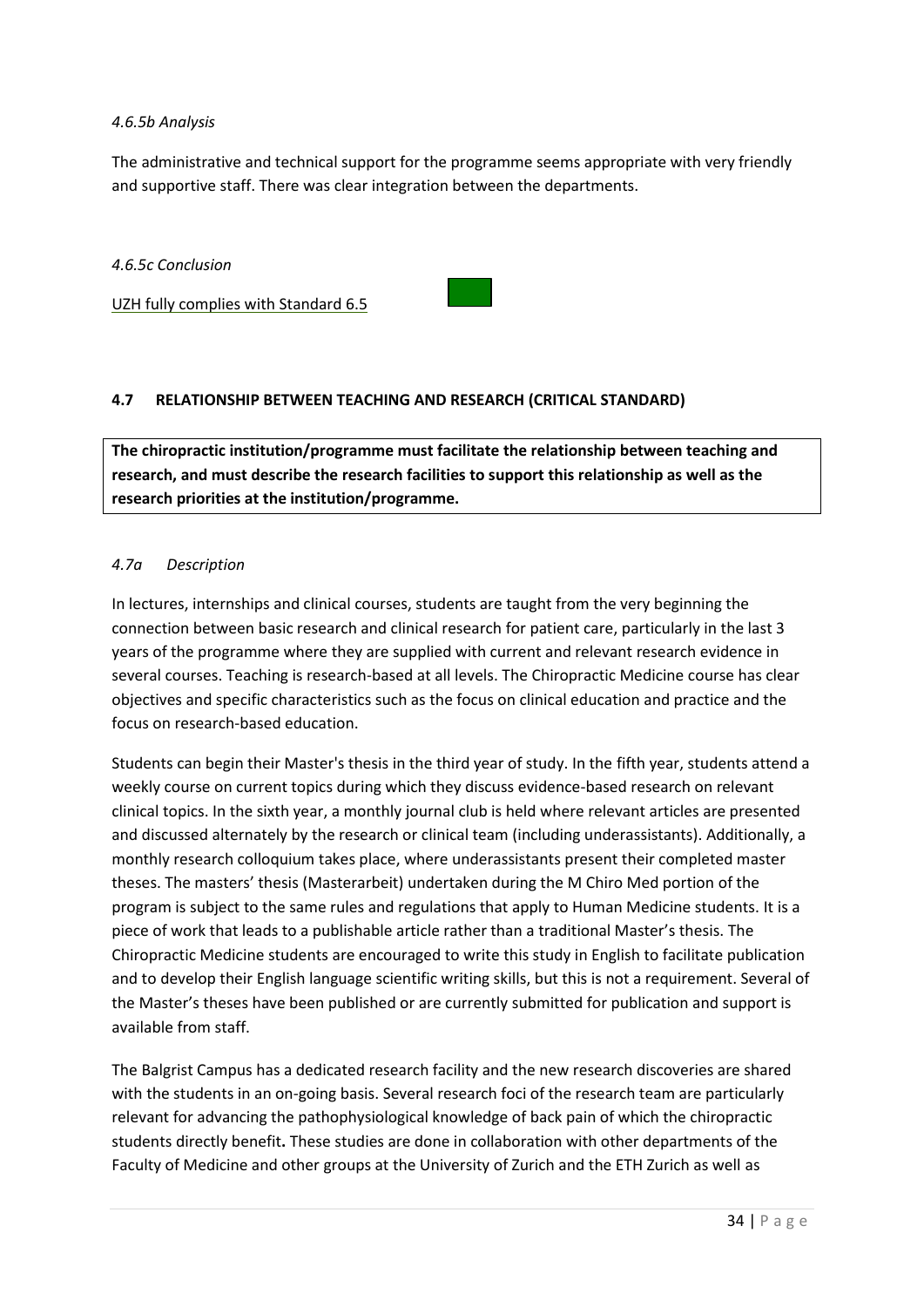national and international collaborators, exposing the students to the workings of academia. The fundamental medical sciences, particularly anatomy, neuroanatomy and the neurosciences, undertaken by departmental research serve to underpin and support the scientific basis for chiropractic assessment, treatment and outcome which is then incorporated in the teaching of the M Chiro Med program. Together with several clinical departments and institutes and pre-clinical research groups, the research team of the Chiropractic Medicine program is part of the Clinical Research Priority Program 'Pain', awarded by the University of Zurich (2019-2022). The research team also has close collaborations with other Swiss Universities, including the Universities of Applied Sciences and Arts in Lucerne and Bern as well as international collaborations.

The programme abides by the governance and ethical approval procedures of Zurich University and the Canton for staff and student research.

# *4.7b Analysis*

The extensive teaching of principles and methods of research, as well as the high standards the completed Master's theses must meet, ensure a thorough understanding of the subject throughout the course. The close cooperation of lecturers from university hospitals with representatives of basic research as well as the departmental research activities ensures an effective link between research and clinical practice.

As most of the chiropractic faculty are primarily part-time and clinicians, one area of weakness is their relative lack of personal research and publication experience. This is an area that needs to be remedied by getting them involved in ongoing studies and by mentorship with more experienced faculty.

There is concern over the impact of the Masterarbeit on student workload. However, as all Master's theses of the Medical Faculty must meet the same standards it would be detrimental to lower the requirements for Chiropractic students.

### *4.7c Conclusion*

UZH substantially complies with Standard 7.

# **4.8 PROGRAMME EVALUATION (CRITICAL STANDARD)**

### **4.8.1 Mechanisms for programme evaluation**

**The institution/programme must establish a mechanism for programme evaluation that monitors the curriculum, quality of teaching, student progress and student outcomes, and ensures that concerns are identified and addressed.**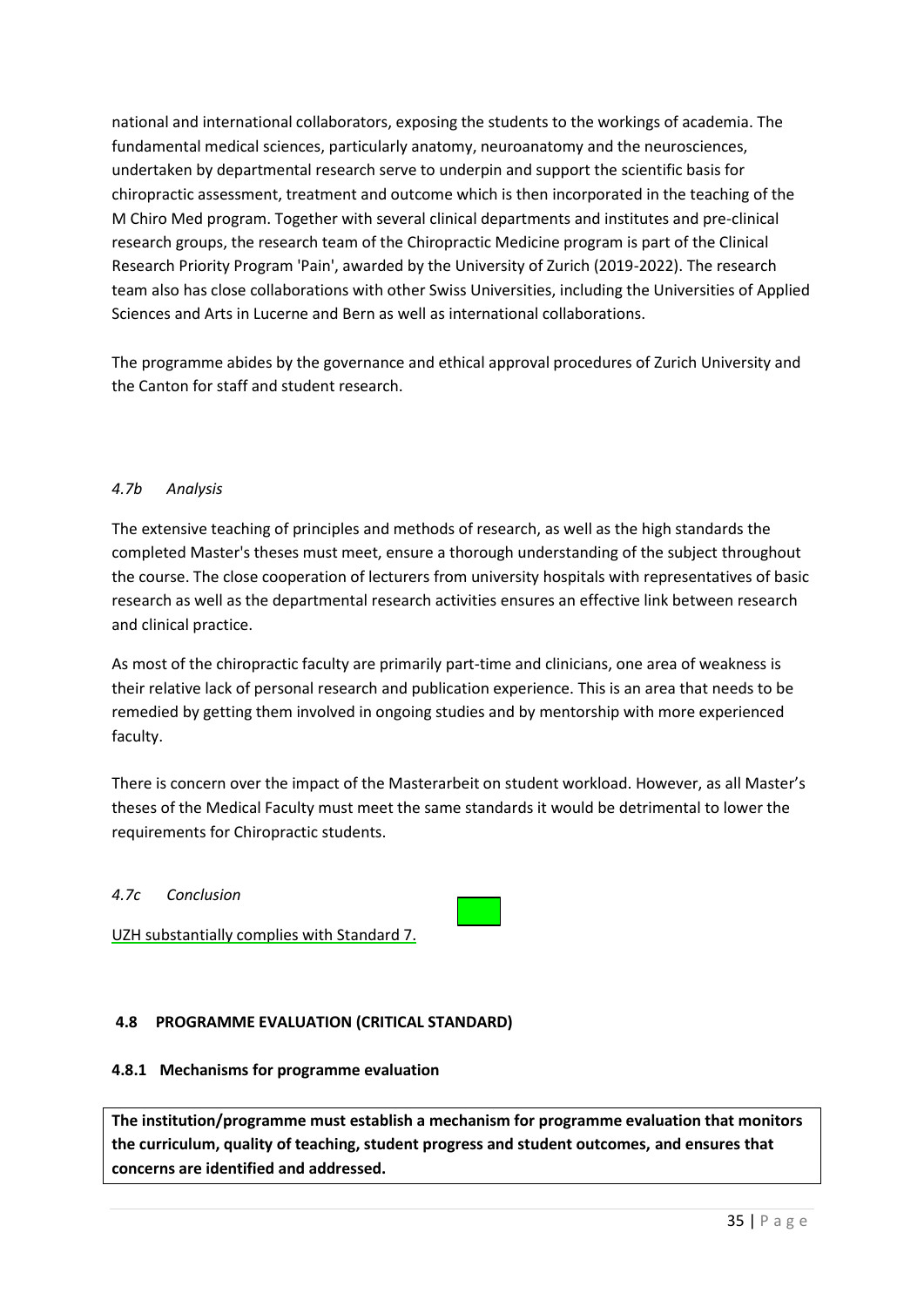### *4.8.1a Description*

The Human Medicine course as well as the Chiropractic Medicine course at the UZH is regularly reviewed by various committees for new challenges and changing conditions in the professional field. The main committees are the monthly Conference of Deans of Studies, the meetings of the Faculty Board and the Faculty Assembly, and the curriculum committee. The examination results, the results of the student evaluations, the focus group discussions between students and Deans of Studies and the survey of graduates by the Federal Statistical Office are discussed. Chiropractic Medicine is not represented in the faculty board and the representatives of the department are not invited to the the teaching commission or the monthly meetings of the study deans.

Once a semester, the Deans of Studies meet the students of the Fachverein (student organization Human Medicine) and the curriculum director of the chiropractic programme meets the student representatives to discuss the input they have collected from their fellow students. To ascertain the continuous development of the student's performance and progress, the directors of the Policlinic frequently meet with supervisors individually and with all supervisors twice a year in the Supervisor's meeting.

The only external examiners used for this program are for the Clinic Entrance Examination. Two chiropractors with MME degrees peer review the cases prior to this examination, attend the examination and observe the different stations, and provide oral feedback in the meeting following the exam as well as a formal written report. The routine use of external examiners is usual practice in Switzerland and thus the Chiropractic Medicine program is unique in this respect. The experience with the two current external examiners has been very positive. Experience using external examiners in other countries by some of the faculty has been much less positive and therefore the lack of external examiners for the rest of the program is not seen as detrimental.

The mechanisms for programme evaluation are present in a variety of forms. Students evaluate all the courses on a regular basis. However, due to the small cohort size this is not anonymous. The staff complete their own self-evaluations to inform their performance in the light of the student evaluations. Peer evaluation of new academic staff is used to provide feedback particularly to those new to academic life.

### *4.8.1b Analysis*

The chiropractic department has a robust process for internal programme evaluation but this does not appear to extend university-wide as it is not represented in the faculty board, teaching commission or monthly meetings of the study deans.

The department does not use external examiners except for OSCE and OSLER examinations.

### *4.8.1c Conclusion*

UZH partially complies with Standard 8.1.

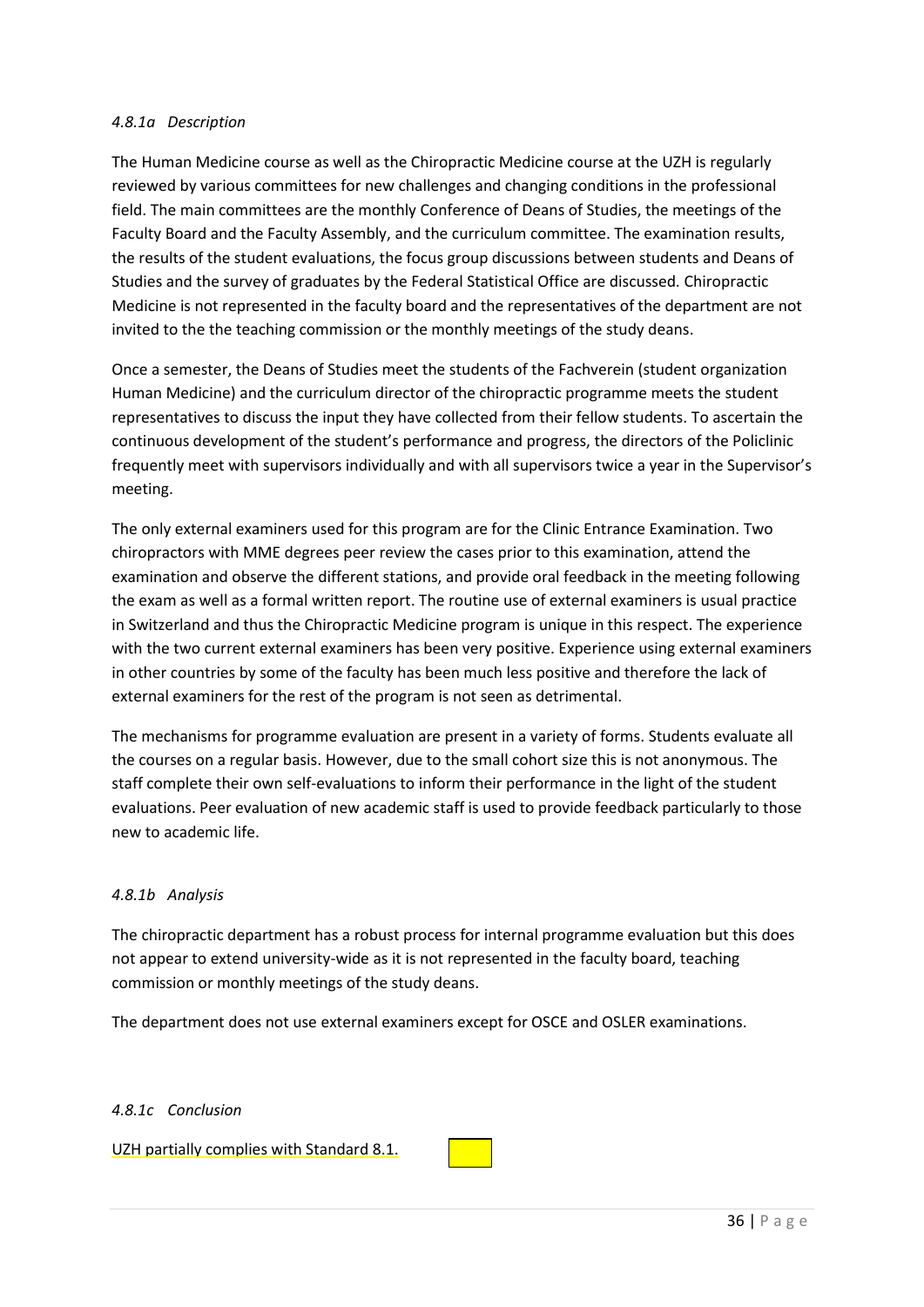# **4.8.2 Faculty and student feedback**

**Both faculty and student feedback must be systematically sought, analysed and responded to so as to develop and improve the curriculum.**

### *4.8.2a Description*

An official evaluation procedure is organised through the deanery of the medical faculty, which also takes into account the chiropractic classes for the full length of the curriculum including year 6 (the clinical year). Questionnaires are reviewed by the department for the Development of Study Programmes, in collaboration with the chiropractic faculty, and optimized by differentiating between clinical, practical and mantle study courses. The students are reminded several times throughout the semester to evaluate their different courses on an online platform, which allows for detailed and comprehensive feedback. Another source of feedback is a focus group, which meets at the end of each semester, summarizes the feedback given by all the students and includes one representative from each year of study. The Curriculum Director and the president of the Swiss Chiropractic Students' Association meets twice a semester to discuss the results and to evaluate the improvements and implementations of last semesters' feedback.

Further, curriculum development takes place through regular biweekly meetings of the leading staff. Adaptations and improvements are made on a regular basis by discussing and implementing new and important topics, creating standardized web-based learning platforms regarding clinical examination and technique procedures.

In the OSCE exam, structured feedback is given at the end of each station. Students also receive direct feedback during their hospital rotations and on their management of chiropractic patients.

However, no feedback is given to students who fail the oral assessments on the medical part of the programme.

### *4.8.2b Analysis*

Feedback is collected and analysed on a regular basis via several sources and the results disseminated to staff, students and stakeholders and acted upon in a timely manner. However, this may be more challenging with a larger cohort. Students are very proactive in conducting surveys and making suggesting changes to the curriculum to the head of department.

### *4.8.2c Conclusion*

UZH fully complies with Standard 8.2

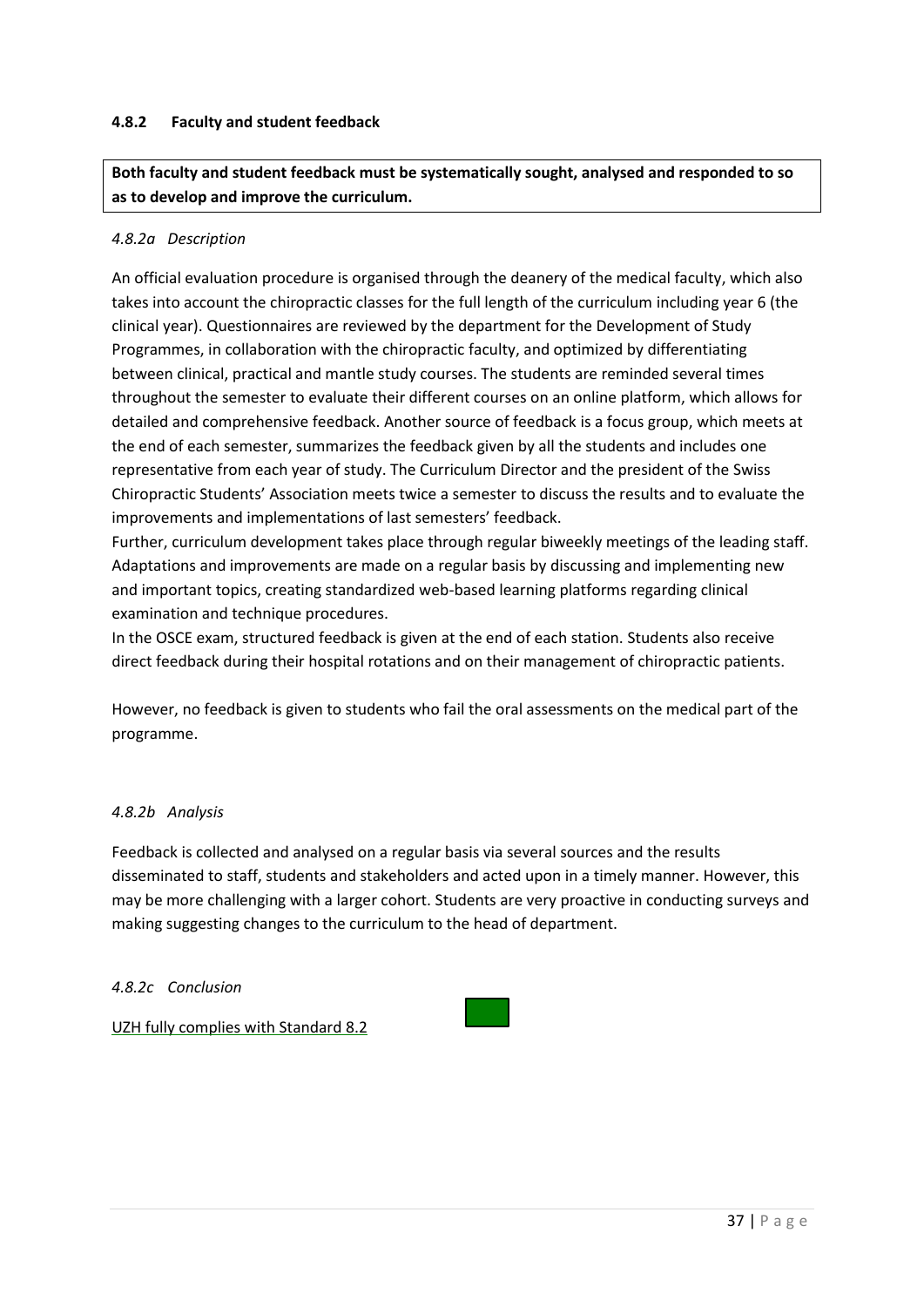## **4.8.3 Student cohort performance**

**Student cohort performance must be analysed in relation to the curriculum and the aims and objectives of the programme.**

### *4.8.3a Description*

The results of the federal examination in Chiropractic Medicine for each cohort of graduates are first analyzed and discussed internally by the curriculum director, the directors of the policlinic and the head of Clinic and Education together with a member of the examination commission. The results are then distributed to the teaching staff. Individual interviews are sought with candidates who have failed in order to provide possibilities for support. If the results suggest relevant curricular changes, the curriculum director, in consultation with the directors of the Policlinic and the Head of Clinic and Education initiates the necessary steps with the respective teaching staff. The results of the UZH Chiropractic Medicine students in the federal examination are mostly in the upper range but 4 students out of 38 have failed the exam in the past 6 years.

The examination results in the courses of Chiropractic Medicine are discussed in the "Notenkonferenz", a meeting of the teaching staff, at the end of each semester. In this meeting, the performance of the individual cohorts in the different subjects is discussed. Individual students are discussed if their performance does not meet the expectations, and steps to remedy the situation are discussed and implemented.

With regard to the examination results in the course of the individual academic years in Human Medicine, detailed statistics are kept, the results of which are discussed within the Dean's Office, the Dean's Conference and, if necessary, with the teaching staff. All multiple choice exams contain anchor questions from previous exams, which are used to keep the performance requirements constant and thus enable an internal comparison of the different year cohorts.

### *4.8.3b Analysis*

Student performance is clearly measured and analysed in relation to the component parts of the curriculum in order to identify areas of concern. Coordination of the training and examination content for the federal exam. could be improved.

### *4.8.3c Conclusion*

UZH fully complies with Standard 8.3

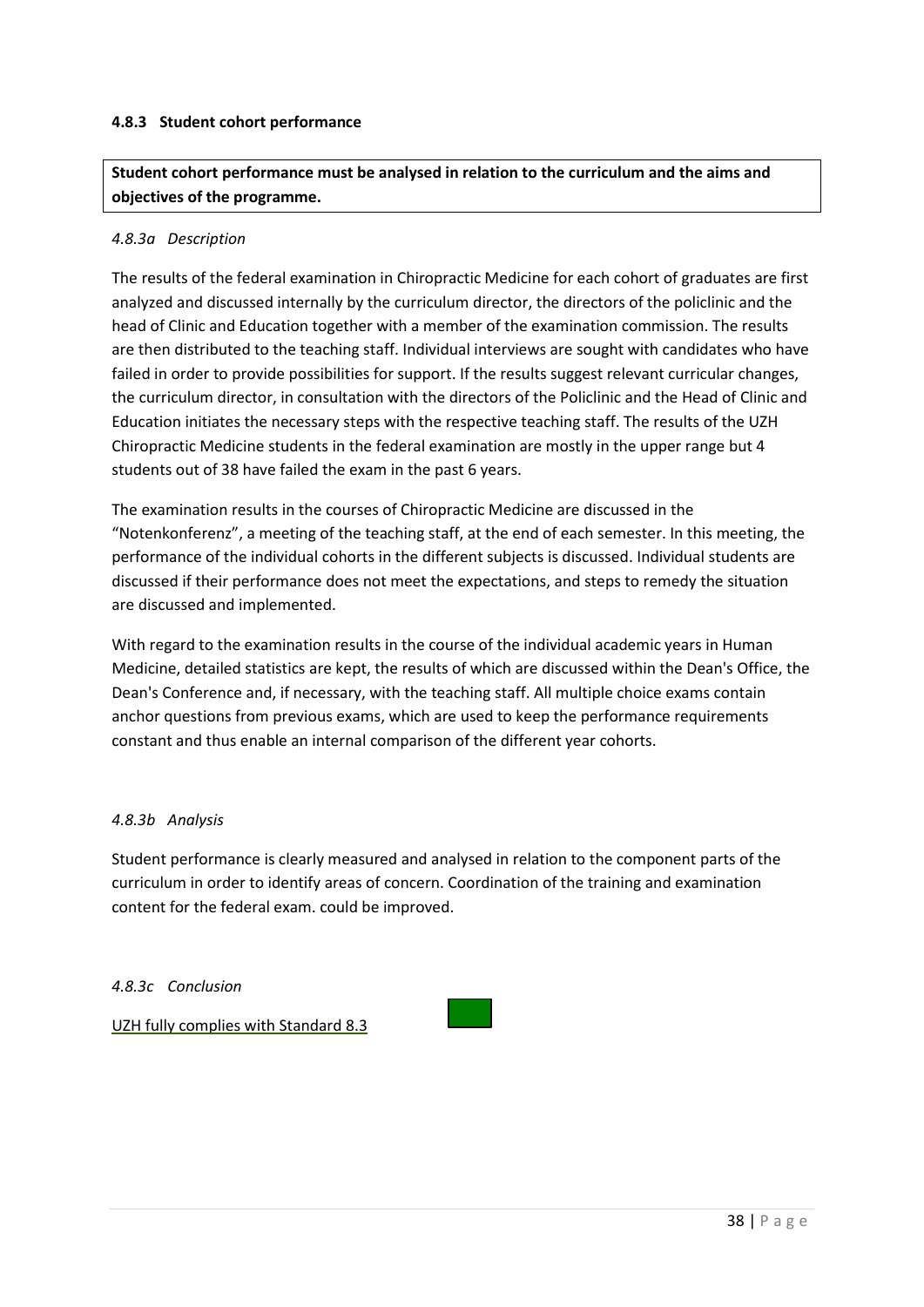### **4.8.4 Involvement of stakeholders**

**Programme evaluation must involve the governance and administration of the institution, the faculty, staff and the students, and the outcomes communicated to a range of stakeholders.**

### *4.8.4a Description*

The programme is accredited by the Swiss government under the same conditions as those for Human Medicine and Dentistry. However, Chiropractic Medicine is not represented in the teaching commission, which meets 1-2 times per semester and is a forum for the broad exchange of information between the deans of studies, faculty members, representatives of the professional estates and students. Chiropractic Medicine is also not represented in the faculty board and no representative from Chiropractic Medicine is invited to the monthly meetings of the study deans, so knowledge transfer relating to governance is not guaranteed.

A number of members of the Swiss chiropractic profession are invited to provide lectures and workshops with the students and students are also encouraged to observe chiropractors in practice thus establishing a two-way communication with the profession. There are meetings with students and faculty on a weekly basis.

## *4.8.4b Analysis*

There are many opportunities for the profession to have input and communicate with the institution. Due to the small number of staff and students there are constant meetings and communication with these stakeholders. More formal structures and reviews need to be undertaken as the programme increases in size. However, it is a concern that Chiropractic Medicine is not represented in the teaching commission, the faculty board or invited to the monthly meetings of the study deans.

### *4.8.4c Conclusion*

UZH partially complies with Standard 8.4

# **4.9 GOVERNANCE AND ADMINISTRATION**

### **4.9.1 Governance**

**Governance and committee structures and functions of the chiropractic institution/programme must be defined, including their relationships within the university (as appropriate).**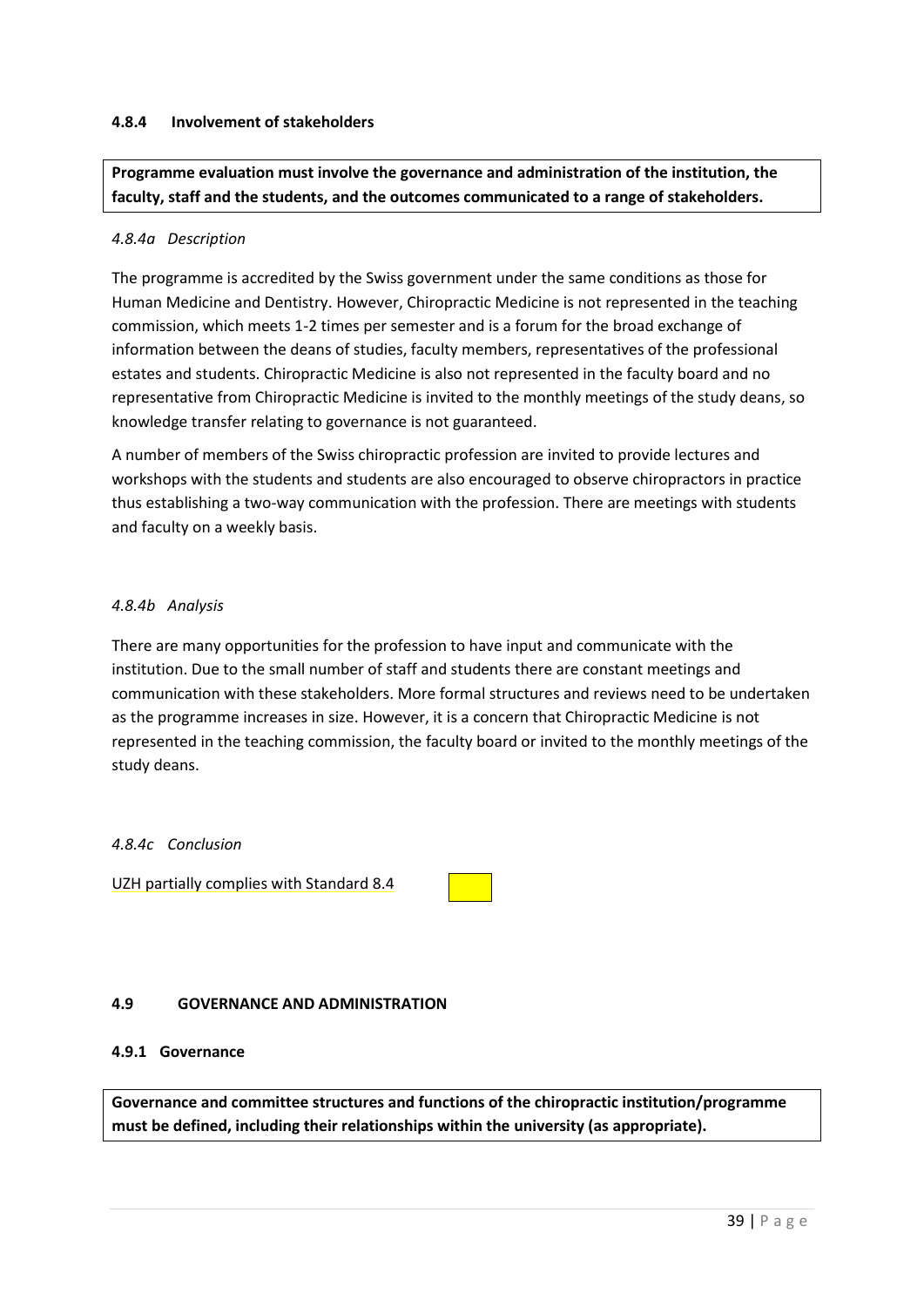## *4.9.1a Description*

The head of division of chiropractic medicine (HOD) is a member of the Medical Faculty curriculum committee, the General Medical Faculty committee and the Doctoral Dissertation committee. This allows for input, feedback, discussion and debate of the chiropractic curriculum from different levels of stakeholders within the university. The HOD also is also a member of the University Hospital Balgrist committee for Heads of Medical Departments.

A curriculum committee and an examination board have been created specifically for the chiropractic programme. All chiropractic faculty are members of both these committees. Chiropractic students may also sit on the Students' Focus Groups and the Students' Education committee.

## *4.9.1b Analysis*

The chiropractic programme is represented through the HOD on various committees across the university. This is a heavy load for the HOD to fulfil in addition to his professorial commitments.

Unfortunately, Chiropractic Medicine is not represented in the faculty board. so that the knowledge transfer relating to governance is not guaranteed.

### *4.9.1c Conclusion*

UZH partially complies with Standard 9.1.

### **4.9.2 Academic leadership (CRITICAL STANDARD)**

**The responsibilities of the academic head of the first qualification chiropractic programme, and of the academic management structures, must be clearly stated.**

### *4.9.2a Description*

As the Chair of Chiropractic Medicine has been vacant for the past 3 years, the responsibilities of the HOD are distributed to the team leaders:

- Prof. Dr. Armin Curt is interim HOD.
- Dr. Daniel Mühlemann is Head of Study Programme and Policlinic for Chiropractic Medicine and is retiring imminently.
- Dr. Inga Paravicini is the curriculum director.
- Dr. Patricia Schaller and Dr. Urs Zahner share the workload as Directors of the Policlinic
- PD Dr. Petra Schweinhardt is responsible for research.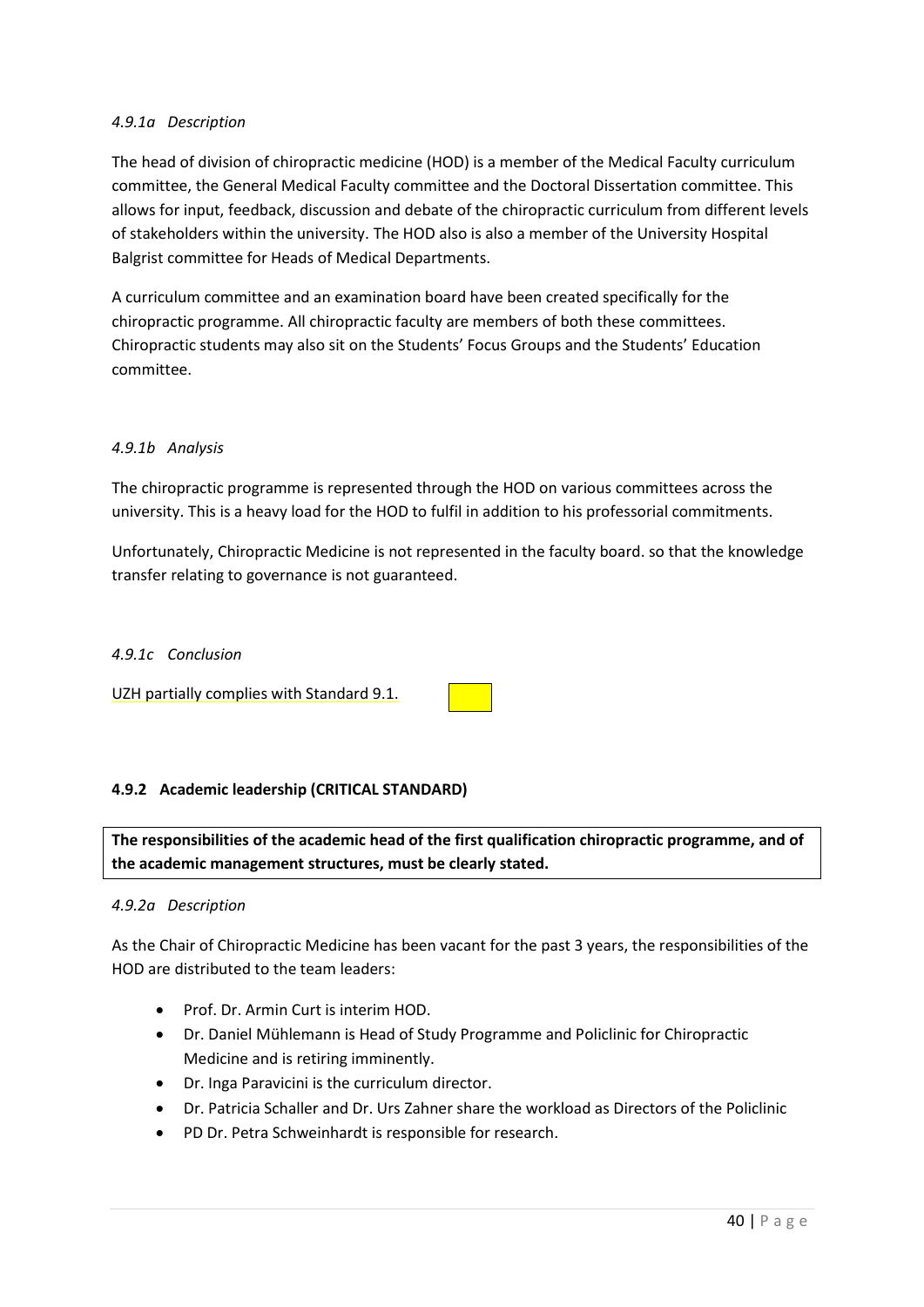The overall academic leadership responsibilities are with the Dean of Medicine and the Curriculum Committee, due to the integration of the chiropractic medicine programme within human medicine. However, for the curricular content, sequencing, teaching format, assessments and all other educational issues related to the chiropractic specific courses, the University, Dean and medical faculty have entrusted the HOD to lead this process. The HOD has the responsibilities to lead the programme under the authority of the Dean of Medicine.

Since the start of the chiropractic medicine programme in September 2008, the HOD has been appraised annually by a specialist University Review Team.

## *4.9.2b Analysis*

The Head of Department has sufficient autonomy and authority to provide academic leadership and strategic development. However, the difficulty in recruiting for the post of Chair of Chiropractic Medicine and the imminent retirement of the Head of Study Programme and Policlinic are a concern.

### *4.9.2c Conclusion*

UZH fully complies with Standard 9.2



**The institution/programme must have a clear line of responsibility and authority for the curriculum and its resourcing, including remuneration of teaching staff, in order to achieve the overall aims and objectives of the chiropractic programme.**

### *4.9.3a Description*

The Head of the Chiropractic Medicine program proposes detailed annual budgets for the teaching and research provisions. The department is included in the regular budgeting process of Balgrist University Hospital. The educational budget is secured until 2023 for up to 24 students per year. The budget is allocated on a 4 year rolling programme basis.

### *4.9.3b Analysis*

The Chiropractic Medicine has a sound budget approved and has sufficient facilities, faculty and staff to deliver the chiropractic programme.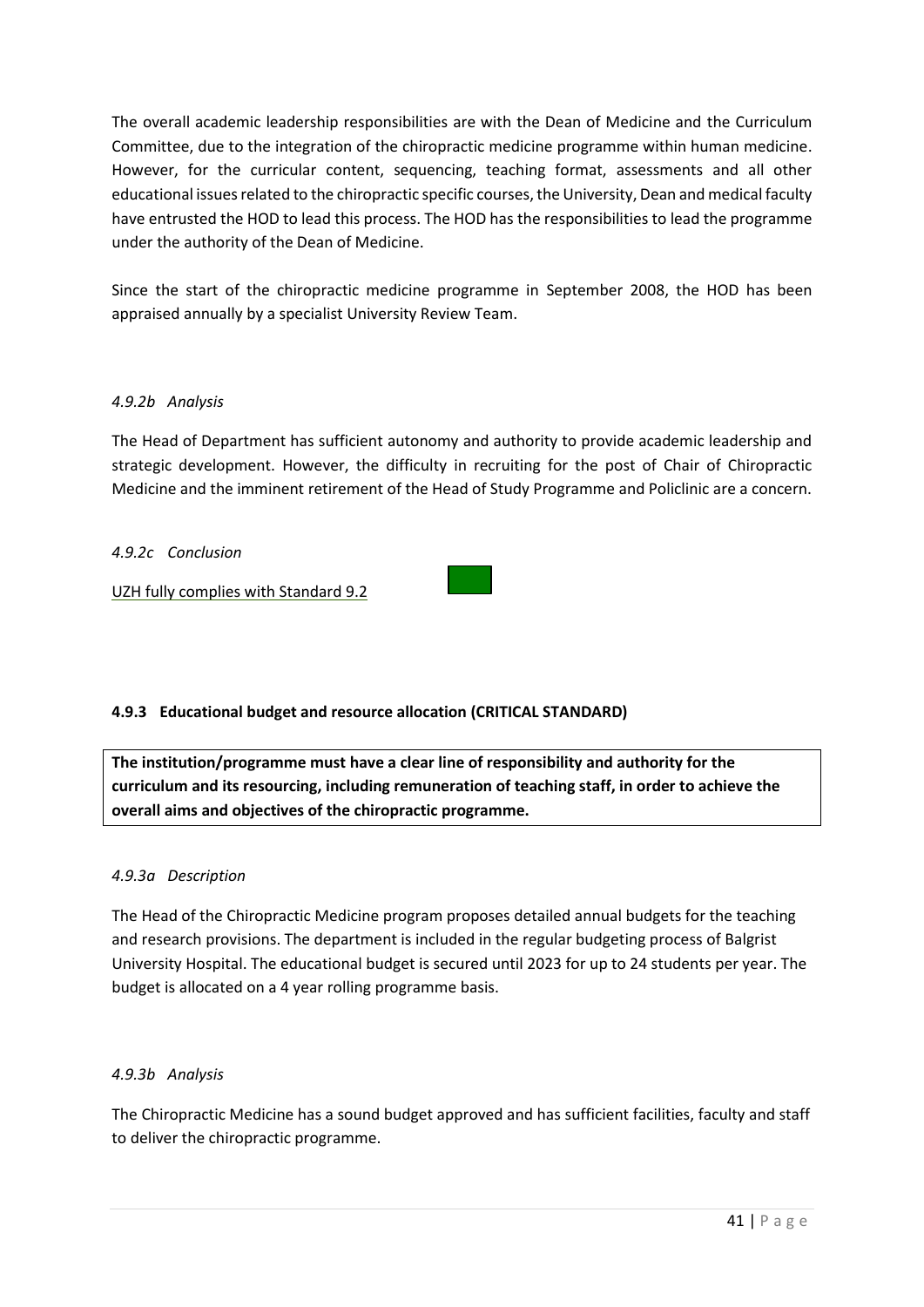### *4.9.3c Conclusion*

UZH fully complies with Standard 9.3



### **4.9.4 Interaction with professional sector**

**The institution/programme must have a constructive interaction with the chiropractic and chiropractic-related (health-related) sectors of society and government.**

### *4.9.4a Description*

The chiropractic profession in Switzerland (Chirosuisse) has been extremely instrumental in the progress of the programme since 2008. The chiropractic elective courses (Chiropractic years 1 to 4 during the B Med portion of the program and year 1 of the M Chiro Med portion) were planned and designed with input from ChiroSuisse executive members They have put in place a task force to recruit new students, provide opportunities for students to observe private chiropractors and provide places for the compulsory two-year post-graduation assistantships. They are also involved in collaborative research.

### *4.9.4b Analysis*

The very nature of the programme ensures that all students are embedded into the healthcare system and chiropractic profession.

### *4.9.4c Conclusion*

UZH fully complies with Standard 9.4



### **4.10 CONTINUOUS RENEWAL AND IMPROVEMENT**

**The chiropractic institution/programme must have procedures for regular reviewing and updating of its structure and functions to rectify deficiencies and meet changing needs. (See 8.1) The outcomes of these procedures should be made public (i.e. institutional websites) and should lead to continuous improvement of the programme. Institutions should publish information about their activities, including programmes, which is clear, accurate, objective, up-to-date and readily accessible.**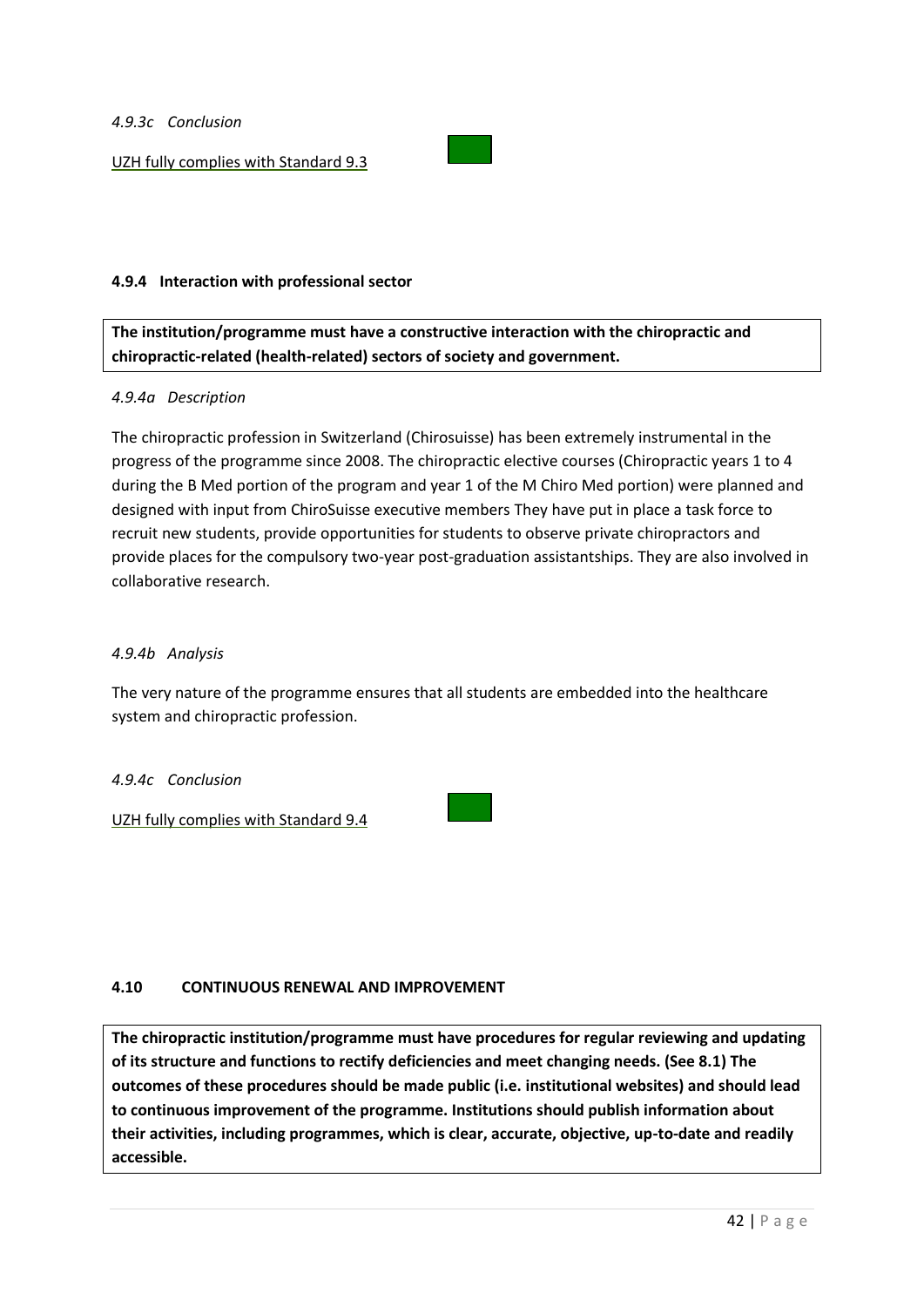### *4.10a Description*

The Chiropractic Medicine programme has several quality assurance and monitoring measurement methods in place to regularly evaluate the chiropractic specific portion of the programme. However, this does not extend university-wide as it is not represented in the faculty board, teaching commission or monthly meetings of the study deans.

Assessment methods are critically monitored and compared to the learning outcomes and modified as required. Change and improvement are discussed with the faculty but also presented to the profession during the ChiroSuisse congresses.

### *4.10b Analysis*

Continuous renewal and quality assurance procedures are used to ensure that the human medicine portion of the Master of Chiropractic Medicine programme remains current and dynamic. The internal quality assurance and monitoring measurements within the Chiropractic Medicine Department are sufficient but improved integration with the relevant committees of the Human Medicine programme remains a priority.

*4.10c Conclusion* UZH partially complies with Standard 10

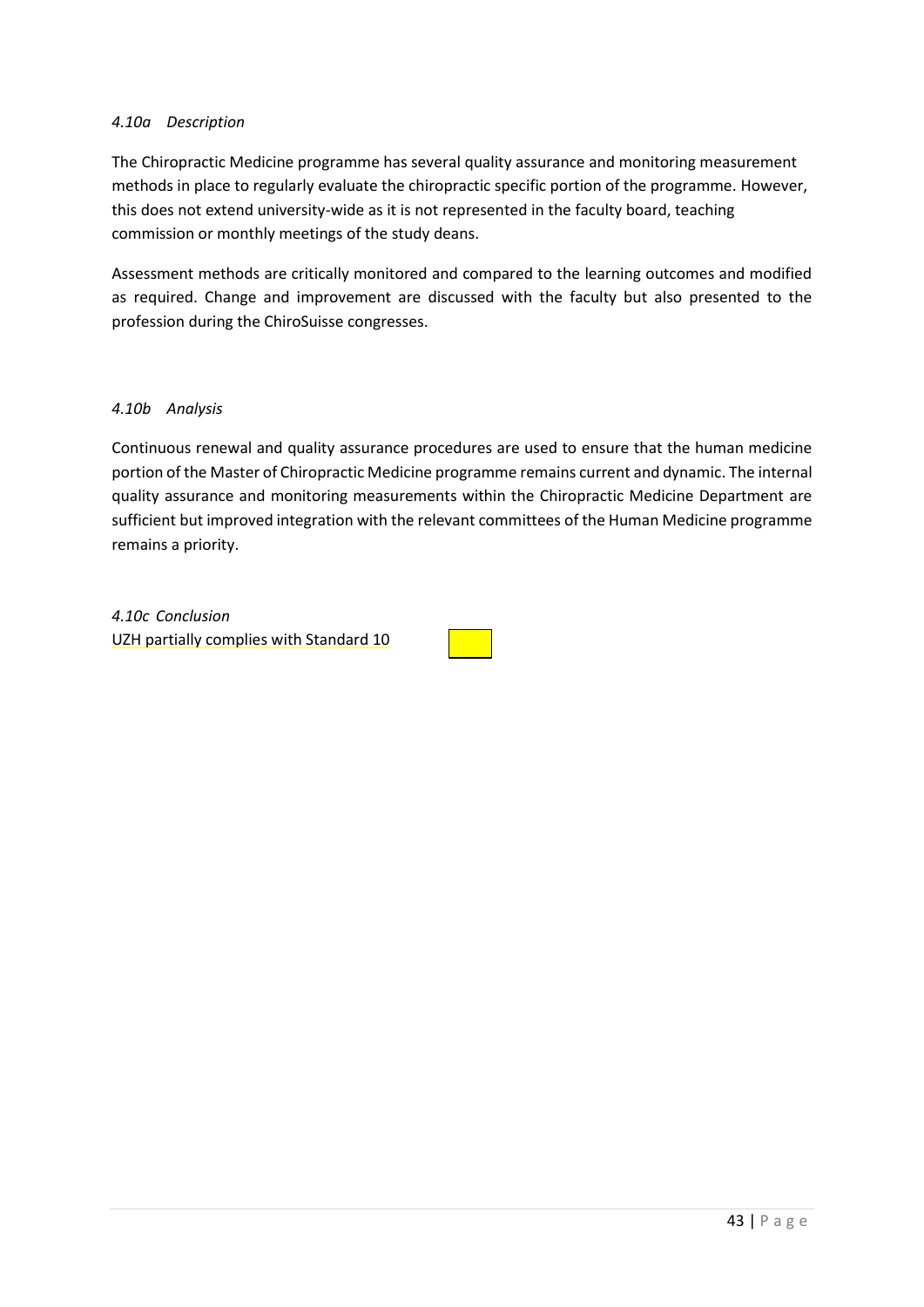# **5. CONCLUSIONS**

# **5.1 Summary**

# **5.2 COMMENDATIONS, RECOMMENDATIONS AND CONCERNS**

For the purposes of this report the Evaluation Team adopted the following definitions from the Standards:

- **Commendations** Areas that meet or exceed the Standards and are worthy of specific recognition.
- **Recommendations** Areas requiring specific attention and action by an institution.
- **Concerns**  Areas of substantial weakness/concern as to jeopardise the accreditation of an institution that require specific attention and action by the institution *as a matter of urgency.*

## <span id="page-44-0"></span>**5.3 COMMENDATIONS**

- The enthusiasm and dedication of students.
- The quality, background and willingness to engage in education by all staff.
- The unique curriculum allowing complete integration of education between chiropractic and medicine.
- The clinical experience of students allowing exposure to a variety of conditions and a complex patient population in the Balgrist University hospital.
- The establishment of a dedicated research department
- The opportunities for collaborative research with well-established teams at the University of Zurich.
- The engagement and support of the chiropractic profession in Switzerland.
- The planned introduction of PROFILES to replace LOCES

### **5.4 RECOMMENDATIONS:**

- Fill the vacant post of the Chair of Chiropractic Medicine
- Outline a succession plan for the position of the Head of Study Program and Policlinic for Chiropractic Medicine (due to imminent retirement)
- Review the duties and responsibilities of the Head of Study Program and Policlinic for Chiropractic Medicine to ensure an appropriate work load.
- Ensure participation on the teaching commission and monthly meetings of the study deans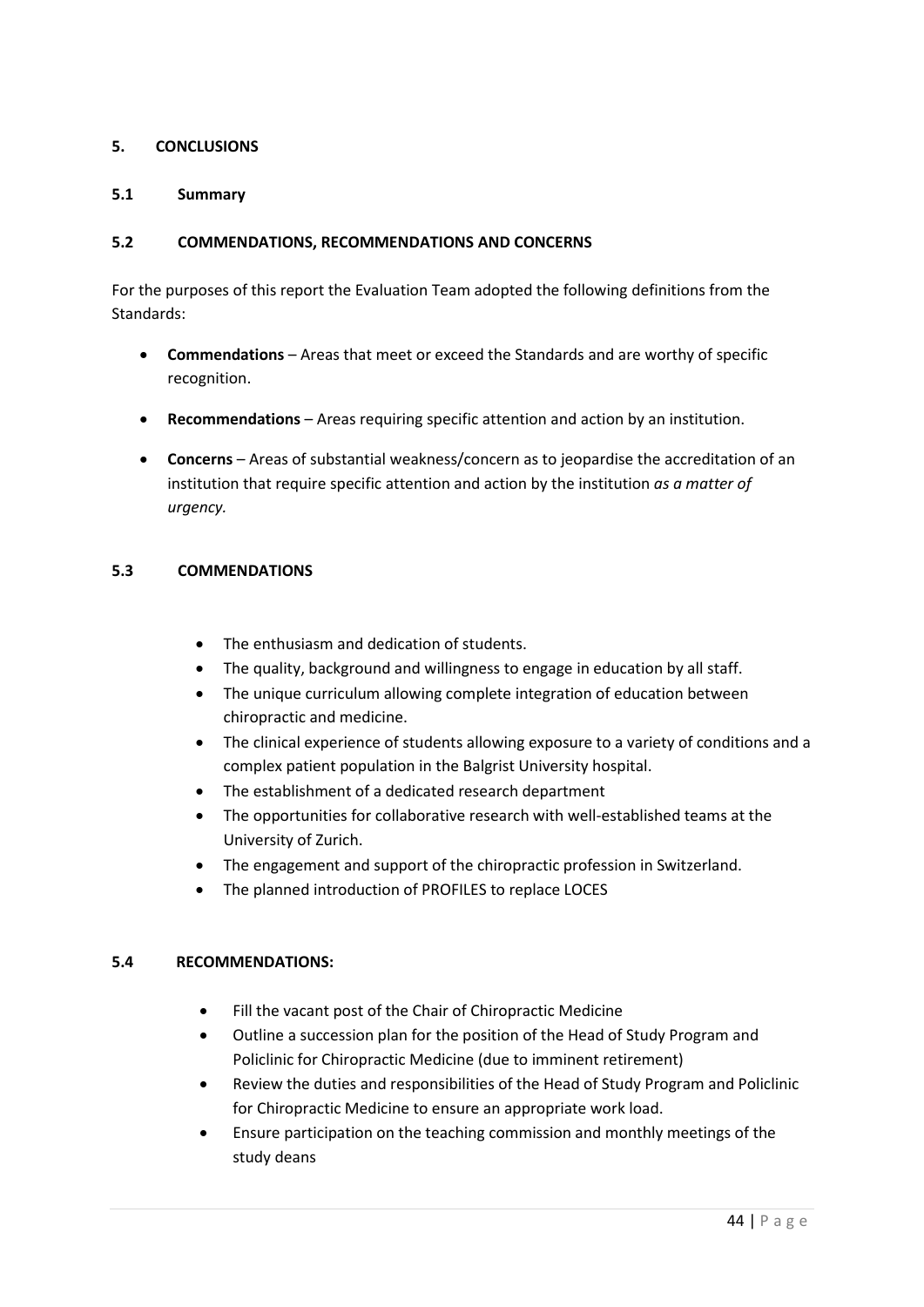- Clearly document the plans for physical and staffing resources for larger cohorts of students
- Review the workload of chiropractic students in years two to four to allow more time for self-directed learning.

## <span id="page-45-0"></span>**5.5 CONCERNS**

• None

## <span id="page-45-1"></span>**5.6 ACKNOWLEDGEMENTS**

<span id="page-45-2"></span>The Team wishes to extend its thanks to the staff and students at UZH for the professionalism and courtesy afforded to it during the virtual visit.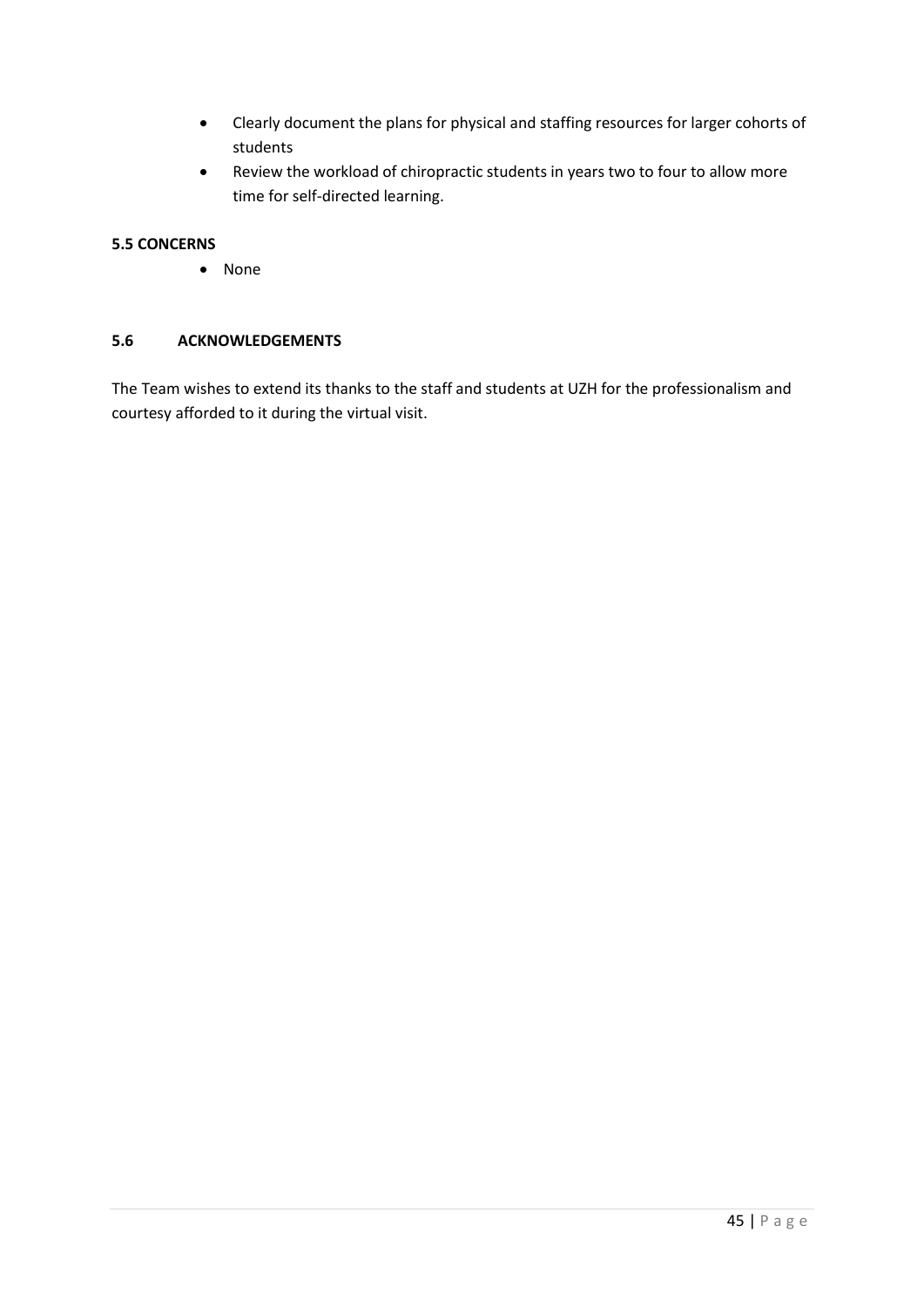# **Timetable for visit to UZH**

# **Day 1: Thursday 15th October 2020**

| <b>Meeting No.</b> | <b>Time</b> | <b>Interview Group</b>                       | <b>Participants</b>               | <b>AAQ</b>       | <b>ECCE</b>      |
|--------------------|-------------|----------------------------------------------|-----------------------------------|------------------|------------------|
|                    |             |                                              |                                   | <b>Standards</b> | <b>Standards</b> |
| 1a                 | 13.30-13.45 | <b>Pre-discussion with</b>                   | • Henrik Lauridsen (peer leader)  |                  |                  |
|                    |             | peer leader                                  | • Katrin Meyer, AAQ               |                  |                  |
|                    |             |                                              | · Nina Wyss, AAQ                  |                  |                  |
| 1 <sub>b</sub>     | 13.45-15.30 | <b>Pre-meeting expert</b>                    | · Henrik Lauridsen (peer leader)  |                  |                  |
|                    |             | group and AAQ                                | • Maria Browning (expert)         |                  |                  |
|                    |             | • preparation and                            | • Martin Fischer (expert)         |                  |                  |
|                    |             | coordination of                              | • Alina Mertens (student AECC)    |                  |                  |
|                    |             | questions for the                            | • Katrin Meyer, AAQ               |                  |                  |
|                    |             | interview groups                             | · Nina Wyss, AAQ                  |                  |                  |
|                    | 15.30-15.55 | <b>Break</b>                                 |                                   |                  |                  |
| 2a                 | 15.55-16.00 | Onboarding                                   | • AAQ and expert group            |                  |                  |
| 2 <sub>b</sub>     | 16.00-16.45 | Discussion with the                          | · Prof. Dr. Beatrice Schimmer     | 1.01             | 1.1              |
|                    |             | <b>Management</b>                            | (Vice President Medicine UZH)     | 1.02             | 1.2              |
|                    |             | • Governance Structure                       | . Prof. Dr. med Rainer Weber      | 2.06             | 1.3              |
|                    |             | • Strategy (future                           | (Dean of the Medial faculty)      | 3.01             | $1.4*$           |
|                    |             | perspective)                                 | · Prof. Dr. med Mazda Farshad     | 3.02             | 2.1              |
|                    |             | · Integration of                             | (Medical Director), Balgrist Uni  | 4.01             | $2.8*$           |
|                    |             | chiropractic into the                        | Hospital)                         | 4.02             | 2.9              |
|                    |             | medical faculty                              | . Prof. Dr. med Armin Curt (Chair |                  | 2.10             |
|                    |             | (participation)                              | a.i. Chiropractic Medicine)       |                  | 4.2              |
|                    |             | • Resources                                  | · Dr. Daniel Muhlemann, Head      |                  | $5.1*$           |
|                    |             | • Budget                                     | study program and Policlinic for  |                  | 9.1              |
|                    |             |                                              | Chiropractic Medicine)            |                  | $9.2*$           |
|                    |             |                                              |                                   |                  | $9.3*$           |
|                    |             |                                              | · Experts: Lauridsen, Browning,   |                  | 10               |
|                    |             |                                              | Fischer, Mertens                  |                  |                  |
|                    |             |                                              |                                   |                  |                  |
|                    |             |                                              | • AAQ: Meyer, Wyss                |                  |                  |
|                    |             |                                              |                                   |                  |                  |
| 2c                 | 16.45-17.10 | Wrap up/preparing                            | AAQ and expert group              |                  |                  |
|                    |             | questions for the next                       |                                   |                  |                  |
|                    |             | interview/Break                              |                                   |                  |                  |
| 3a                 | 17.10-17.15 | Onboarding                                   | AAQ and expert group              |                  |                  |
| 3b                 | 17.15-18.45 | Discussion with the                          | . Prof. Dr. med Armin Curt (Chair | 1.03             | 1.2              |
|                    |             | persons responsible for                      | a.i. Chiropractic Medicine)       | 2.01             | $1.4*$           |
|                    |             | the Study Programme                          | · Dr. Daniel Muhlemann, Head      | 2.02             | 2.1              |
|                    |             | Chiropractic, for exams,                     | study program and Policlinic for  | 2.03             | $2.2*$           |
|                    |             | teaching evaluations and                     | Chiropractic Medicine)            | 2.04             | 2.3              |
|                    |             | quality assurance                            | · DR Inga Paravici8n I,           | 2.05             | $2.4*$           |
|                    |             |                                              | <b>Curriculum Director</b>        | 2.07             | $2.5*$           |
|                    |             | • Curriculum and                             | · Prof Dr. med. Matthias          |                  |                  |
|                    |             | coordination with                            | Guckenberger (Vice Dean           | 2.08             | 2.6              |
|                    |             | Curriculum Human                             | teaching Clinic)                  | 3.02             | $2.7*$           |
|                    |             | Medicine (Mantle                             | . Prof Dr. med. Johannes Loffing  | 3.03             | $2.8*$           |
|                    |             | studies, core studies) -<br>responsibilities | (Vice Dean teaching pre-clinic)   | 3.04             | 2.10             |
|                    |             | • Tests/exams                                |                                   | 4.03             | $3.1*$           |
|                    |             |                                              |                                   |                  |                  |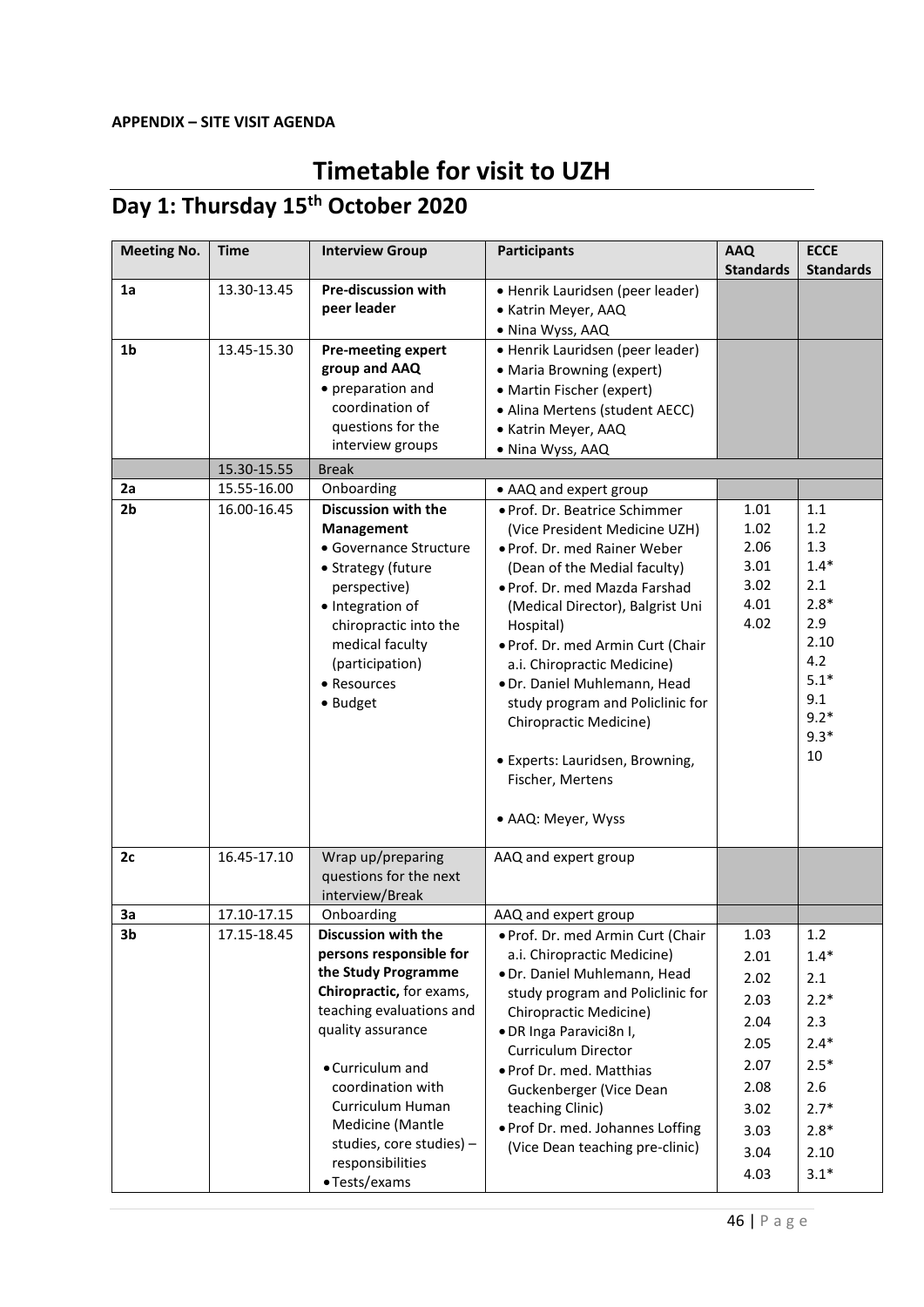|                |             | • Evaluations                                            | • PD Dr. Suzana Atanasoski      | $3.2*$ |
|----------------|-------------|----------------------------------------------------------|---------------------------------|--------|
|                |             | • Quality assurance                                      | (Head of Coordination Office    | $4.1*$ |
|                |             | • Resources                                              | Research and Teaching)          | 4.2    |
|                |             | · Budget                                                 | · Dr. Yasmin Bayer (Head        | 5.2    |
|                |             | • Admission and student                                  | <b>Student Affairs Office)</b>  | $6.1*$ |
|                |             | administration                                           | · Experts: Lauridsen, Browning, | $6.2*$ |
|                |             |                                                          | Fischer, Mertens                | 6.3    |
|                |             |                                                          |                                 | $6.4*$ |
|                |             |                                                          | • AAQ: Meyer, Wyss              | 6.5    |
|                |             |                                                          |                                 | $7*$   |
|                |             |                                                          |                                 | $8.1*$ |
|                |             |                                                          |                                 | 8.2    |
|                |             |                                                          |                                 | 8.3    |
|                |             |                                                          |                                 | 8.4    |
|                |             |                                                          |                                 | $9.2*$ |
|                |             |                                                          |                                 | $9.3*$ |
|                |             |                                                          |                                 | 9.4    |
|                |             |                                                          |                                 | 10     |
| 3 <sub>c</sub> | 18.45-19.15 | Wrap up/preparing<br>questions for the next<br>interview | AAQ and expert group            |        |

# **Day 2: Friday 16th October 2020**

| <b>Meeting No.</b> | <b>Time</b> | <b>Interview Group</b>                                         | <b>Participants</b>                                                                                                                                                                                                                                              | <b>AAQ</b>                           | <b>ECCE</b>                               |
|--------------------|-------------|----------------------------------------------------------------|------------------------------------------------------------------------------------------------------------------------------------------------------------------------------------------------------------------------------------------------------------------|--------------------------------------|-------------------------------------------|
|                    |             |                                                                |                                                                                                                                                                                                                                                                  | <b>Standards</b>                     | <b>Standards</b>                          |
| 4a                 | 08.30-08.45 | Onboarding                                                     | AAQ and expert group                                                                                                                                                                                                                                             |                                      |                                           |
| 4b                 | 08.45-09.15 | <b>Discussion with clinic</b><br>managers                      | Persons with management<br>responsibility in relation to<br>the polyclinic<br>· Dr. Patricia Schaller<br>(Head of Polyclinic)<br>· Dr. Urs Zahner (Head of<br>Polyclinic)<br>• Experts: Lauridsen,<br>Browning, Fischer,<br><b>Mertens</b><br>• AAQ: Meyer, Wyss | 1.03<br>2.02<br>2.03<br>2.04<br>3.02 | $2.5*$<br>2.6<br>$2.7*$<br>2.10<br>$6.2*$ |
| 4c                 | 09.15-09.40 | Wrap up/preparing<br>questions for the next<br>interview/Break | AAQ and expert group                                                                                                                                                                                                                                             |                                      |                                           |
| 5a                 | 09.40-09.45 | Onboarding                                                     | AAQ and expert group                                                                                                                                                                                                                                             |                                      |                                           |
| 5b                 | 09.45-10.45 | <b>Discussion with students</b>                                | • Bachelor and Master                                                                                                                                                                                                                                            | 2.02                                 | $3.1*$                                    |
|                    |             |                                                                | students, 2 students                                                                                                                                                                                                                                             | 2.03                                 | $3.2*$                                    |
|                    |             |                                                                | each of years 2-6. Total                                                                                                                                                                                                                                         | 2.05                                 | $4.1*$                                    |
|                    |             |                                                                | of 10                                                                                                                                                                                                                                                            |                                      | 4.2                                       |
|                    |             |                                                                |                                                                                                                                                                                                                                                                  |                                      | 4.3                                       |
|                    |             |                                                                |                                                                                                                                                                                                                                                                  |                                      | $4.4*$                                    |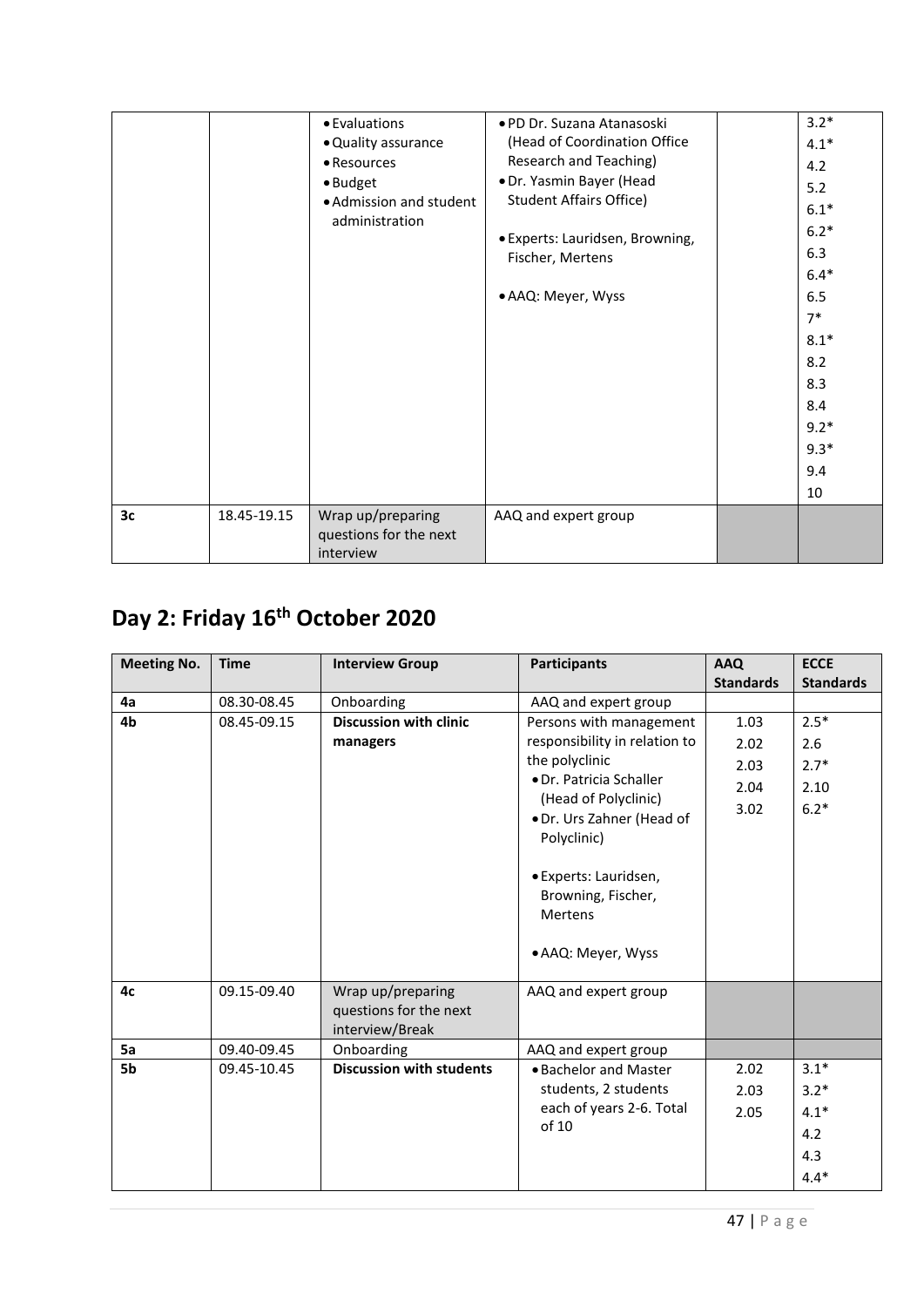|    |             |                                                                 | · Experts: Lauridsen,<br>Browning, Fischer,<br>Mertens<br>• AAQ: Meyer, Wyss                                                                                                                                                                                                                                                                                                                                                                                                                                                                                                                                         |                                                                                                                      | $6.1*$<br>$6.2*$<br>6.3<br>$6.4*$<br>6.5<br>$7*$<br>8.2                                                                                     |
|----|-------------|-----------------------------------------------------------------|----------------------------------------------------------------------------------------------------------------------------------------------------------------------------------------------------------------------------------------------------------------------------------------------------------------------------------------------------------------------------------------------------------------------------------------------------------------------------------------------------------------------------------------------------------------------------------------------------------------------|----------------------------------------------------------------------------------------------------------------------|---------------------------------------------------------------------------------------------------------------------------------------------|
| 5c | 10.45-11.15 | Wrap up/preparing<br>questions for the next<br>interview/Break  | AAQ and expert group                                                                                                                                                                                                                                                                                                                                                                                                                                                                                                                                                                                                 |                                                                                                                      |                                                                                                                                             |
| 6a | 11.15-11.20 | Onboarding                                                      | AAQ and expert group                                                                                                                                                                                                                                                                                                                                                                                                                                                                                                                                                                                                 |                                                                                                                      |                                                                                                                                             |
| 6b | 11.20-12.00 | <b>Discussion with lecturers</b><br>and mid-level faculty staff | Lecturers, associated<br>professorships, senior<br>assistants and assistants<br>$(4-6)$<br>• Dr. Curdin Caviezel,<br>Supervisor Poliklinik<br>• Eveline Della Casa, MAS,<br>lecturer 2 <sup>nd</sup> year B Med<br>· Dr. med. Miklos Csato,<br>Senior Physician<br>Radiology, lecturer<br><b>BMed and all years</b><br>Master<br>· Dr. med. chiro. Malin<br>Mühlemann, senior<br>physician, lecturer 2nd<br>year Master<br>· Dr. Inga Paravicini,<br>Curriculum director,<br>lecturer 1 <sup>st</sup> year B Med<br>and 2 <sup>nd</sup> year Master<br>• Experts: Lauridsen,<br>Browning, Fischer,<br><b>Mertens</b> | 1.01<br>1.03<br>1.04<br>2.01<br>2.02<br>2.03<br>2.04<br>2.05<br>2.07<br>3.01<br>3.02<br>3.04<br>4.01<br>4.02<br>4.03 | 1.1<br>$1.2$<br>2.1<br>$2.2*$<br>2.3<br>2.4<br>$2.5*$<br>$2.7*$<br>$2.8*$<br>2.9<br>2.10<br>$3.1*$<br>$3.2*$<br>5.2<br>$6.1*$<br>6.3<br>6.5 |
| 6с | 12.00-12.15 | Wrap up/preparing<br>questions for the next<br>interview/Break  | • AAQ: Meyer, Wyss<br>AAQ and expert group                                                                                                                                                                                                                                                                                                                                                                                                                                                                                                                                                                           |                                                                                                                      |                                                                                                                                             |
| 7a | 12.15-12.20 | Onboarding                                                      | AAQ and expert group                                                                                                                                                                                                                                                                                                                                                                                                                                                                                                                                                                                                 |                                                                                                                      |                                                                                                                                             |
| 7b | 12.20-12.50 | <b>Discussion with research</b><br>staff                        | • Prof. Dr. med. Armin<br>Curt, Chair a.i.<br><b>Chiropractic Medicine</b><br>· PD Dr. med. Petra<br>Schweinhardt, Head of<br>Research, Chiropractic<br>Medicine<br>• Dr. Cesar Hincapié, PhD,<br>Group Leader of Clinical                                                                                                                                                                                                                                                                                                                                                                                           | 2.02<br>4.02                                                                                                         | $3.1*$<br>$7*$                                                                                                                              |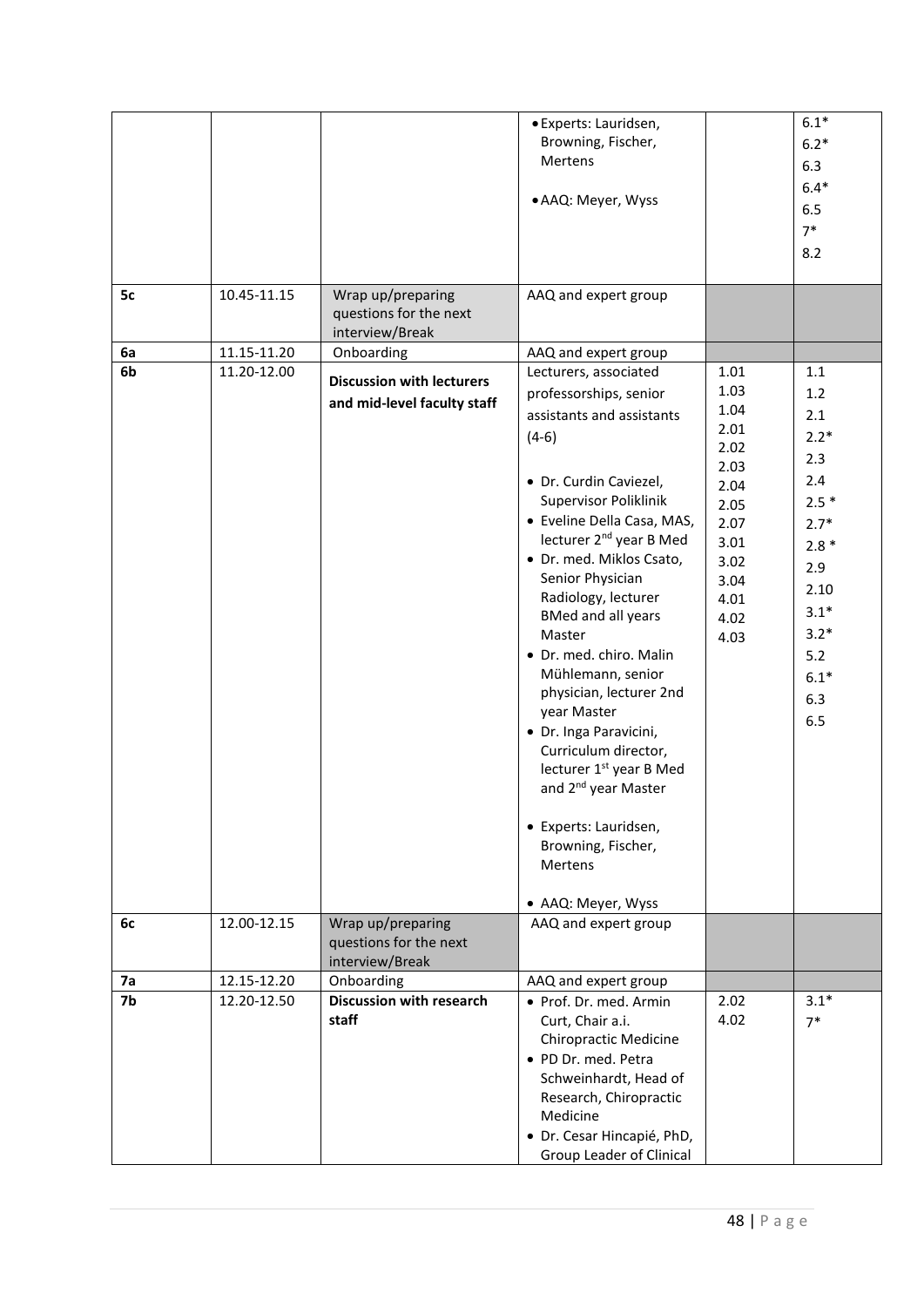|    |                                    |                                                                                                                                                                                                                                                 | Epidemiology,<br><b>Chiropractic Medicine</b><br>· Dr. des. med.chiro<br>Luana Nyirö, PhD<br>Student<br>• Experts: Lauridsen,<br>Browning, Fischer,<br>Mertens<br>• AAQ: Meyer, Wyss          |              |            |
|----|------------------------------------|-------------------------------------------------------------------------------------------------------------------------------------------------------------------------------------------------------------------------------------------------|-----------------------------------------------------------------------------------------------------------------------------------------------------------------------------------------------|--------------|------------|
| 7с | 12.50-13.10                        | Wrap up/preparing<br>questions for the next<br>interview/Break                                                                                                                                                                                  | AAQ and expert group                                                                                                                                                                          |              |            |
| 8  | 13.10-13.30                        | <b>Discussion with</b><br>administrative and<br>technical personnel<br>(Nicole Staubli and Carolin<br>Ruzek-Krähenbühl provide<br>administrative support to<br>the program management<br>but are not responsible for<br>student administration) | · Nicole Staubli, Head of<br>Administration<br>• Carolin Ruzek-<br>Krähenbühl, Head of<br>Policlinic office<br>• Experts: Lauridsen,<br>Browning, Fischer,<br>Mertens<br>• AAQ: Meyer, Wyss   | 3.02<br>4.02 | 6.3<br>6.5 |
|    | 13.30-14.00                        | <b>LUNCH BREAK</b>                                                                                                                                                                                                                              |                                                                                                                                                                                               |              |            |
| 9  | 14.00-15.45<br>$(14.00 - 14.30)^*$ | internal meeting expert<br>group and AAQ (preparation<br>outline expert report and<br>preparation debriefing)                                                                                                                                   | • Experts: Lauridsen,<br>Browning, Fischer,<br>Mertens<br>• AAQ: Meyer, Wyss                                                                                                                  |              |            |
|    | 15.45-16.00                        | <b>Break</b>                                                                                                                                                                                                                                    |                                                                                                                                                                                               |              |            |
| 10 | 16.00-16.15                        | <b>Debriefing (oral feedback)</b><br>• Swiss Accreditation<br>(moderated by Lauridsen)<br>• ECCE Accreditation<br>(moderated by Browning)                                                                                                       | UZH:<br>· Prof. Dr. med.<br>Rainer Weber, Dekan<br>Medizinische Fakultät<br>· Prof. Dr. med.<br>Matthias Guckenberger,<br>Prodekan Lehre Klinik<br>•und/oder<br>·PD Dr. Suzana<br>Atanasoski, |              |            |